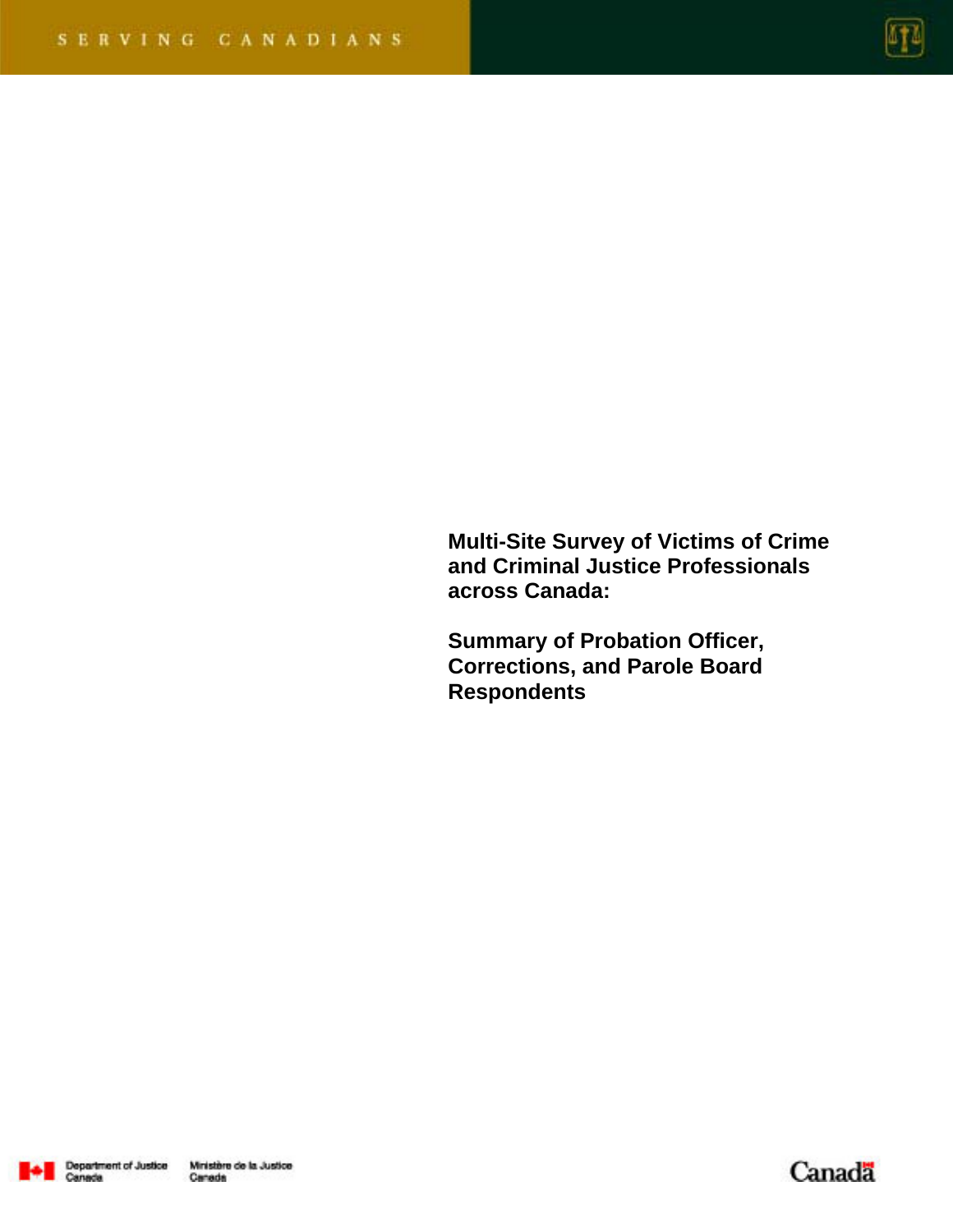

**Policy Centre for Victim Issues**



**Research and Statistics Division**

rr05vic-1-sum8e 2005

*The views expressed in this report are those of the author and do not necessarily represent the views of the Department of Justice Canada.*

**These summaries are extracted from the**  *Multi-Site Survey of Victims of Crime and Criminal Justice Professionals across Canada***, completed by Prairie Research Associates Inc. on behalf of the Department of Justice Canada.**

**Multi-Site Survey of Victims of Crime and Criminal Justice Professionals across Canada:** 

**Summary of Probation Officer, Corrections, and Parole Board Respondents**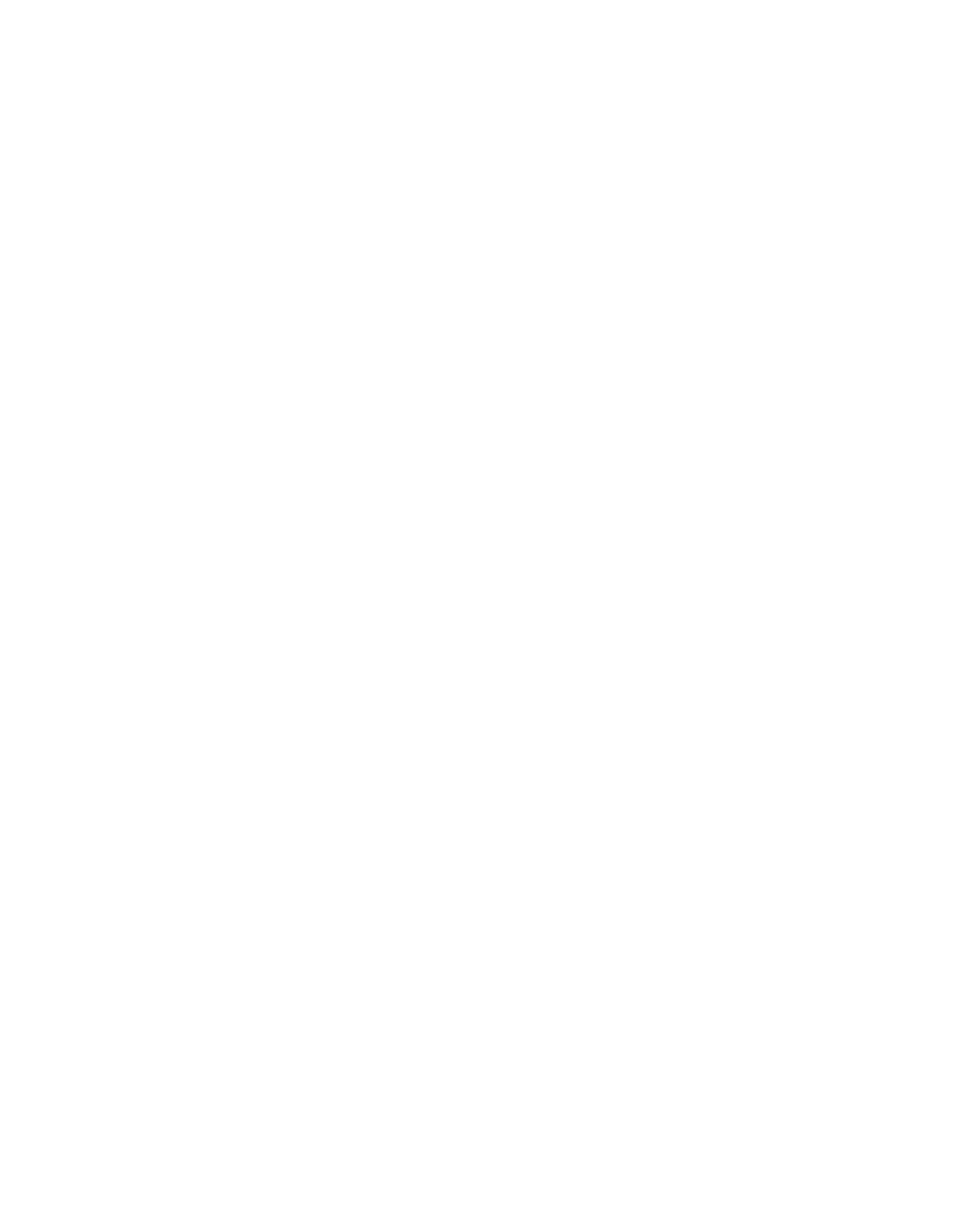# Table of Contents

|    |                                                                                    | 1  |
|----|------------------------------------------------------------------------------------|----|
|    |                                                                                    | 3  |
|    | Findings from Probation Officer, Corrections, and Parole Board Respondents         | 5  |
| 1. |                                                                                    |    |
| 2. |                                                                                    |    |
| 3. |                                                                                    |    |
| 4. |                                                                                    |    |
| 5. |                                                                                    |    |
| 6. |                                                                                    |    |
| 7. |                                                                                    |    |
| 8. |                                                                                    |    |
|    | Appendix A: Self-Administered Questionnaire for Survey of Probation Officers       | 19 |
|    | Appendix B: Self-Administered Questionnaires for Surveys of Parole Board Personnel | 25 |
|    | Appendix C: Self-Administered Questionnaire for Survey of Correctional Service of  |    |
|    |                                                                                    | 39 |
|    |                                                                                    | 47 |

 $\boxed{\text{I}}$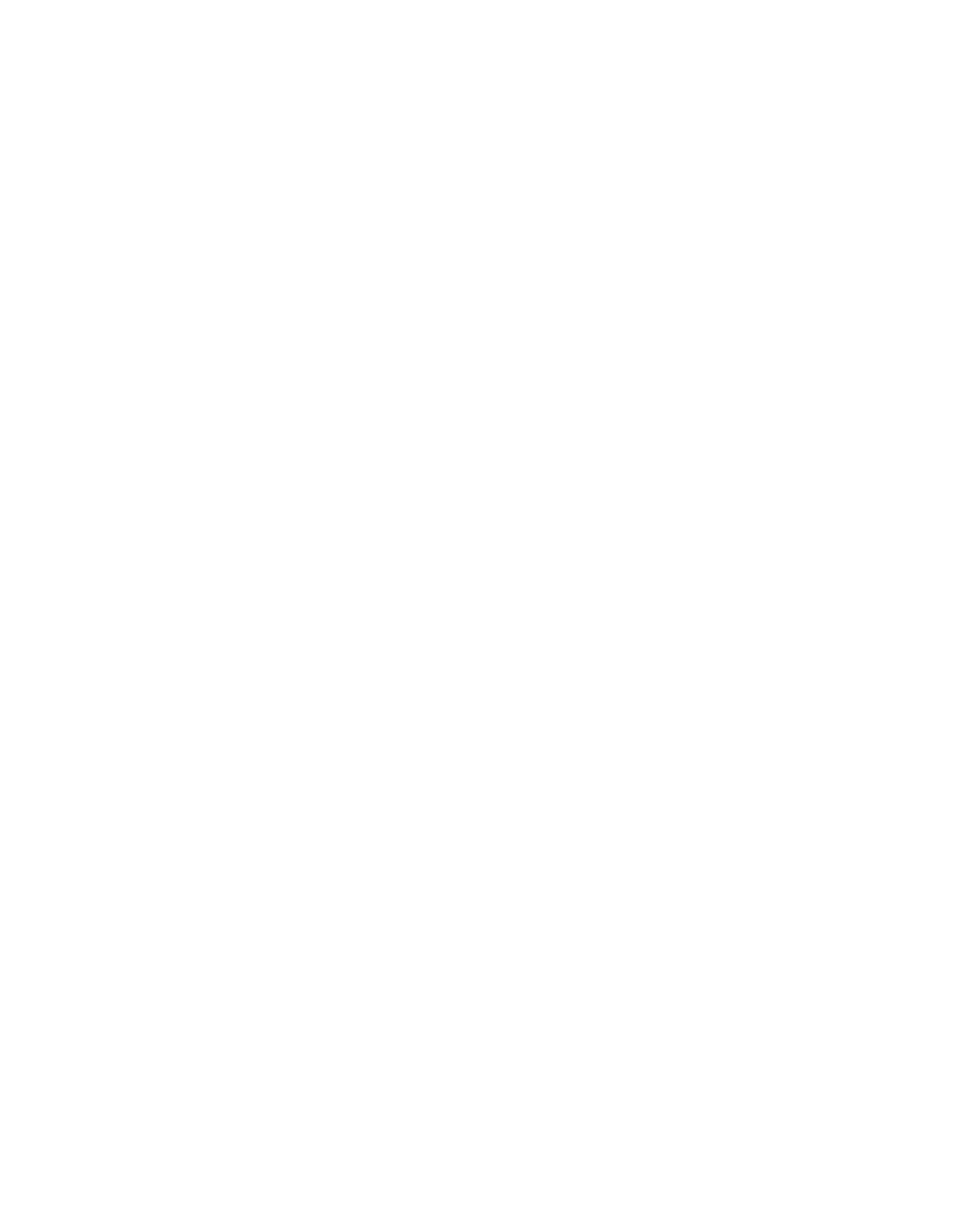# Introduction

he *Multi-Site Survey of Victims of Crime and Criminal Justice Professionals* was The Multi-Site Survey of Victims of Crime and Criminal Justice Professionals was<br>conducted in 2002 under the direction of the Policy Centre for Victim Issues (PCVI) of the Department of Justice Canada in collaboration with the Research and Statistics Division. The PCVI implements the Victims of Crime Initiative which, through the Victims Fund, legislative reform, research, consultations and communication activities, works to increase the confidence of victims in the criminal justice system and responds to the needs of victims of crime as they relate to the Department of Justice.

The purpose of the *Multi-Site Survey of Victims of Crime and Criminal Justice Professionals* is to gather information on a wide range of issues concerning the criminal justice system as it pertains to victims and criminal justice professionals, with a particular emphasis on recent *Criminal Code* provisions, specifically Bill C-79, which was introduced in 1999. This legislation amended the *Criminal Code* in several areas, such as:

- $\rightarrow$  giving victims the right to read their victim impact statements at the time of sentencing if they wish to do so
- requiring the judge to inquire before sentencing whether the victim has been informed of the opportunity to give a victim impact statement
- requiring that all offenders pay a victim surcharge of 15% where a fine is imposed or a fixed amount of \$50 or \$100 for summary or indictable offences, respectively, and can be increased by the judge (except where the offender can demonstrate undue hardship)
- clarifying the application of publication bans and provide a discretion to order, in appropriate circumstances, a publication ban on information that could disclose the identity of any victims as witnesses
- $\rightarrow$  expanding the protection of victims and witnesses under the age of 18 years from cross-examination by a self-represented accused in sexual and personal violence offences
- $\rightarrow$  allowing any victim or witness with a mental or physical disability to be accompanied by a support person while giving evidence
- ensuring that the safety of victims and witnesses are taken into consideration in judicial interim release determinations.

To a more limited extent, the survey also explored perceptions regarding amendments recently made to the *Corrections and Conditional Release Act* to provide victims with the opportunity to present prepared victim statements at parole board hearings.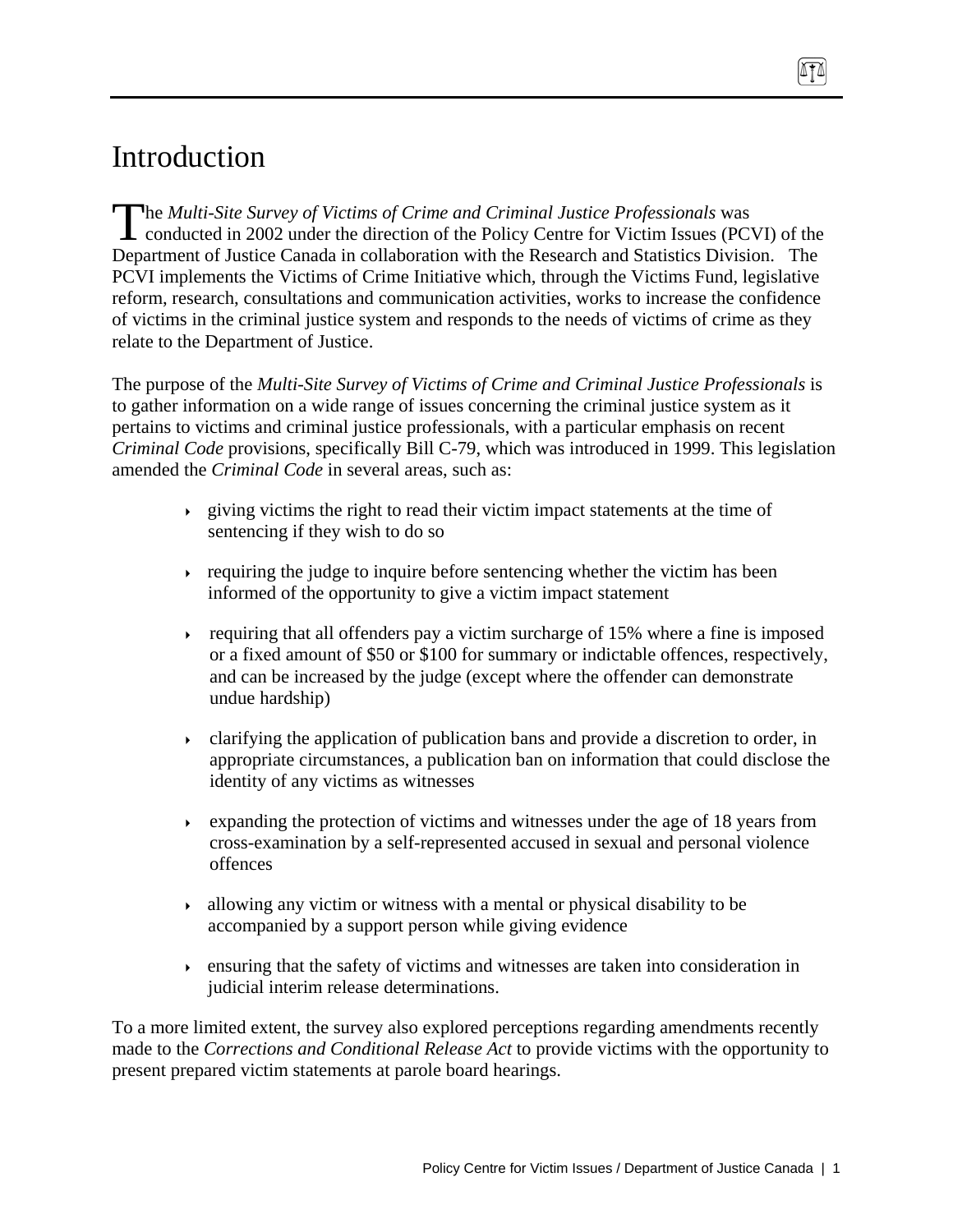Findings from this study will generate evidence to inform future legislative reforms and policy changes by providing insight on the use and awareness of recent reforms by criminal justice professionals as they pertain to victims of crime, the nature of information provided to victims during the criminal justice process, victims' experiences with the legal provisions and other services that are intended to benefit them throughout the criminal justice process, and barriers to the implementation of recent reforms for criminal justice professionals.

Given the breadth of findings in the final report the PCVI has prepared seven summary reports based on respondent groups in the survey<sup>1</sup>. This report is a summary of the findings from probation officers, corrections and parole board respondents who participated in the study. Additional summaries are available that speak to the findings of Police respondents, Crown Attorney respondents, Defence Counsel respondents, Judiciary respondents, Victim Services Provider respondents, Victim Advocacy Group respondents, and Victims of Crime.

 $\frac{1}{1}$  The full report and copies of the other summaries are available at: http://canada.justice.gc.ca/en/ps/voc/pub.html. For copies contact the Policy Centre for Victim Issues, 284 Wellington Street, Ottawa, Ontario, K1A 0H8.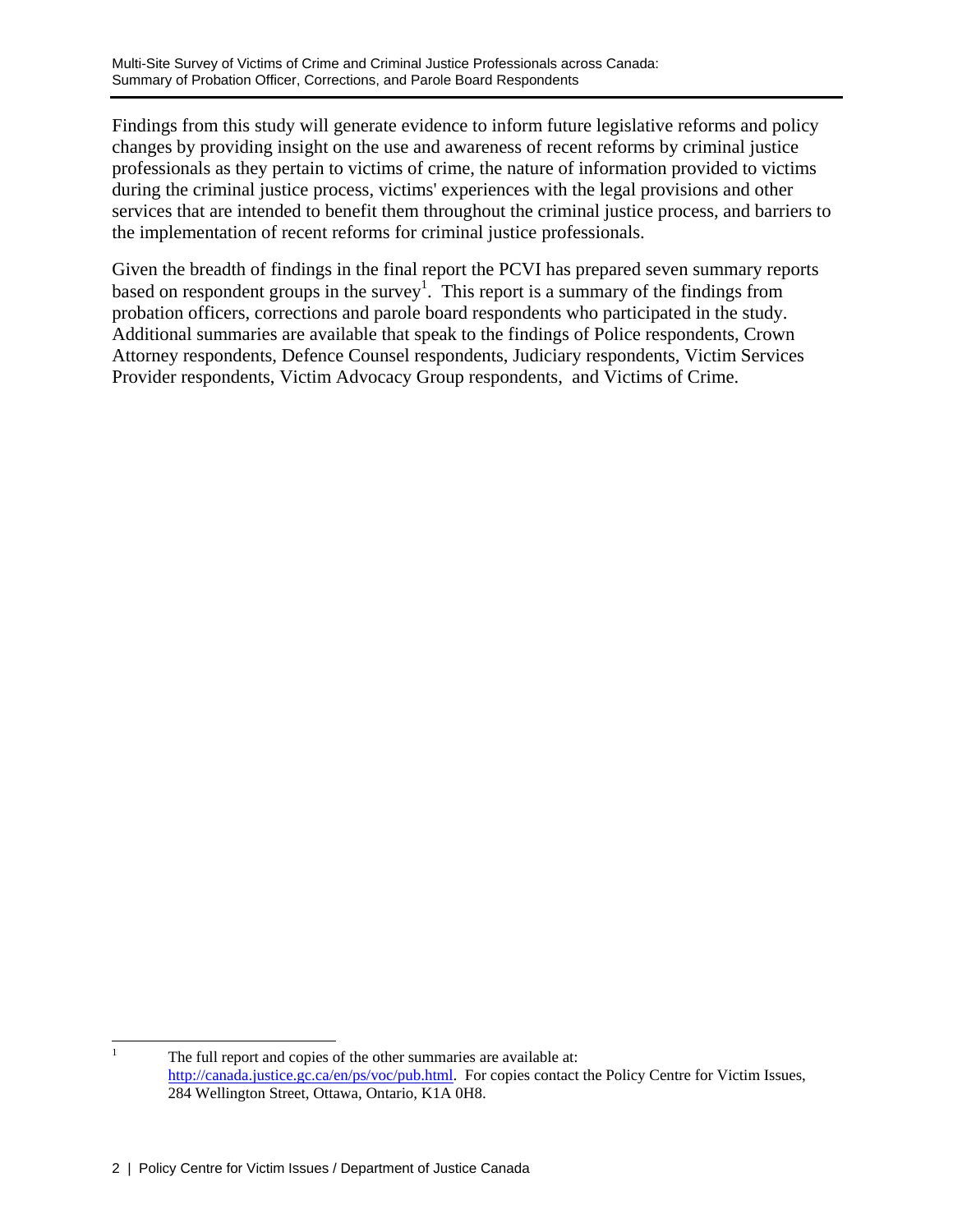# Methodology

The multi-site survey was conducted in 16 sites within the 10 provinces in Canada; the The multi-site survey was conducted in 16 sites within the 10 provinces in Canada; the territories were not included in this study. The 16 sites represent five regions: Atlantic (Nova Scotia, Prince Edward Island, New Brunswick, and Newfoundland and Labrador), Quebec, Ontario, Prairie (Saskatchewan and Manitoba), and Western (British Columbia and Alberta). Each region included at least three sites of varying size (small, medium, and large), with consideration of diversity in geography (rural, urban, northern) and population (especially cultural and linguistic). A subcommittee of the Federal Provincial Territorial Working Group (FPTWG) on Victims of Crime guided the research team and recommended some of the locations selected for site visits.

Data for this study came from criminal justice professionals and victims of crime. A total of 112 victims of crime participated in in-depth interviews, which were conducted in order to obtain detailed data on each individual victim's experience in the criminal justice system. Victim services providers assisted in contacting victims and obtaining their consent to participate in the study, which may have introduced selection bias into the research.

Criminal justice professionals who participated in the study were from 10 different groups: judges, Crown Attorneys, defence counsel, police, victim services providers, victim advocacy groups, probation officers, and three types of parole representatives (from the National Parole Board [NPB], Correctional Service Canada [CSC], and the provincial parole boards in Quebec, Ontario, and British Columbia). They participated through either self-administered questionnaires or interviews. Relying on two forms of data collection allowed for the most complete method of gathering information on the research questions. The use of selfadministered questionnaires ensured that a large proportion of the criminal justice professionals in each site could participate, while the use of interviews meant that more in-depth, qualitative data could also be obtained.

| TABLE 1:<br><b>INTERVIEWS WITH CRIMINAL JUSTICE PROFESSIONALS</b> |             |                     |                    |       |  |  |  |
|-------------------------------------------------------------------|-------------|---------------------|--------------------|-------|--|--|--|
| Respondent group                                                  | Large sites | <b>Medium sites</b> | <b>Small sites</b> | Total |  |  |  |
| Victim services                                                   | 43          |                     |                    | 69    |  |  |  |
| Police                                                            | 18          |                     |                    | 38    |  |  |  |
| <b>Crown Attorneys</b>                                            | 18          |                     |                    | 37    |  |  |  |
| Judiciary                                                         |             |                     |                    | 31    |  |  |  |
| Defence counsel                                                   | 20          |                     | 15                 | 39    |  |  |  |
| Total                                                             | 116         | 45                  | 53                 | 214   |  |  |  |

As Table 1 above shows, interviews were conducted with 214 criminal justice professionals from five respondent groups: victim services providers; police; Crown Attorneys; judiciary; and defence counsel. Interview results were captured as part of the quantitative data corresponding to that generated by the self-administered surveys. Self-administered questionnaires were also distributed to all 10 respondent groups. A total of 1,664 criminal justice professionals completed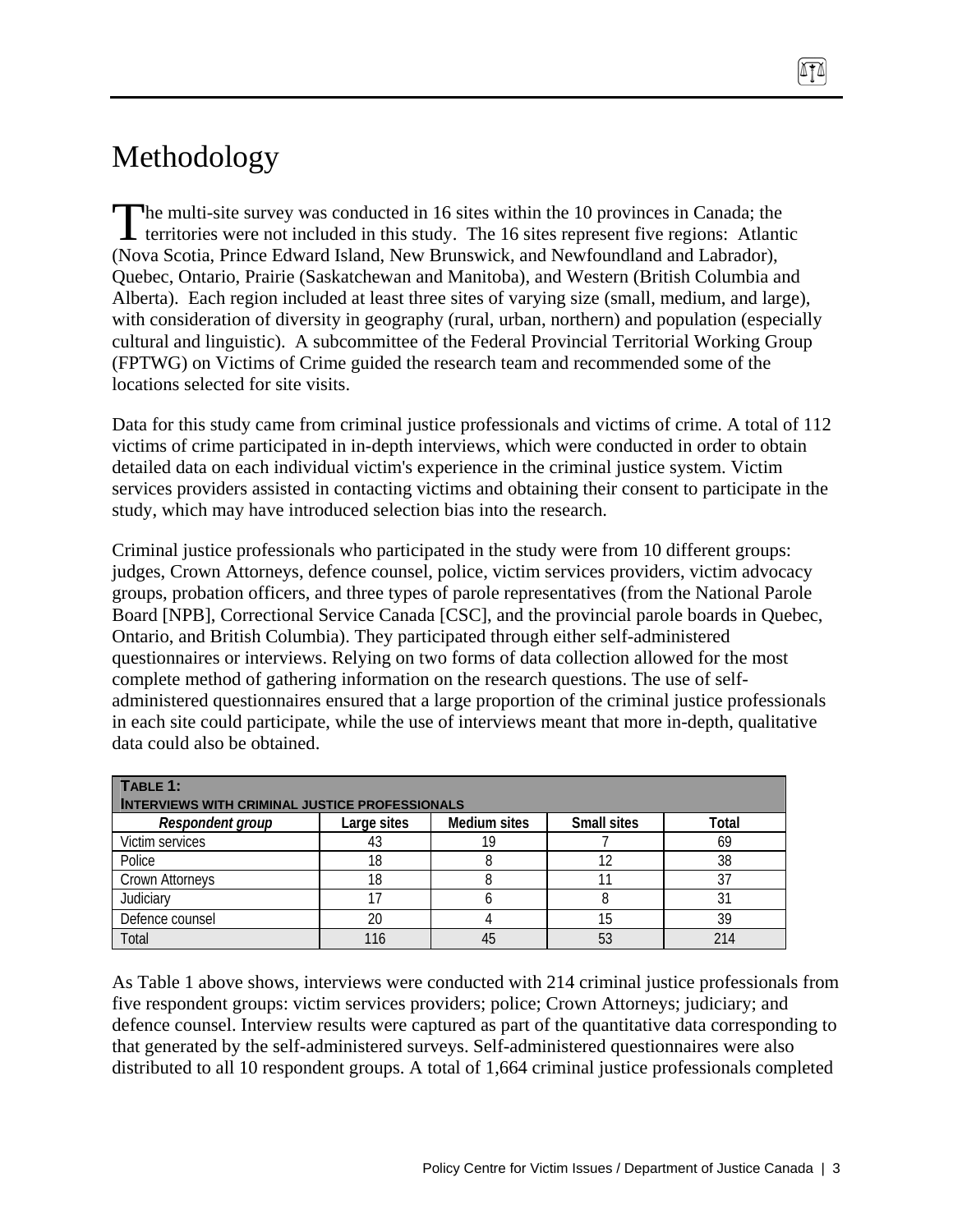the self-administered questionnaire. Overall (in interviews and self-administered questionnaires), a total of 1,878 criminal justice professionals participated in this survey.

| TABLE 2:                                                                       |             |              |                    |                                  |  |  |  |  |
|--------------------------------------------------------------------------------|-------------|--------------|--------------------|----------------------------------|--|--|--|--|
| <b>RESPONDENTS WHO COMPLETED SELF-ADMINISTERED QUESTIONNAIRES BY SITE SIZE</b> |             |              |                    |                                  |  |  |  |  |
|                                                                                |             |              |                    | Total                            |  |  |  |  |
| Respondent group                                                               | Large sites | Medium sites | <b>Small sites</b> | Self-completed<br>questionnaires |  |  |  |  |
| Victim services                                                                | 180         | 39           | 30                 | 249                              |  |  |  |  |
| Police                                                                         | 393         | 141          | 114                | 648                              |  |  |  |  |
| Crown Attorney                                                                 | 123         | 25           |                    | 151                              |  |  |  |  |
| Judiciary                                                                      | 58          | 13           | 8                  | 79                               |  |  |  |  |
| Defence Counsel                                                                | 122         | 15           | 9                  | 146                              |  |  |  |  |
| <b>Advocacy Groups</b>                                                         | 37          | 4            | h                  | 47                               |  |  |  |  |
| Probation                                                                      | 161         | 26           | 19                 | 206                              |  |  |  |  |
| Total                                                                          | 1.074       | 263          | 189                | 1,526                            |  |  |  |  |

| TABLE 3:<br><b>PROBATION AND PAROLE RESPONDENTS WHO COMPLETED SELF-ADMINISTERED QUESTIONNAIRES</b> |                             |  |  |  |  |  |  |
|----------------------------------------------------------------------------------------------------|-----------------------------|--|--|--|--|--|--|
| Respondent group                                                                                   | Total number of respondents |  |  |  |  |  |  |
| National Parole Board                                                                              | 85                          |  |  |  |  |  |  |
| <b>Provincial Parole Board</b>                                                                     |                             |  |  |  |  |  |  |
| Correctional Service Canada                                                                        | 29                          |  |  |  |  |  |  |
| Total                                                                                              | 136                         |  |  |  |  |  |  |

As indicated in Tables 2 and 3, a total of 206 probation respondents completed self-administered questionnaires. In addition, the survey included 85 National Parole Board officers, 22 Provincial Parole Board officers, as well as 29 Correctional Service Canada personnel. Findings from their questionnaires are presented below (see appendix a for interview guides).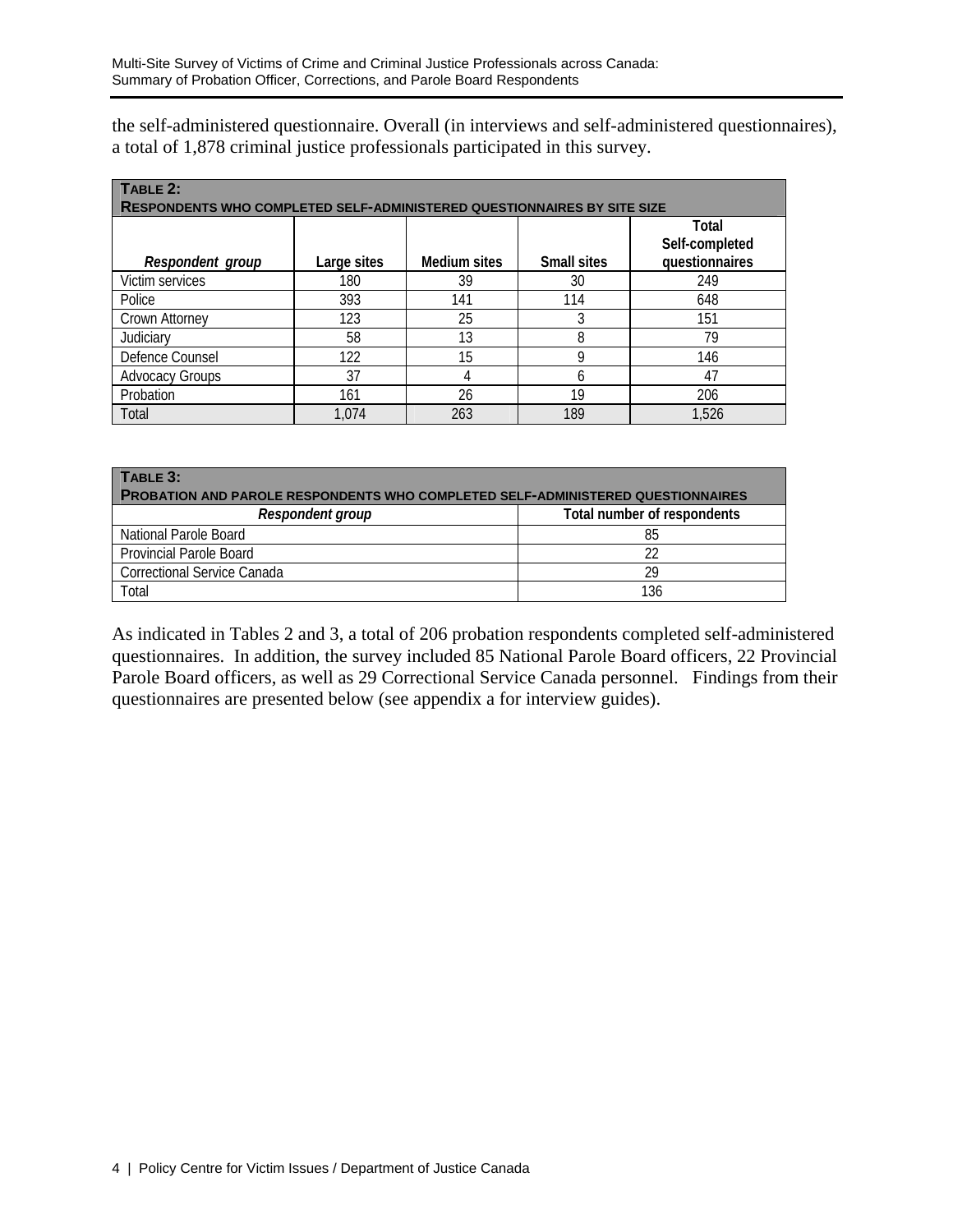# Findings from Probation Officer, Corrections and Parole Board Respondents

# **1. The Role of the Victim in the Criminal Justice Process**

urvey respondents representing parole agencies (NPB, CSC, and provincial parole boards) Survey respondents representing parole agencies (NPB, CSC, and provincial parole boards) were asked for their views of the victim's role in conditional release decisions. More than half (55%) think that the victim should be consulted in these decisions, while 40% believe that the victim should simply be informed. CSC respondents were also asked about the victim's role in the offender's incarceration: 41% approve of consulting the victim, whereas 28% support keeping the victim informed, and 14% believe that the victim should not play any role.

Overall, all criminal justice professionals believe that victims should be informed and involved in the criminal justice system. However, they also believe that victims do not fully understand the intricacies of the legal system and therefore should not be the ultimate decision-makers.

## **2. Post-Sentencing Victim Services**

The Multi-Site Survey sought information about victim services provided post-sentencing. Probation officers, officials with CSC and federal and provincial parole personnel were asked about services they or others provided to victims during the post-sentencing phase.

According to those probation officers surveyed, a main service to victims is providing information related to offender's release on probation. A number of probation officers reported that they also provide the following types of services to victims: referring victims to other resources (38%); providing offender or disposition information (other than probation-related information) (13%); assisting victims with safety planning  $(11\%)$ ; referring victims or providing information on victim services (10%); and generally serving as an information source (9%).

Corrections and parole personnel provide a number of services to victims as listed in Table 4 below. For many of these services at least two-thirds of survey respondents reported that their organization provides these.<sup>2</sup> All NPB respondents (100%) reported accompanying victims to parole board hearings, followed by 68% of provincial parole board respondent and 66% of Corrections personnel; and virtually all Corrections personnel (100%) and NPB (99%) provide victim notification once the victim has requested information.

<sup>&</sup>lt;sup>2</sup> It is important to note that provincial parole board hearings vary from federal parole board hearings, for example, the National Parole Board policy permits a victim impact statement to be submitted, but provincial parole board policy may vary.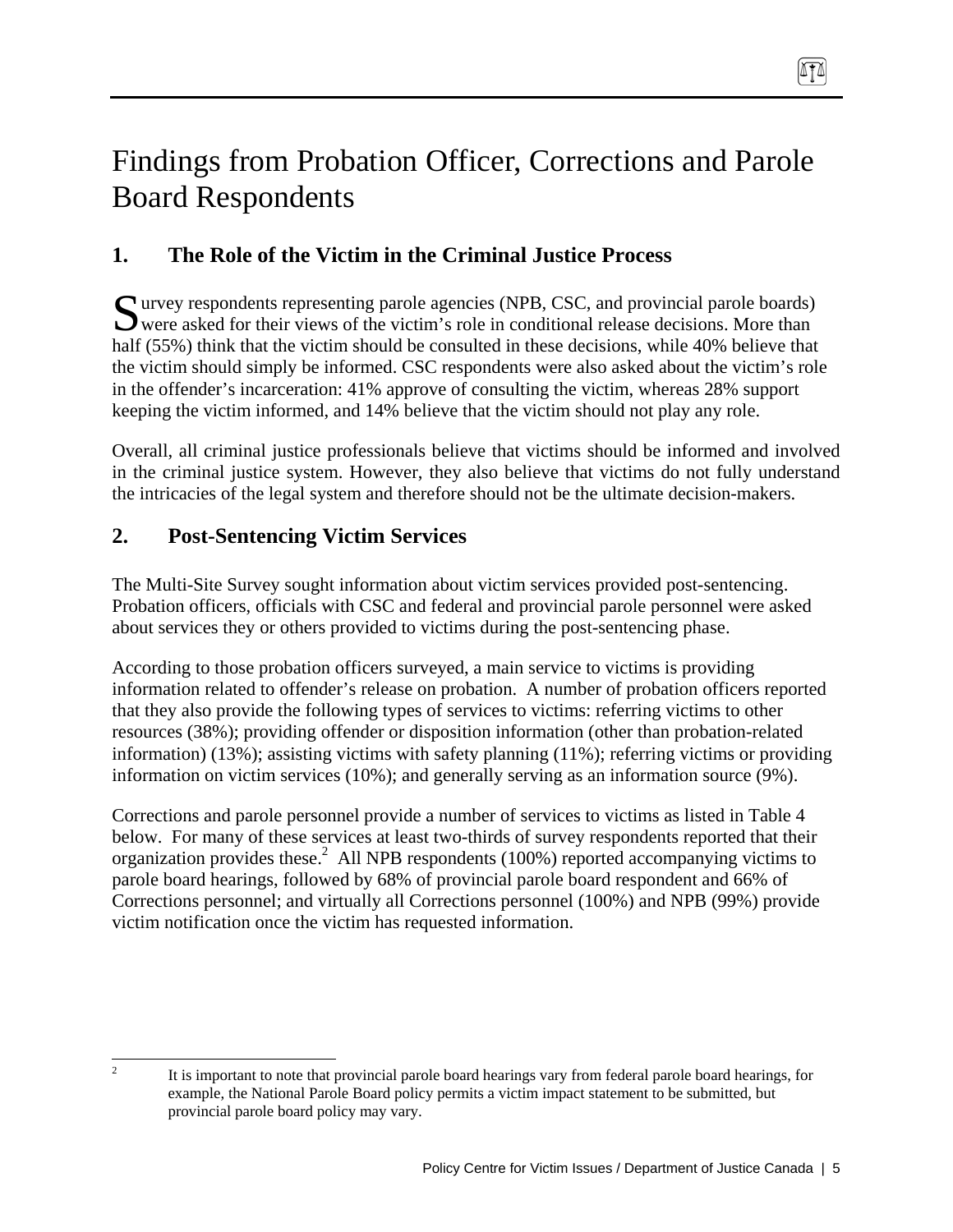Multi-Site Survey of Victims of Crime and Criminal Justice Professionals across Canada: Summary of Probation Officer, Corrections, and Parole Board Respondents

| TABLE 4:<br><b>WHAT SERVICES DOES YOUR ORGANIZATION PROVIDE FOR VICTIMS?</b> |                                                    |                                            |                                        |  |  |  |  |
|------------------------------------------------------------------------------|----------------------------------------------------|--------------------------------------------|----------------------------------------|--|--|--|--|
| Percentage of respondents<br>whose organization<br>provides this service     | <b>National Parole</b><br><b>Board</b><br>$(N=85)$ | Correctional<br>Service Canada<br>$(N=29)$ | Provincial<br>parole board<br>$(N=22)$ |  |  |  |  |
| Assistance with making requests for information                              | 93%                                                | 86%                                        | 46%                                    |  |  |  |  |
| Victim notification once the victim has requested<br>information             | 99%                                                | 100%                                       | 64%                                    |  |  |  |  |
| Information about victim statements                                          | 85%                                                | 62%                                        | 36%                                    |  |  |  |  |
| Assistance with preparing victim statements                                  | 44%                                                | 35%                                        | 27%                                    |  |  |  |  |
| Assistance with requests to attend parole board<br>hearings                  | 91%                                                | 69%                                        | 27%                                    |  |  |  |  |
| Accompaniment to parole board hearings                                       | 100%                                               | 66%                                        | 68%                                    |  |  |  |  |
| Ensure that parole board members are aware of<br>victim concerns             | 87%                                                | 66%                                        | 68%                                    |  |  |  |  |
| Referrals to other victim services                                           | 52%                                                | 72%                                        | 41%                                    |  |  |  |  |
| Note: Respondents who gave no response are not represented in this table.    |                                                    |                                            |                                        |  |  |  |  |

In addition, at least two-thirds of corrections and parole respondents are aware of other victim services that assist victims post-sentencing and, more specifically, with the parole process. These other services, found in Table 5, appear to help fill in some gaps in services identified in Table 4. For example, while 46% of provincial parole board respondents reported that their organization assists victims with making requests for information, 93% are aware of other organizations that provide this assistance. Further, while a minority of respondents reported that their organizations assist with the preparation of victim statements over half of respondents reported that other organizations assist with victim statements. Table 5 provides the complete results for other services that assist victims post-sentencing.

#### **TABLE 5:**

**WHAT SERVICES DO OTHER VICTIM SERVICES ORGANIZATIONS PROVIDE TO ASSIST VICTIMS WITH THE PAROLE PROCESS?** 

**BASE: RESPONDENTS WHO ARE AWARE OF OTHER VICTIM SERVICES ORGANIZATIONS THAT ASSIST VICTIMS POST-SENTENCING.**

| Percentage of respondents who report that other<br>organizations provide this service | <b>National Parole</b><br><b>Board</b><br>$(n=59)$ | Correctional<br>Service Canada<br>$(n=24)$ | Provincial<br>Parole Board<br>$(n=14)$ |  |  |  |
|---------------------------------------------------------------------------------------|----------------------------------------------------|--------------------------------------------|----------------------------------------|--|--|--|
| Assistance with making requests for information                                       | 78%                                                | 79%                                        | 93%                                    |  |  |  |
| Victim notification once the victim has requested information                         | 58%                                                | 58%                                        | 79%                                    |  |  |  |
| Information about victim statements                                                   | 53%                                                | 75%                                        | 71%                                    |  |  |  |
| Assistance with preparing victim statements                                           | 59%                                                | 83%                                        | 64%                                    |  |  |  |
| Assistance with requests to attend parole board hearings                              | 56%                                                | 58%                                        | 57%                                    |  |  |  |
| Accompaniment to parole board hearings                                                | 64%                                                | 67%                                        | 36%                                    |  |  |  |
| Ensure that parole board members are aware of victim concerns                         | 29%                                                | 46%                                        | 71%                                    |  |  |  |
| Note: Respondents who gave no response are not represented in this table.             |                                                    |                                            |                                        |  |  |  |

While the above discussion concerns what assistance is available post-sentencing for victims, connecting victims to available services is an issue according to most corrections and parole respondents. When asked if they think there is a service gap between sentencing and corrections or parole, about 60% of respondents said yes. Each respondent group provided slightly different suggestions for improving the situation, but they all revolved around better provision of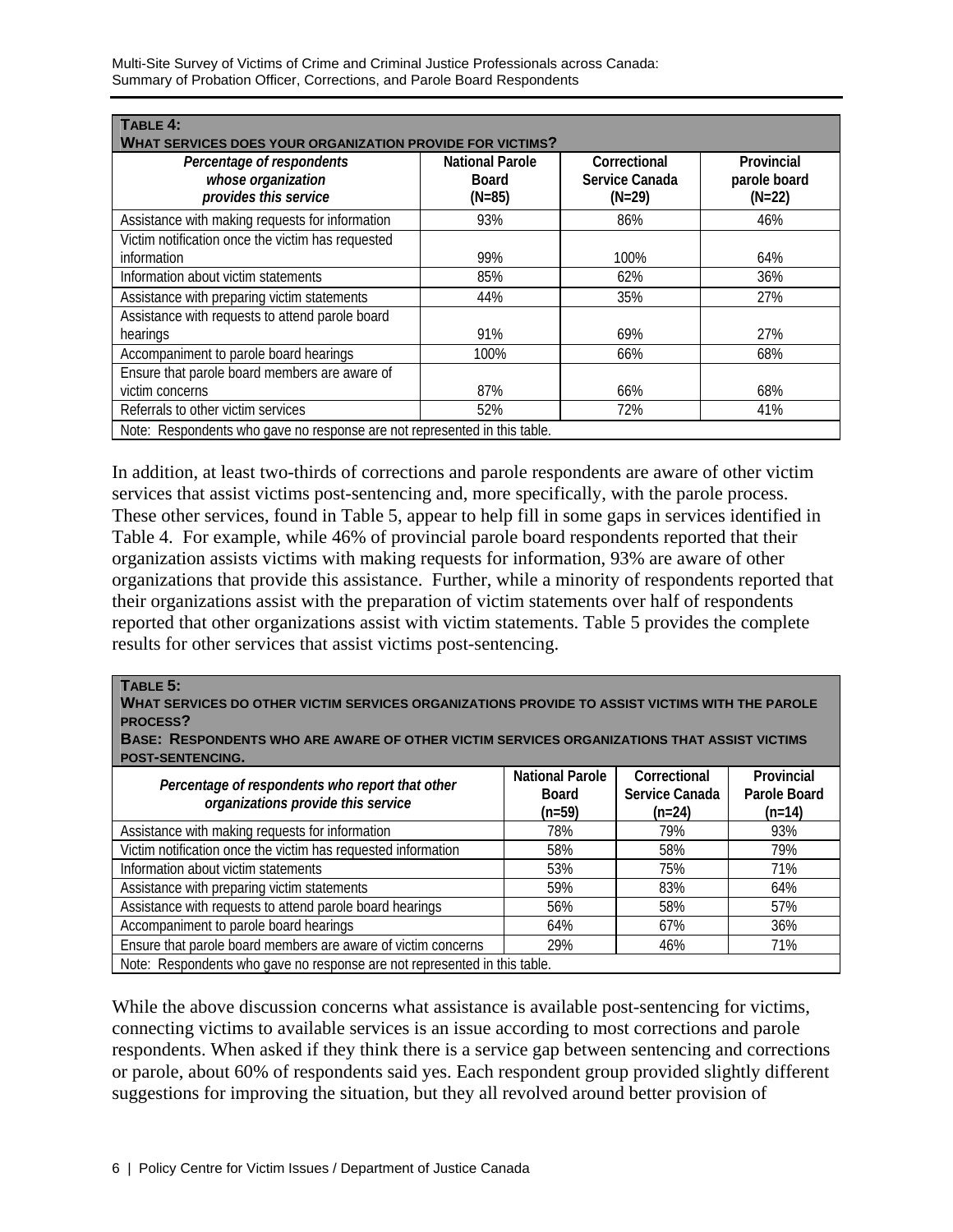information to victims. The main suggestions were that the criminal justice system should provide more information about services; victims should be advised of NPB and CSC services at sentencing; and more communication is needed between the NPB and CSC and other agencies.

 $\sqrt{11}$ 

## **3. Information for Victims**

## **Information for Victims Post-Sentencing**

Probation and parole survey respondents were asked about the information provided to victims after a sentence has been imposed. Probation was asked who provides victims with information related to the offender's release on probation; the results are shown in Table 6. A majority of survey respondents reported that probation officers inform victims about the date and location of the offender's release on probation (58%) and about conditions of probation (69%).

It is apparently less common for probation officers to provide victims with other types of information, such as breaches of a condition of probation (39%), proceedings for failure to comply with a condition of probation (29%), and outcomes of such proceedings (30%). Furthermore, about 40% of survey respondents reported that, to their knowledge, no one provides this information to victims.

| TABLE 6:                                                                              |                           |  |  |  |  |  |  |
|---------------------------------------------------------------------------------------|---------------------------|--|--|--|--|--|--|
| WHO PROVIDES VICTIMS WITH INFORMATION AFTER A SENTENCE OF PROBATION HAS BEEN IMPOSED? |                           |  |  |  |  |  |  |
|                                                                                       | <b>Probation Officers</b> |  |  |  |  |  |  |
|                                                                                       | $(N=206)$                 |  |  |  |  |  |  |
| Date and location of offender's release on probation                                  |                           |  |  |  |  |  |  |
| Probation officers                                                                    | 58%                       |  |  |  |  |  |  |
| Police                                                                                | 17%                       |  |  |  |  |  |  |
| Victim services                                                                       | 16%                       |  |  |  |  |  |  |
| No one                                                                                | 18%                       |  |  |  |  |  |  |
| Other                                                                                 | 11%                       |  |  |  |  |  |  |
| Don't know or No response                                                             | 10%                       |  |  |  |  |  |  |
| Conditions of probation                                                               |                           |  |  |  |  |  |  |
| Probation officers                                                                    | 69%                       |  |  |  |  |  |  |
| Police                                                                                | 8%                        |  |  |  |  |  |  |
| Victim services                                                                       | 14%                       |  |  |  |  |  |  |
| No one                                                                                | 12%                       |  |  |  |  |  |  |
| Other                                                                                 | 8%                        |  |  |  |  |  |  |
| Don't know or No response                                                             | 10%                       |  |  |  |  |  |  |
| Any breaches of a condition of probation                                              |                           |  |  |  |  |  |  |
| Probation officers                                                                    | 39%                       |  |  |  |  |  |  |
| Police                                                                                | 11%                       |  |  |  |  |  |  |
| Victim services                                                                       | 6%                        |  |  |  |  |  |  |
| No one                                                                                | 41%                       |  |  |  |  |  |  |
| Other                                                                                 | 3%                        |  |  |  |  |  |  |
| Don't know or No response                                                             | 8%                        |  |  |  |  |  |  |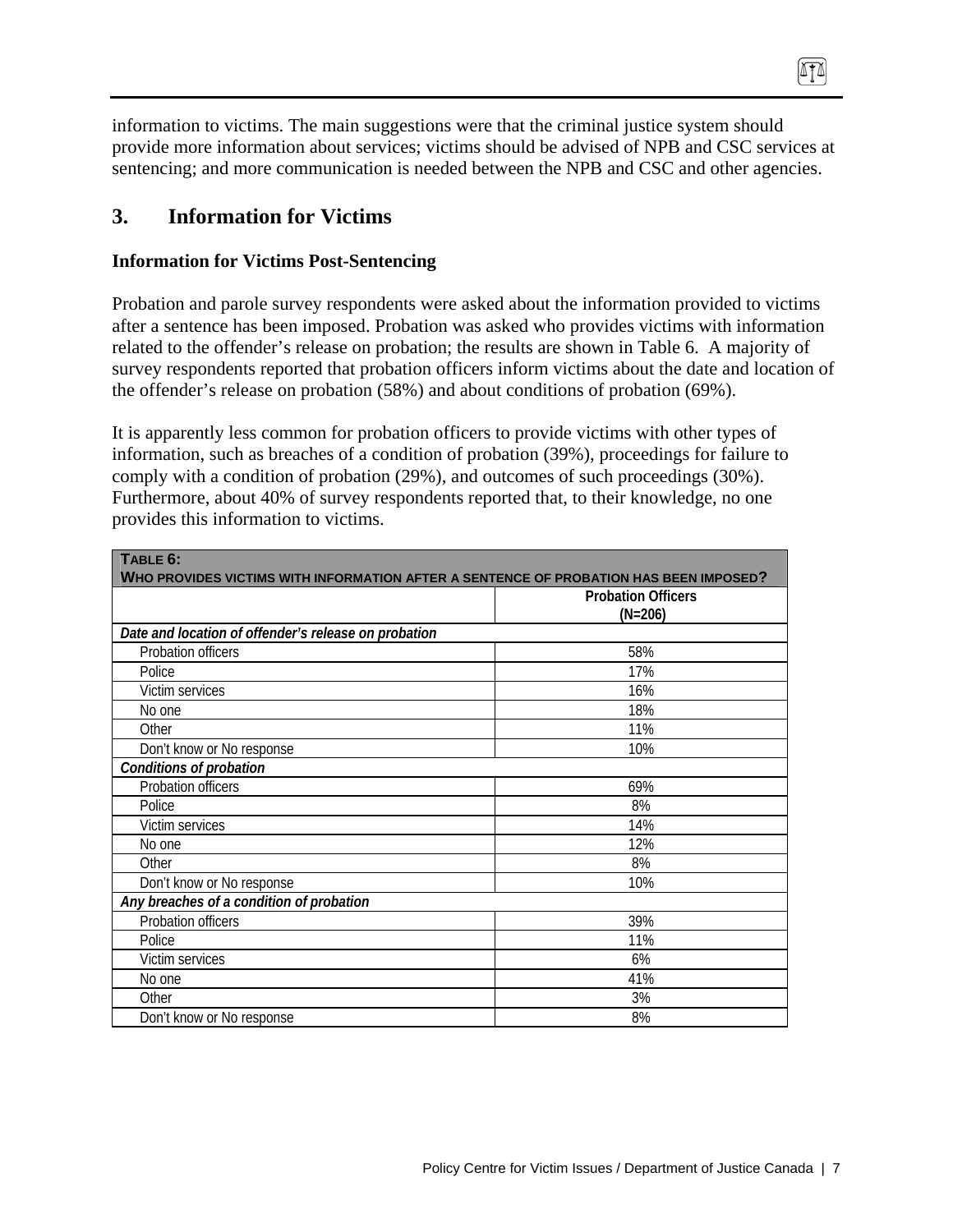| TABLE 6: (CONTINUED)<br>WHO PROVIDES VICTIMS WITH INFORMATION AFTER A SENTENCE OF PROBATION HAS BEEN IMPOSED?   |                           |  |  |  |  |  |
|-----------------------------------------------------------------------------------------------------------------|---------------------------|--|--|--|--|--|
|                                                                                                                 | <b>Probation Officers</b> |  |  |  |  |  |
| Proceedings for failure to comply with probation order                                                          |                           |  |  |  |  |  |
| Probation officers                                                                                              | 29%                       |  |  |  |  |  |
| Police                                                                                                          | 6%                        |  |  |  |  |  |
| Victim services                                                                                                 | 10%                       |  |  |  |  |  |
| No one                                                                                                          | 42%                       |  |  |  |  |  |
| Other                                                                                                           | 3%                        |  |  |  |  |  |
| Don't know or No response                                                                                       | 20%                       |  |  |  |  |  |
| Outcome of failure to comply proceedings                                                                        |                           |  |  |  |  |  |
| Probation officers                                                                                              | 30%                       |  |  |  |  |  |
| Police                                                                                                          | 4%                        |  |  |  |  |  |
| Victim services                                                                                                 | 9%                        |  |  |  |  |  |
| No one                                                                                                          | 39%                       |  |  |  |  |  |
| Other                                                                                                           | 5%                        |  |  |  |  |  |
| Don't know or No response                                                                                       | 21%                       |  |  |  |  |  |
| Note: For each item, respondents could provide more than one response, therefore, totals sum to more than 100%. |                           |  |  |  |  |  |

Respondents representing CSC were asked whether they generally provide victims with various pieces of information about the offender's incarceration, upon the victim's request.<sup>3</sup> A large majority (86%) reported that they generally inform victims about the date that the offender's sentence began and the length of the sentence. Fewer, but still a considerable majority, generally inform victims about dates of temporary absences or work releases (72%) and where the offender is incarcerated (66%). Just under half (48%) provide information about the offender's location during temporary absences or work releases.

Survey respondents representing the NPB, CSC, and provincial parole boards were asked about the information provided to victims at parole. Results are shown in Table 7. In general, victims are most likely to receive information about release dates and conditions of release, and least likely to receive information about the destination of the offender on release and whether the offender has appealed a Parole Board decision. However, there are various differences among the three agencies (see Table 7).

 3

Note: victims must register with CSC to ensure information is provided to them.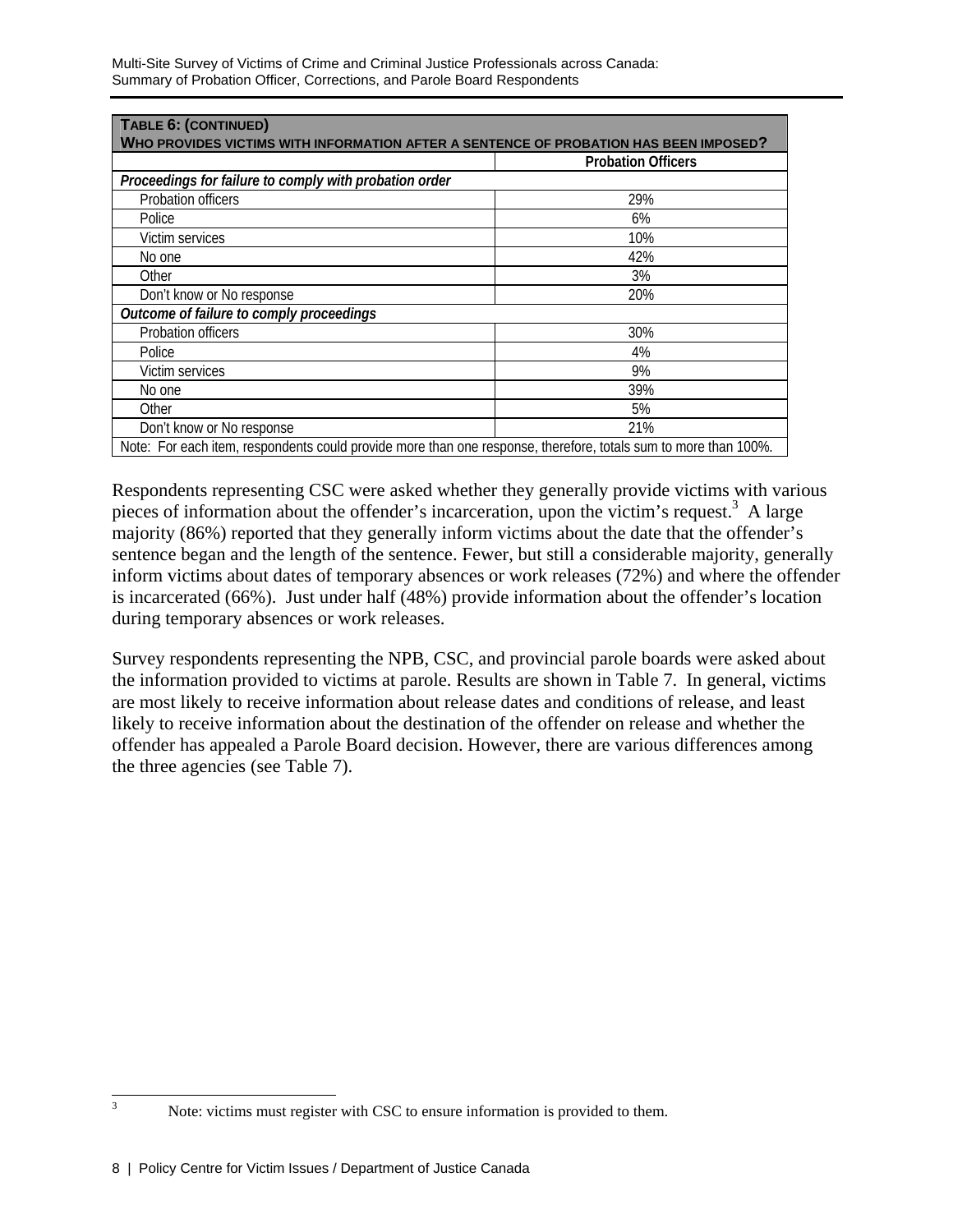| TABLE 7:<br>DO YOU GENERALLY PROVIDE THE FOLLOWING INFORMATION ABOUT THE OFFENDER TO<br><b>VICTIMS WHEN THEY REQUEST IT?</b> |                                                  |                                            |                                            |  |  |  |  |
|------------------------------------------------------------------------------------------------------------------------------|--------------------------------------------------|--------------------------------------------|--------------------------------------------|--|--|--|--|
| Percentage of respondents who indicated<br>generally providing the following information<br>to victims if requested          | <b>National Parole</b><br><b>Board</b><br>(N=85) | Correctional<br>Service Canada<br>$(N=29)$ | Provincial<br>parole<br>boards<br>$(N=22)$ |  |  |  |  |
| Offender's eligibility for conditional release                                                                               | 93%                                              | 72%                                        | 50%                                        |  |  |  |  |
| Hearing dates for conditional release                                                                                        | 92%                                              | 45%                                        | 46%                                        |  |  |  |  |
| Release dates                                                                                                                | 82%                                              | 69%                                        | 59%                                        |  |  |  |  |
| Conditions imposed on release                                                                                                | 89%                                              | 59%                                        | 59%                                        |  |  |  |  |
| Reasons for a release decision                                                                                               | 81%                                              | 7%                                         | 41%                                        |  |  |  |  |
| Destination of offender on release                                                                                           | 51%                                              | 45%                                        | 46%                                        |  |  |  |  |
| Suspension or revocation of release                                                                                          | 66%                                              | N/A                                        | 36%                                        |  |  |  |  |
| Whether offender has appealed a Parole Board decision                                                                        | 47%                                              | 7%                                         | 23%                                        |  |  |  |  |
| Copy of decision by appeal division                                                                                          | 47%                                              | 7%                                         | 55%                                        |  |  |  |  |
| Travel permits granted to offender                                                                                           | N/A                                              | 59%                                        | N/A                                        |  |  |  |  |
| Changes to the offender's custodial status                                                                                   | N/A                                              | 66%                                        | N/A                                        |  |  |  |  |
| Note: Respondents could provide more than one response; totals sum to more than 100%.                                        |                                                  |                                            |                                            |  |  |  |  |

Finally, all parole respondents were asked whether they generally inform victims about their rights and opportunities. When contacted by victims, the majority of NPB and CSC respondents inform victims of their opportunities at the parole stage; provincial parole board respondents were less likely to inform victims. Across all three respondent groups, victims are more likely to receive this information if they contact the organization. Complete results are in Table 8.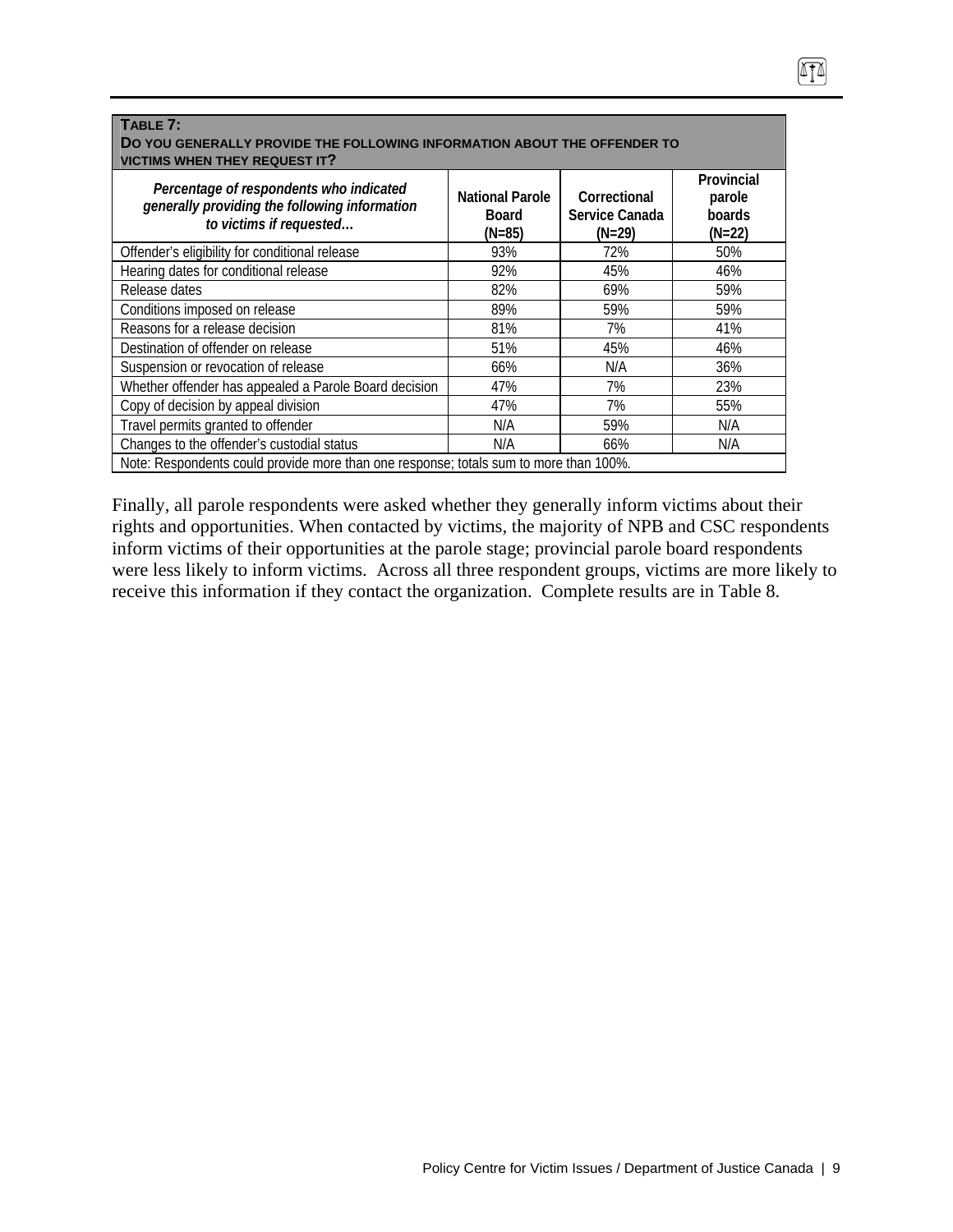| TABLE 8:<br>DO YOU USUALLY INFORM VICTIMS OF THE FOLLOWING?                                          |                                 |                |                             |                    |                         |              |
|------------------------------------------------------------------------------------------------------|---------------------------------|----------------|-----------------------------|--------------------|-------------------------|--------------|
|                                                                                                      | <b>National</b><br>Parole Board |                | <b>Correctional Service</b> |                    | Provincial              |              |
| Percentage of respondents                                                                            |                                 | $(N=85)$       |                             | Canada<br>$(N=29)$ | parole boards<br>(N=22) |              |
| who generally inform victims                                                                         |                                 | <b>Victims</b> |                             | <b>Victims</b>     |                         | Victims who  |
| of the following                                                                                     |                                 | who have       |                             | who have           |                         | have         |
|                                                                                                      | All                             | contacted      | All                         | contacted          | All                     | contacted    |
|                                                                                                      | victims                         | <b>NPB</b>     | victims                     | <b>CSC</b>         | victims                 | Parole Board |
| The right to request information                                                                     |                                 |                |                             |                    |                         |              |
| about the offender's parole                                                                          |                                 |                |                             |                    |                         |              |
| eligibility and release*                                                                             | 8%                              | 89%            | N/A                         | N/A                | 9%                      | 59%          |
| The right to request certain kinds<br>of information about the                                       |                                 |                |                             |                    |                         |              |
| offender**                                                                                           | N/A                             | N/A            | 21%                         | 62%                | N/A                     | N/A          |
| The ability to provide new or                                                                        |                                 |                |                             |                    |                         |              |
| additional information to the                                                                        |                                 |                |                             |                    |                         |              |
| Parole Board that the victim                                                                         |                                 |                |                             |                    |                         |              |
| considers relevant                                                                                   | 9%                              | 80%            | 17%                         | 66%                | 9%                      | 64%          |
| That any information they                                                                            |                                 |                |                             |                    |                         |              |
| provide will be shared with the                                                                      |                                 |                |                             |                    |                         |              |
| offender                                                                                             | 14%                             | 78%            | 17%                         | 59%                | 41%                     | 41%          |
| The opportunity to attend Parole                                                                     |                                 |                |                             |                    |                         |              |
| Board hearings as observers                                                                          | 15%                             | 82%            | 21%                         | 62%                | 5%                      | 23%          |
| The opportunity to present a                                                                         |                                 |                |                             |                    |                         |              |
| statement at the parole hearing                                                                      |                                 |                |                             |                    |                         |              |
| in person or via audiotape or                                                                        |                                 |                |                             |                    |                         |              |
| videotape                                                                                            | 13%                             | 85%            | 21%                         | 59%                | 5%                      | 36%          |
| Note: Respondents who answered no, don't know or gave no response are not represented in this table. |                                 |                |                             |                    |                         |              |
| * This question was not asked of CSC respondents.                                                    |                                 |                |                             |                    |                         |              |

∗∗ This question was only asked of CSC respondents.

## **4. Victim Impact Statements**

Victim impact statements (VIS) are written statements in which victims can describe the effect of the crime on them and any harm or loss suffered as a result of the crime. The 1999 amendments to the *Criminal Code* allow victims to read their statements aloud during sentencing, require the judge to ask before sentencing whether the victim has been informed of the opportunity to complete a VIS and permit the judge to adjourn the sentencing, to give the victim time to prepare the statement.

Victims of crime can submit victim impact statements at sentencing and at parole. At parole, the victim can rely on the victim impact statement from sentencing and/or provide another statement to the parole board. The following discussion considers victim impact statements at parole.

### **Frequency of Submission**

Survey respondents were asked whether, based on their experience, victims generally submit victim impact statements to the court. About 40% of probation officers believe that victims generally submit victim impact statements only in serious cases, such as sexual assault, other violent offences, and certain property crimes. About one-third think that victim impact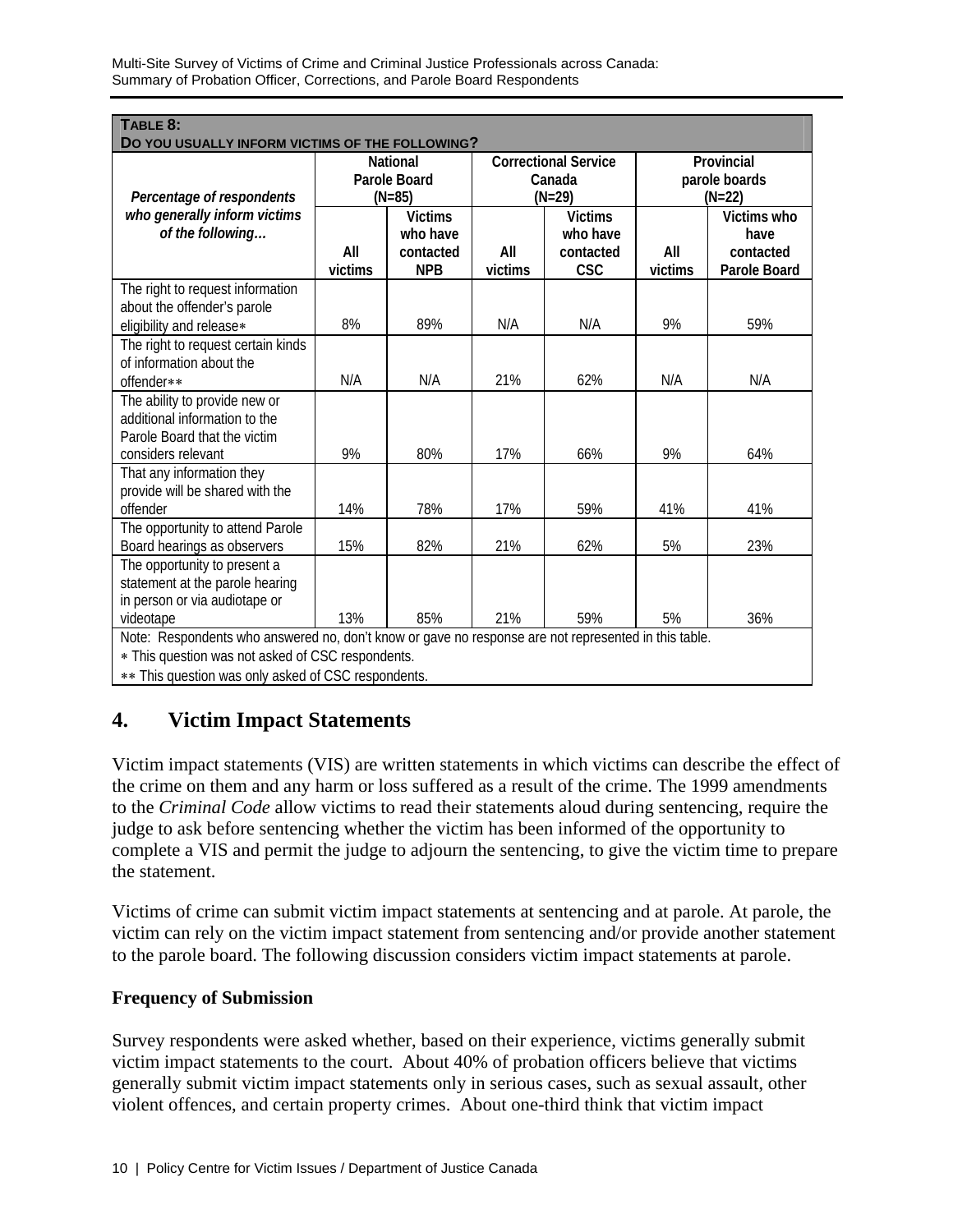statements are submitted in most cases and one-quarter reported that in their experience, victims usually do not submit victim impact statements, regardless of the severity of the offence.

| TABLE 9:<br>DO VICTIMS USUALLY SUBMIT VICTIM IMPACT STATEMENTS AT SENTENCING?<br>BASE: RESPONDENTS WHO PROVIDED A RESPONSE (DON'T KNOW AND NO RESPONSE EXCLUDED). |                 |           |           |           |           |          |           |
|-------------------------------------------------------------------------------------------------------------------------------------------------------------------|-----------------|-----------|-----------|-----------|-----------|----------|-----------|
|                                                                                                                                                                   | <b>Victim</b>   | Crown     | Defence   |           |           | Advocacy |           |
|                                                                                                                                                                   | <b>Services</b> | Attorneys | Counsel   | Judiciary | Police    | Groups   | Probation |
|                                                                                                                                                                   | $(n=195)$       | $(n=183)$ | $(n=174)$ | $(n=101)$ | $(n=547)$ | $(n=38)$ | $(n=88)$  |
| Yes, in most cases                                                                                                                                                | 48%             | 32%       | 38%       | 33%       | 34%       | 42%      | 34%       |
| Yes, only in serious                                                                                                                                              |                 |           |           |           |           |          |           |
| cases                                                                                                                                                             | 32%             | 50%       | 45%       | 52%       | 46%       | 37%      | 41%       |
| No.                                                                                                                                                               | 20%             | 18%       | 17%       | 16%       | 20%       | 21%      | 25%       |
| Note: Some column totals do not sum to 100% due to rounding.                                                                                                      |                 |           |           |           |           |          |           |

The results for frequency of submission of victim impact statements are provided in Table 9. These results include only those respondents who provided an answer to this question.

### **Frequency of Submission at Parole**

As mentioned earlier, at parole, the victim can rely on the victim impact statement from sentencing and/or provide another statement to the parole board. Provincial parole board and NPB respondents were asked whether victim impact statements submitted at trial are always provided to the parole board. Less than one-quarter of national (24%) and provincial (18%) parole board respondents reported that they are. National and provincial parole board respondents were asked who provides the parole board with victim impact statements. They reported receiving the impact statements from a variety of sources: most often the victim (39% of NPB and 18% of provincial respondents); the court (33% of NPB and 18% of provincial respondents); the Crown Attorney (33% of NPB and 9% of provincial respondents); or CSC or parole officers (37% of NPB and 23% of provincial respondents).

### **Assistance with Victim Impact Statements**

One way to assist victims with impact statements is to ensure that they know of their opportunity to submit one. As discussed above in Section 3.2 (Post-sentencing victim services), about onequarter (27%) of provincial parole board and half (44%) of NPB respondents assist victims in preparing victim statements at parole. In addition, just over one-tenth (13%) of victim services providers surveyed assist victims with statements at parole.

### **Method of Submission**

Most victims provide a written statement at parole. Videotape or audiotape statements appear to be used more by provincial parole boards than by the NPB. Table 10 gives the complete results.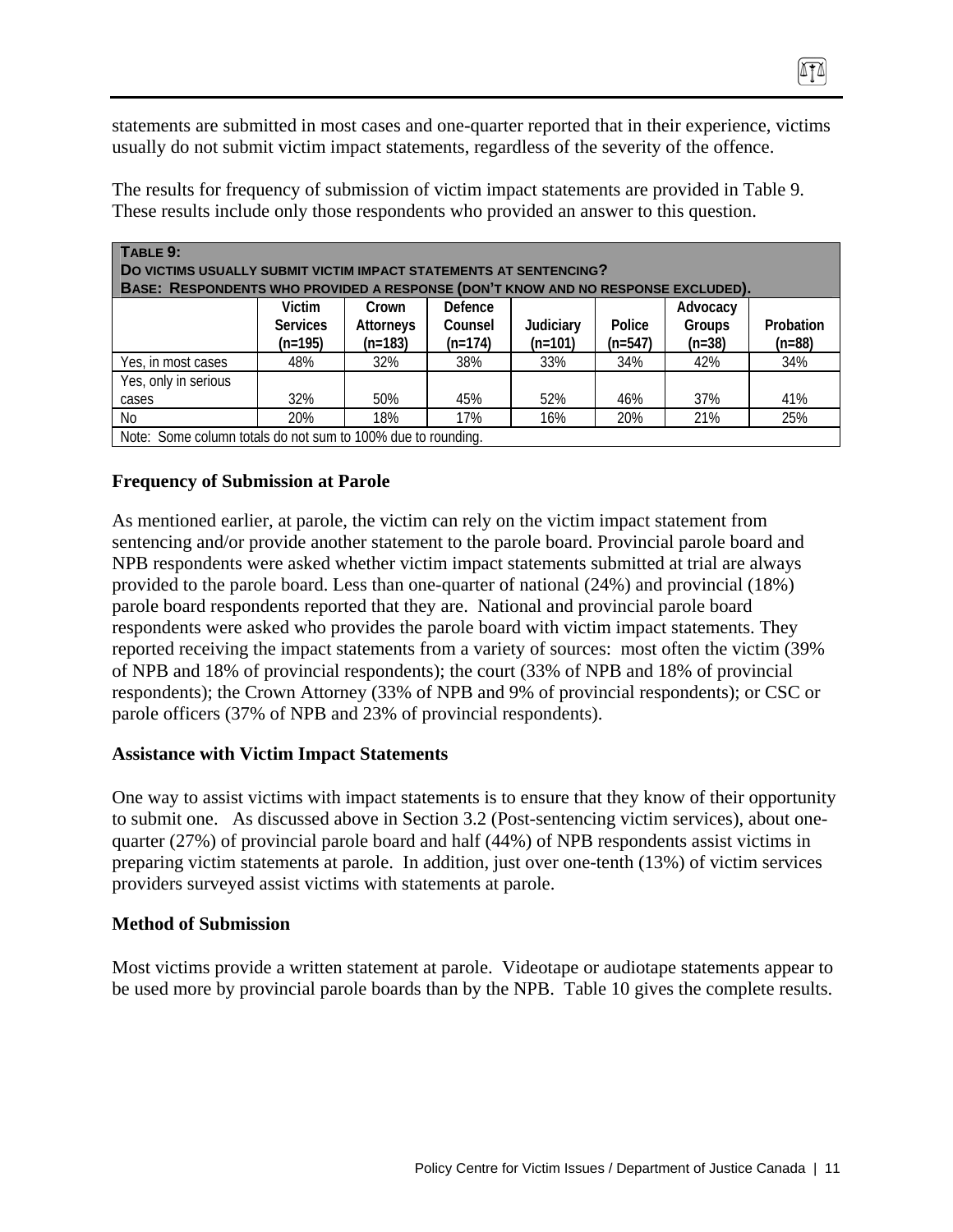| <b>TABLE 10:</b>                                                                      |          |            |              |  |  |  |  |
|---------------------------------------------------------------------------------------|----------|------------|--------------|--|--|--|--|
| WHAT ARE THE MOST COMMON METHODS OF SUBMITTING A VICTIM IMPACT STATEMENT AT PAROLE?   |          |            |              |  |  |  |  |
| BASE: RESPONDENTS WHO PROVIDED A RESPONSE (DON'T KNOW AND NO RESPONSE EXCLUDED).      |          |            |              |  |  |  |  |
| Provincial<br>Victim                                                                  |          |            |              |  |  |  |  |
|                                                                                       | services | <b>NPB</b> | parole board |  |  |  |  |
|                                                                                       | $(n=67)$ | $(n=84)$   | $(N=22)$     |  |  |  |  |
| Written statement only                                                                | 69%      | 87%        | 86%          |  |  |  |  |
| Victim reads statement                                                                | 25%      | 11%        | 5%           |  |  |  |  |
| Videotape or audiotape                                                                | 13%      | 1%         | 18%          |  |  |  |  |
| Other                                                                                 | 8%       |            | 18%          |  |  |  |  |
| Note: Respondents could provide more than one response; totals sum to more than 100%. |          |            |              |  |  |  |  |

### **Parole Board Use of Victim Statements**

As shown in Table 11 below, most national and provincial parole board respondents reported that they consider the following in their conditional release decisions: victim impact statements at sentencing, formal victim statements submitted to the parole board, and any other new or additional information provided by the victim in their conditional release decisions.

| TABLE 11:<br>DOES THE PAROLE BOARD USE THE FOLLOWING INFORMATION IN MAKING CONDITIONAL<br><b>RELEASE DECISIONS?</b> |                  |                                        |  |  |  |
|---------------------------------------------------------------------------------------------------------------------|------------------|----------------------------------------|--|--|--|
| Percentage who use the following information                                                                        | NPB.<br>$(N=85)$ | Provincial<br>parole board<br>$(N=22)$ |  |  |  |
| Victim impact statements used at trial                                                                              | 89%              | 73%                                    |  |  |  |
| Formal victim statements to parole board                                                                            | 93%              | 82%                                    |  |  |  |
| New or additional information provided by the victim<br>92%<br>86%                                                  |                  |                                        |  |  |  |
| Note: Respondents who gave no response are not included in this table.                                              |                  |                                        |  |  |  |

When asked to explain how they use this information, NPB respondents reported using it in a variety of ways, most commonly: in risk assessment and evaluation (47%); in determining conditions (28%); in measuring the impact of the crime on the victim (24%); and in assessing the offender's progress (15%). The majority (55%) of provincial parole board respondents stated that the victim information is just one factor they consider.

## **5. Restitution**

Restitution requires the offender to compensate the victim for any monetary loss or any quantifiable damage to, or loss, of property. The court can order restitution as a condition of probation, where probation is the appropriate sentence, or as an additional sentence (a standalone restitution order), which allows the victim to file the order in civil court and enforce it civilly if not paid. The following discussion of restitution considers the current use of restitutional difficulties with enforcement, and obstacles to requesting restitution. A majority (59%) of probation officers reported that restitution is usually ordered as a condition of probation in appropriate cases.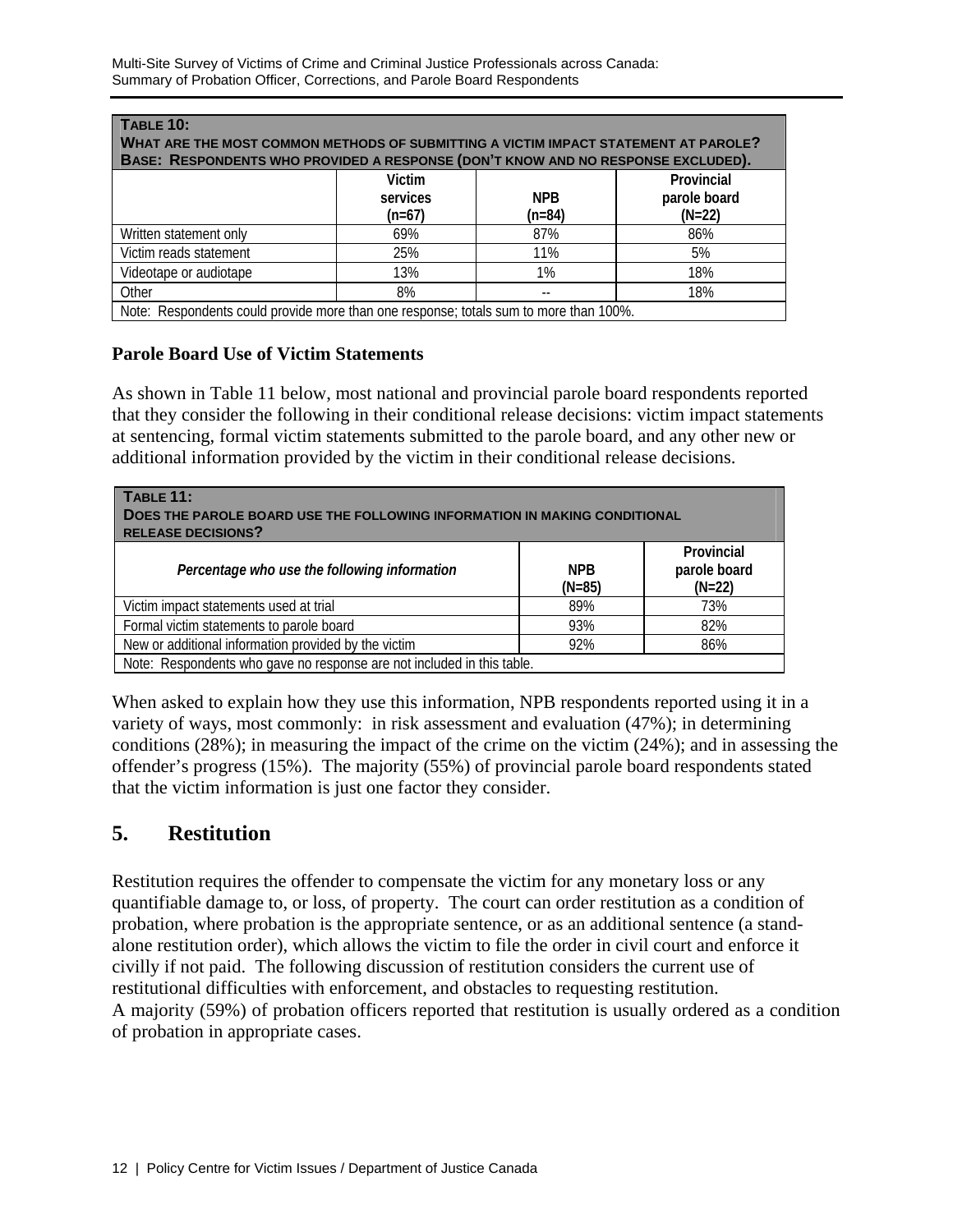### **Problems with Enforcement**

When asked if they think that restitution enforcement is a concern or a problem, two-thirds (62%) of probation officers reported that they do. The survey asked respondents to explain why they consider restitution enforcement to be a concern or a problem. The results are presented in Table 12 below. Probation officers gave several reasons for the difficulties with enforcement. The most common reason given by one-third of probation officers is that restitution orders are made in cases where the accused is not able to pay. In their survey responses, probation officers also pointed to the difficulty of convicting an offender on a breach of probation as an obstacle to enforcement (18%). While in theory, offenders can be charged with a breach of probation for failing to abide by their restitution order, such charges are rare because the Crown Attorney must prove that the offender wilfully broke the order. Even if the offender is charged with a breach, the typical consequence is a small fine much lower in value than the restitution order itself.

The other option is a stand-alone restitution order, where the victim has recourse to the civil courts to enforce payment. A small number of probation officers (4%) noted that the problem with this method of enforcement is that it requires the victim to engage in a difficult legal process and bear all the costs of enforcement. Table 12 provides the complete results.

| TABLE 12:<br>WHY IS RESTITUTION ENFORCEMENT A CONCERN OR A PROBLEM?<br><b>BASE: RESPONDENTS WHO BELIEVE THAT RESTITUTION ENFORCEMENT IS A PROBLEM.</b> |                                     |                             |                        |
|--------------------------------------------------------------------------------------------------------------------------------------------------------|-------------------------------------|-----------------------------|------------------------|
| Reasons                                                                                                                                                | <b>Crown Attorneys</b><br>$(n=100)$ | Defence Counsel<br>$(n=62)$ | Probation<br>$(n=128)$ |
| Accused are unable to pay                                                                                                                              | 22%                                 | 47%                         | 30%                    |
| Insufficient resources for enforcement                                                                                                                 | 20%                                 | 16%                         |                        |
| Civil enforcement difficult or victim responsibility                                                                                                   | 19%                                 | 8%                          | 4%                     |
| Difficult to convict on breach of order                                                                                                                | 13%                                 |                             | 18%                    |
| No penalty for failure to pay                                                                                                                          | 6%                                  |                             | 9%                     |
| Restitution usually not made unless paid at                                                                                                            |                                     |                             |                        |
| sentencing                                                                                                                                             |                                     | 13%                         | $- -$                  |
| Probation is not involved                                                                                                                              |                                     |                             | 26%                    |
| Other                                                                                                                                                  | 6%                                  | 11%                         | 7%                     |
| No response                                                                                                                                            | 22%                                 | 10%                         | $- -$                  |
| Note: Respondents could provide more than one response; totals sum to more than 100%.                                                                  |                                     |                             |                        |

## **6. Restorative Justice**

In recent years, restorative justice approaches have become more widely used at all stages of criminal proceedings. Restorative justice considers the wrong done the person as well as the wrong done to the community. Restorative justice programs involve the victim(s) or a representative, the offender(s), and community representatives. The offender is required to accept responsibility for the crime and take steps to repair the harm he or she has caused. In this way restorative approaches can restore peace and equilibrium within a community and can afford victims of crime greater opportunities to participate actively in decision-making. However, concerns have been raised about victim participation and voluntary consent, and support to victims in a restorative process. This study included several exploratory questions to discover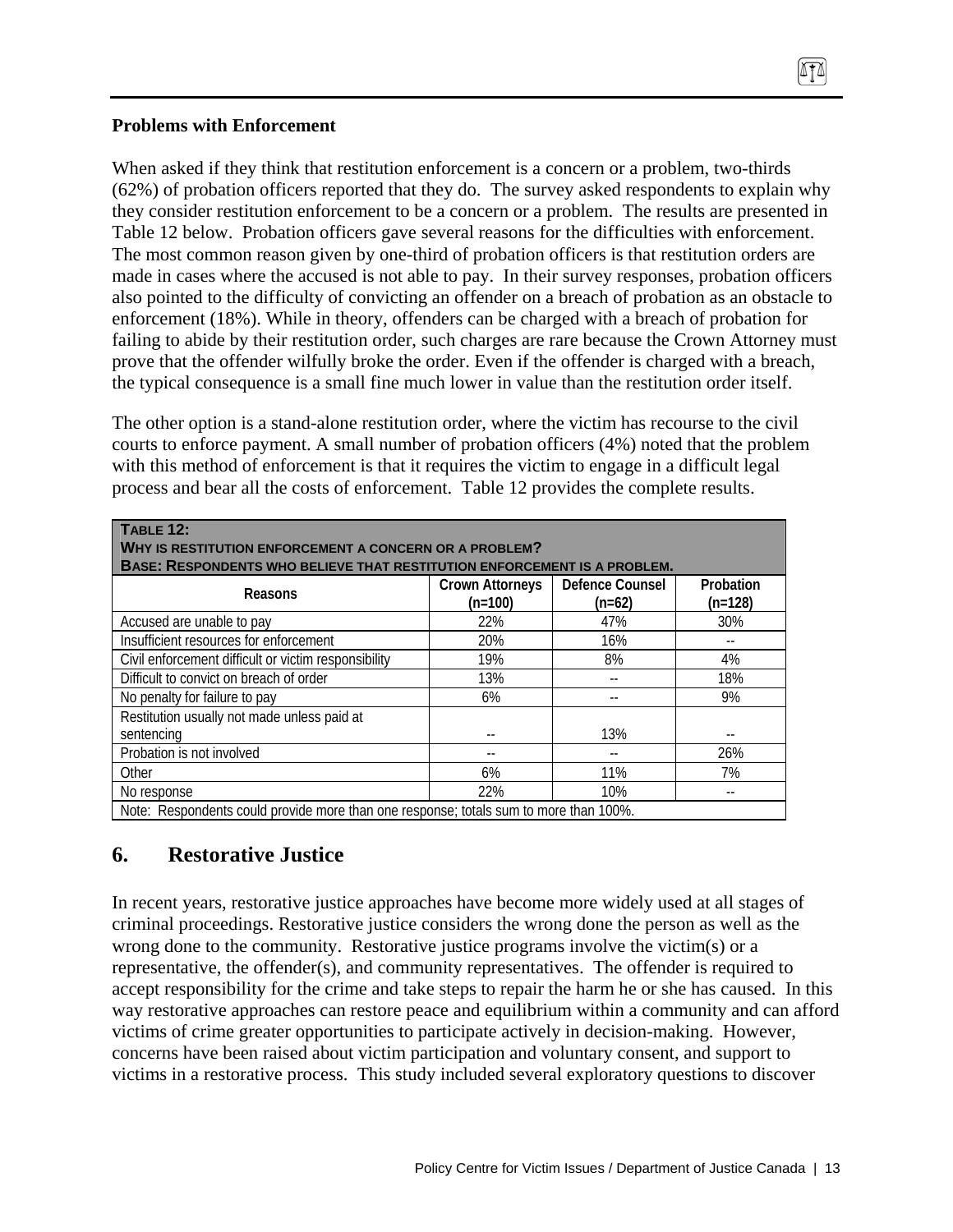the extent to which criminal justice professionals have participated in restorative justice approaches and their views on the appropriateness and effectiveness of these approaches.

### **Participation in Restorative Justice Approaches**

Of the various respondent groups, 15% of probation officers surveyed reported that they have participated in a restorative justice approach. Please refer to Table 13.

| <b>TABLE 13:</b>                                              |                 |           |           |           |           |          |           |
|---------------------------------------------------------------|-----------------|-----------|-----------|-----------|-----------|----------|-----------|
| HAVE YOU EVER PARTICIPATED IN A RESTORATIVE JUSTICE APPROACH? |                 |           |           |           |           |          |           |
|                                                               | Victim          | Crown     | Defence   |           |           | Advocacy |           |
|                                                               | <b>Services</b> | Attorney  | Counsel   | Judiciary | Police    | Groups   | Probation |
|                                                               | $(N=318)$       | $(N=188)$ | $(N=185)$ | $(N=110)$ | $(N=686)$ | $(N=47)$ | $(N=206)$ |
| Yes                                                           | 12%             | 43%       | 58%       | 26%       | 17%       | 36%      | 15%       |
| N <sub>0</sub>                                                | 80%             | 52%       | 34%       | 74%       | 80%       | 64%      | 84%       |
| Don't know                                                    | 5%              | 4%        | 5%        |           | 2%        |          | 1%        |
| No response                                                   | 3%              | 1%        | 3%        | --        | 1%        |          | 1%        |
| Note: Some column totals do not sum to 100% due to rounding.  |                 |           |           |           |           |          |           |

Table 14 below shows the most common explanations for respondents' lack of involvement in restorative justice. The most common reason given by probation officers is that restorative approaches are not available or not yet widely used in their province (59%). A sizeable proportion of probation officer respondents explained that restorative justice had never come up as an option or that they had never had a case suitable for restorative justice (22%). Other common explanations for respondents' non-participation in restorative justice were that such approaches do not protect the victim adequately and that such approaches do not act as a deterrent.

Certain respondent groups gave other reasons for their non-participation in restorative justice, which do not appear in the table below. For example, 5% of probation officers reported that it is not part of their job responsibility to become involved in restorative processes and 2% of probation officers said that restorative justice is not an appropriate or viable option in the cases they deal with.

| TABLE 14:<br>WHY HAVE YOU NOT USED OR PARTICIPATED IN A RESTORATIVE JUSTICE APPROACH?                                                             |                              |                       |                     |                       |                     |                    |                        |
|---------------------------------------------------------------------------------------------------------------------------------------------------|------------------------------|-----------------------|---------------------|-----------------------|---------------------|--------------------|------------------------|
| BASE: RESPONDENTS WHO HAVE NOT PARTICIPATED IN RESTORATIVE JUSTICE PROCESSES.                                                                     | Victim                       | Crown                 | Defence             |                       |                     | Advocacy           |                        |
|                                                                                                                                                   | <b>Services</b><br>$(n=253)$ | Attorneys<br>$(n=98)$ | Counsel<br>$(n=62)$ | Judiciary<br>$(n=81)$ | Police<br>$(n=549)$ | Groups<br>$(n=30)$ | Probation<br>$(n=172)$ |
| Not available                                                                                                                                     | 19%                          | 57%                   | 61%                 | 43%                   | 29%                 | 40%                | 59%                    |
| No opportunity or no suitable<br>case                                                                                                             | 21%                          | 10%                   | 15%                 | 26%                   | 24%                 | 20%                | 22%                    |
| Do not adequately protect<br>victim                                                                                                               | 10%                          | 18%                   |                     | 5%                    | 11%                 | 23%                | 4%                     |
| Do not act as a deterrent                                                                                                                         | 5%                           | 10%                   |                     | 6%                    | 13%                 | 13%                | 3%                     |
| Don't know or No response                                                                                                                         | 20%                          | 14%                   | 18%                 | 6%                    | 14%                 | 10%                | 4%                     |
| Notes: Respondents could provide more than one response, but not all responses have been included in this table; totals sum to<br>more than 100%. |                              |                       |                     |                       |                     |                    |                        |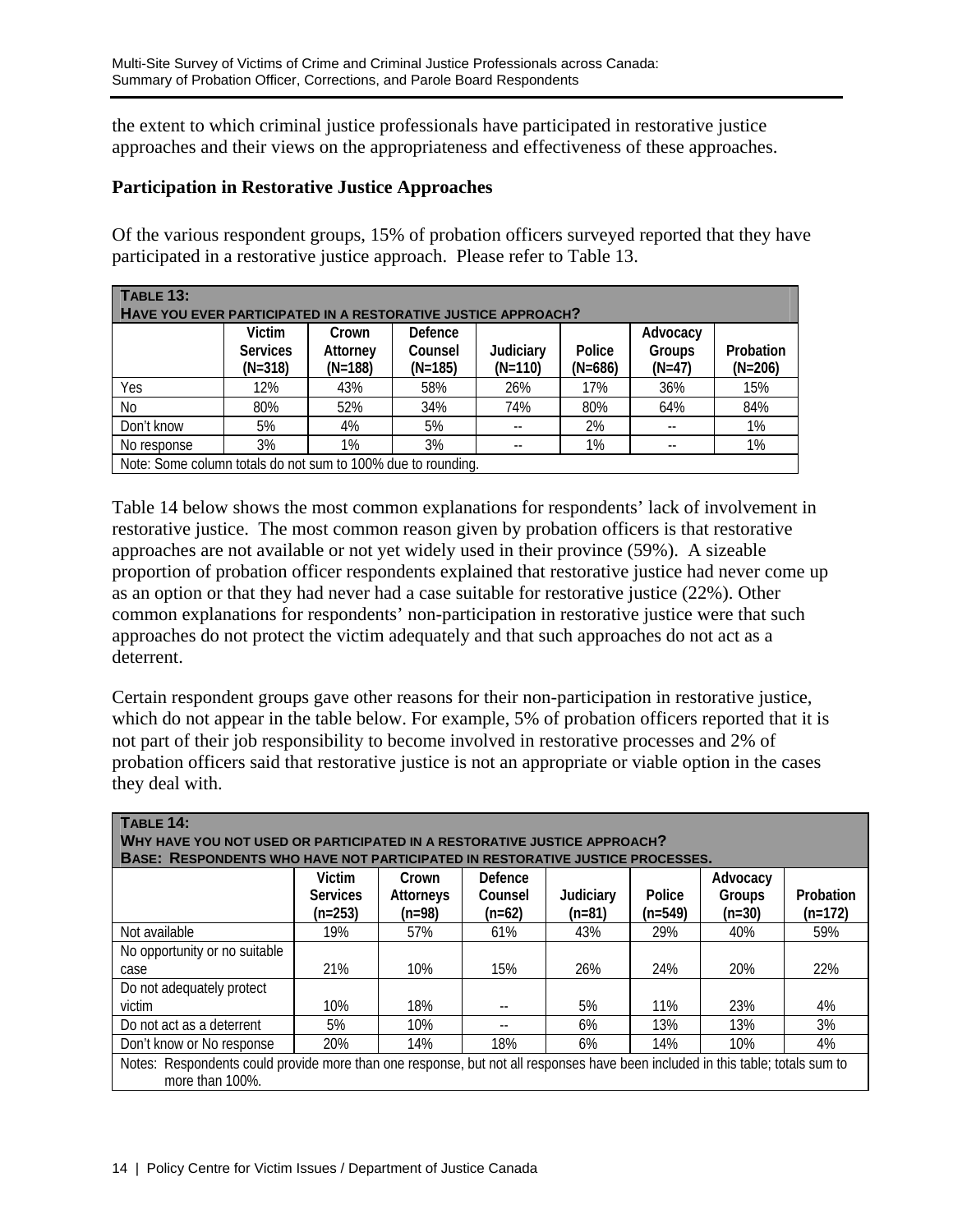# **7. Victim Safety Post-Sentencing**

Victim safety is an important consideration at all stages of the criminal justice process, including probation. Respondents to the probation survey were asked several questions about victim safety at this stage. More than two-thirds of probation officers (68%) reported that they generally recommend in pre-sentence reports that conditions for the victim's safety be placed on the offender. Approximately one-third said that they usually speak to victims who know the offender when preparing pre-sentence reports and a similar proportion said that they speak to all victims.

To ensure that conditions of probation are followed, at least half of respondents reported that they conduct collateral checks or monitor the offender directly; one-quarter said that they consult the victim about any breaches of conditions; and about one-tenth monitor criminal justice information systems and databases. Twenty-eight percent simply said that they verify compliance with probation conditions but did not explain specifically how this is done. Table 15 provides complete results.

| TABLE 15:<br>HOW DO PROBATION OFFICERS ENSURE THAT CONDITIONS OF PROBATION ARE FOLLOWED? |                        |  |  |  |
|------------------------------------------------------------------------------------------|------------------------|--|--|--|
| Ways of ensuring conditions are followed                                                 | Probation<br>$(N=206)$ |  |  |  |
| Collateral contacts or checks                                                            | 58%                    |  |  |  |
| Direct monitoring of offender                                                            | 50%                    |  |  |  |
| Verify compliance with probation conditions                                              | 28%                    |  |  |  |
| Consult with victim about any breach of conditions                                       | 25%                    |  |  |  |
| Monitor criminal justice system information or databases                                 | 11%                    |  |  |  |
| Passive monitoring                                                                       | 2%                     |  |  |  |
| No response                                                                              | 8%                     |  |  |  |
| Note: Respondents could provide more than one response; total sums to more than 100%.    |                        |  |  |  |

## **8. Victim Participation at Parole**

When asked whether most victims participate in various aspects of the correctional process, overall the main finding is that victims either do not participate or participate only in serious cases. NPB respondents reported the highest level of victim participation in the area of requesting information about the offender's parole eligibility and hearing; almost half said that most victims request this information in either most cases (27%) or only in serious cases (22%). For the remaining types of participation — providing new or additional information for use in conditional release, attending parole board hearings as observers, or presenting the statement in person or via audio or videotape — about one-third of NPB respondents reported that most victims participate only in serious cases. Few reported that most victims participate in most cases. CSC respondents perceive an even lower level of participation than NPB respondents in these areas.

Few provincial parole board respondents believe that victims generally participate. Even in serious cases, less than one-third reported that most victims participate. Table 16 below provides the complete results.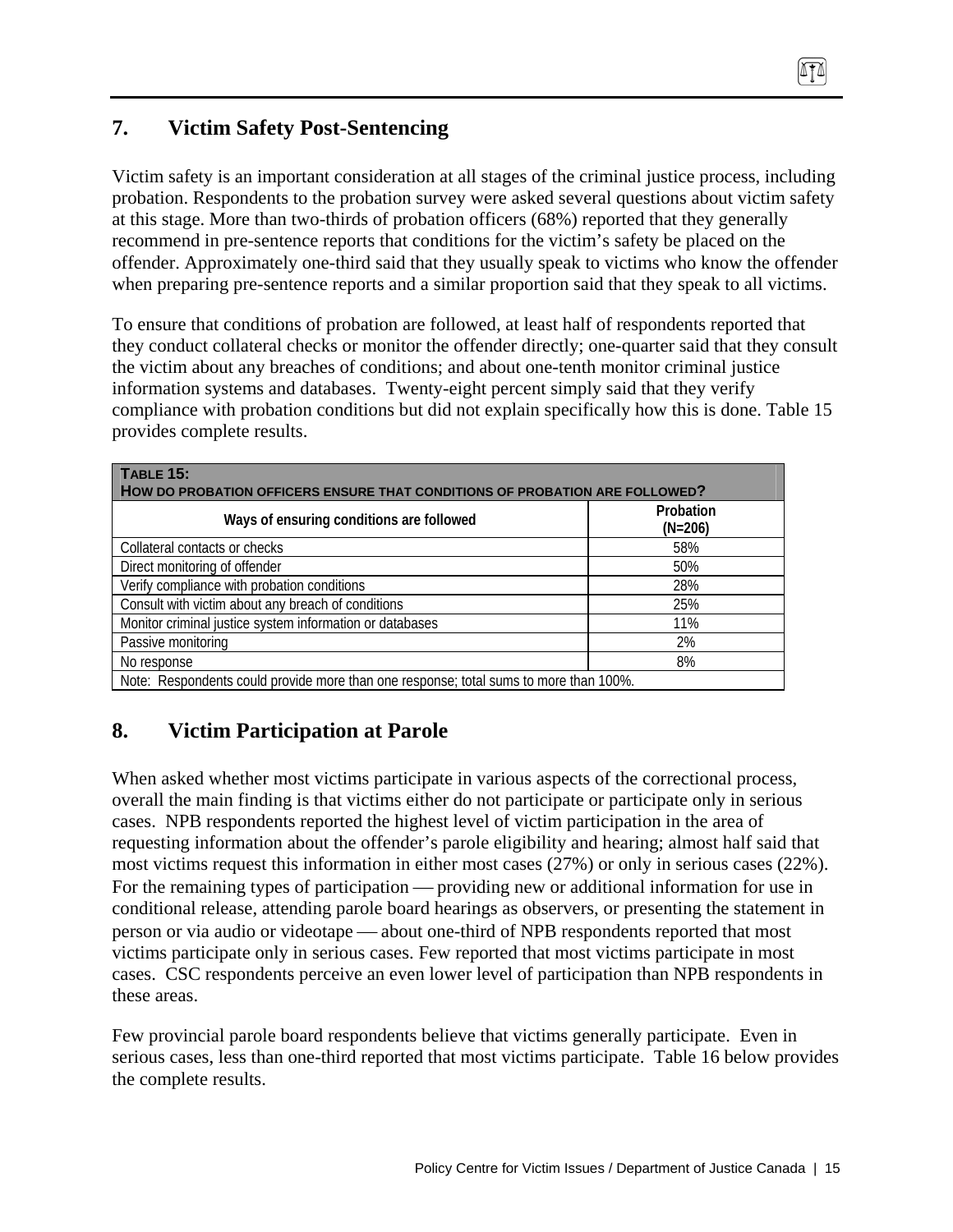| TABLE 16:<br><b>VICTIM PARTICIPATION IN PAROLE OR CORRECTIONAL PROCESSES</b>              |                        |                          |                                        |  |  |  |
|-------------------------------------------------------------------------------------------|------------------------|--------------------------|----------------------------------------|--|--|--|
| Percentage of respondents who indicated that<br>most victims participate by               | <b>NPB</b><br>$(N=85)$ | <b>CSC</b><br>$(N=29)$   | Provincial<br>parole board<br>$(N=22)$ |  |  |  |
| Requesting information about the offender's parole eligibility and hearing                |                        |                          |                                        |  |  |  |
| Yes, in most cases                                                                        | 27%                    | N/A                      | 5%                                     |  |  |  |
| Yes, only in serious cases                                                                | 22%                    | N/A                      | 27%                                    |  |  |  |
| No                                                                                        | 31%                    | N/A                      | 27%                                    |  |  |  |
| Don't know or No response                                                                 | 20%                    | N/A                      | 41%                                    |  |  |  |
| Requesting information about the offender                                                 |                        |                          |                                        |  |  |  |
| Yes, in most cases                                                                        | N/A                    | 14%                      | N/A                                    |  |  |  |
| Yes, only in serious cases                                                                | N/A                    | 21%                      | N/A                                    |  |  |  |
| N <sub>0</sub>                                                                            | N/A                    | 48%                      | N/A                                    |  |  |  |
| Don't know or No response                                                                 | N/A                    | 17%                      | N/A                                    |  |  |  |
| Providing new or additional information for use in conditional release decisions          |                        |                          |                                        |  |  |  |
| Yes, in most cases                                                                        | 12%                    | --                       | 5%                                     |  |  |  |
| Yes, only in serious cases                                                                | 29%                    | 35%                      | 32%                                    |  |  |  |
| N <sub>0</sub>                                                                            | 42%                    | 48%                      | 32%                                    |  |  |  |
| Don't know or No response                                                                 | 17%                    | 17%                      | 32%                                    |  |  |  |
| Attending parole board hearings as observers                                              |                        |                          |                                        |  |  |  |
| Yes, in most cases                                                                        | 4%                     | 7%                       | $\overline{\phantom{a}}$               |  |  |  |
| Yes, only in serious cases                                                                | 31%                    | 17%                      | 9%                                     |  |  |  |
| Nο                                                                                        | 53%                    | 59%                      | 73%                                    |  |  |  |
| Don't know or No response                                                                 | 13%                    | 17%                      | 18%                                    |  |  |  |
| Presenting statement in person or via audio or videotape                                  |                        |                          |                                        |  |  |  |
| Yes, in most cases                                                                        | 4%                     | $\overline{\phantom{a}}$ | 9%                                     |  |  |  |
| Yes, only in serious cases                                                                | 32%                    | 14%                      | 18%                                    |  |  |  |
| Nο                                                                                        | 51%                    | 62%                      | 55%                                    |  |  |  |
| Don't know or No response                                                                 | 14%                    | 24%                      | 18%                                    |  |  |  |
| Note: Respondents could provide only one response; totals sum to more than 100%.          |                        |                          |                                        |  |  |  |
| Respondents who answered "don't know" or gave no response are not included in this table. |                        |                          |                                        |  |  |  |

Multi-Site Survey of Victims of Crime and Criminal Justice Professionals across Canada: Summary of Probation Officer, Corrections, and Parole Board Respondents

About three-quarters of the national (73%) and provincial (77%) parole board respondents and 86% of CSC respondents believe that there are obstacles to victim participation in the parole or correctional process.<sup>4</sup> The main barriers cited by NPB and CSC respondents are the lack of funding to assist victims who want to attend parole board hearings, and the lack of victim awareness of ways in which they can participate in the parole process and of the support services available. CSC respondents also emphasize that support services for victims in the parole process are insufficient. Provincial parole board respondents perceive lack of funding for victims to attend parole hearings as less of an obstacle. Instead, they consider the lack of victim awareness of their opportunities for participation and the support services available, insufficient support services, and lack of victim knowledge of when applications are required as the primary obstacles to victim participation. See Table 17 for the complete results.

 $\frac{1}{4}$ 

National and provincial parole board respondents were only asked about the parole process, and CSC respondents were asked about the correctional or parole process.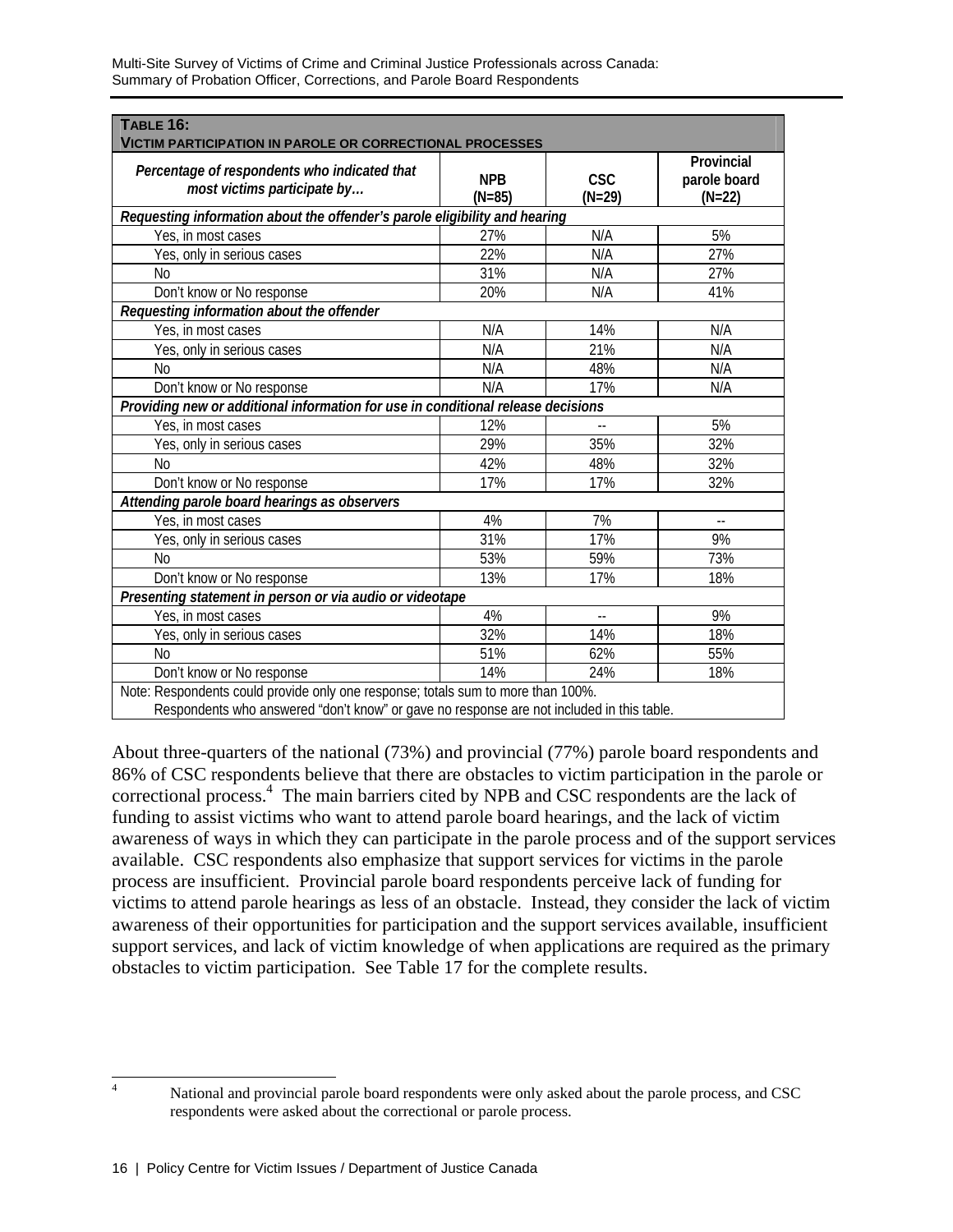| <b>TABLE 17:</b><br>WHAT ARE THE OBSTACLES TO VICTIM PARTICIPATION IN THE CORRECTIONAL PROCESSES?<br>BASE: RESPONDENTS WHO BELIEVE THERE ARE OBSTACLES TO VICTIM PARTICIPATION. |                        |                        |                                        |
|---------------------------------------------------------------------------------------------------------------------------------------------------------------------------------|------------------------|------------------------|----------------------------------------|
| <b>Obstacles</b>                                                                                                                                                                | <b>NPB</b><br>$(n=62)$ | <b>CSC</b><br>$(n=25)$ | Provincial<br>parole board<br>$(n=17)$ |
| Lack of funding for victims who want to attend hearings                                                                                                                         | 76%                    | 68%                    | 35%                                    |
| Victims are not aware of the ways they can participate                                                                                                                          | 69%                    | 76%                    | 94%                                    |
| Victims are unaware of support services available                                                                                                                               | 61%                    | 56%                    | 65%                                    |
| Support services for victims are insufficient                                                                                                                                   | 48%                    | 60%                    | 71%                                    |
| Victims do not know when an application is required                                                                                                                             | 42%                    | 48%                    | 65%                                    |
| Registration requirements                                                                                                                                                       | 16%                    |                        |                                        |
| Distance, travel or transportation                                                                                                                                              | 11%                    | 12%                    |                                        |
| Insufficient notice                                                                                                                                                             | 8%                     |                        |                                        |
| Information-sharing policy                                                                                                                                                      | 8%                     |                        |                                        |
| Fear or intimidation and/or unwillingness to face offender                                                                                                                      | 5%                     | 16%                    | 12%                                    |
| Other                                                                                                                                                                           | 8%                     | 16%                    | 29%                                    |
| No response                                                                                                                                                                     | 2%                     |                        |                                        |
| Note: Respondents could provide more than one response; totals sum to more than 100%.                                                                                           |                        |                        |                                        |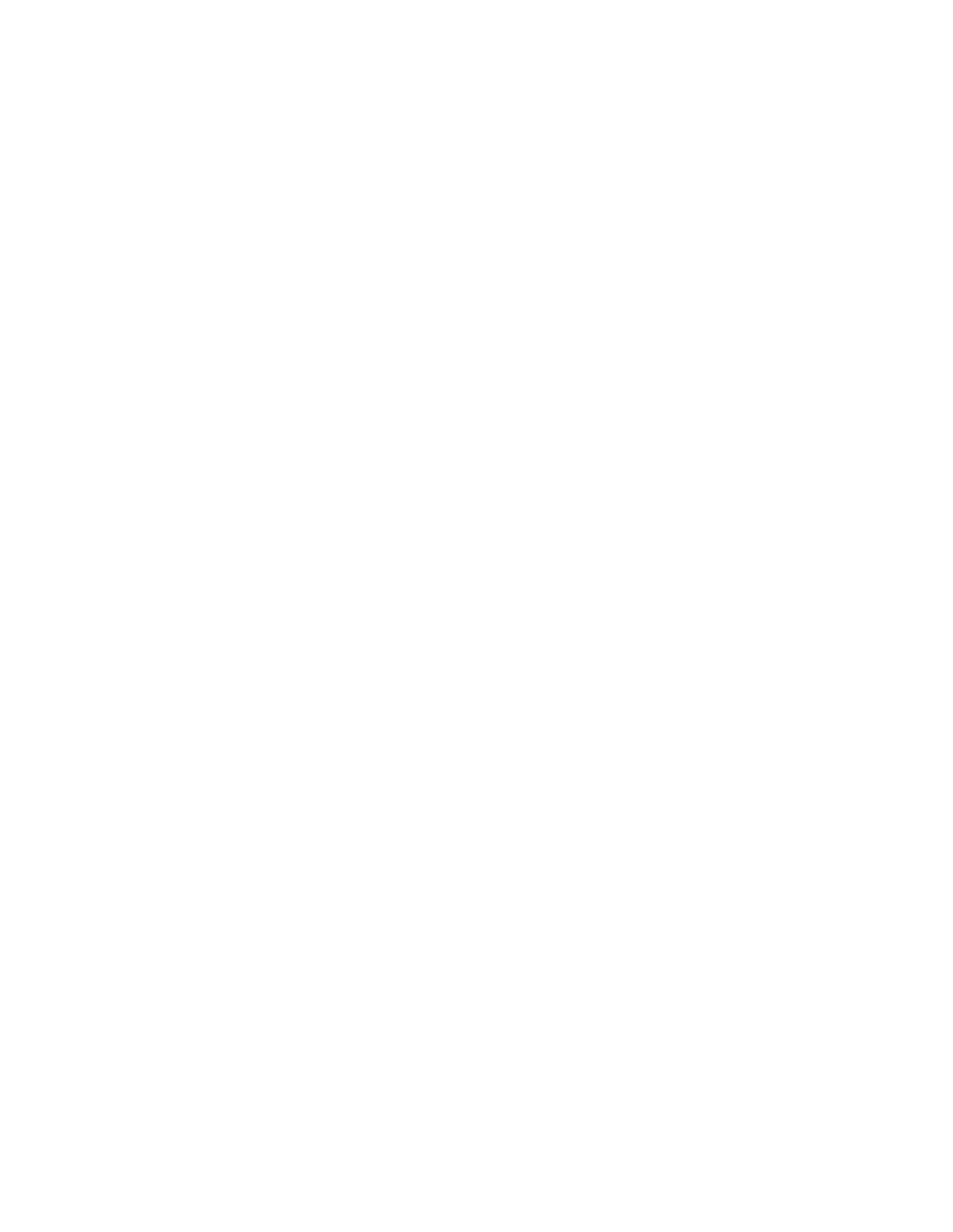Appendix A:

# Self-Administered Questionnaire for Survey of

# Probation Officers

 $\boxed{1}$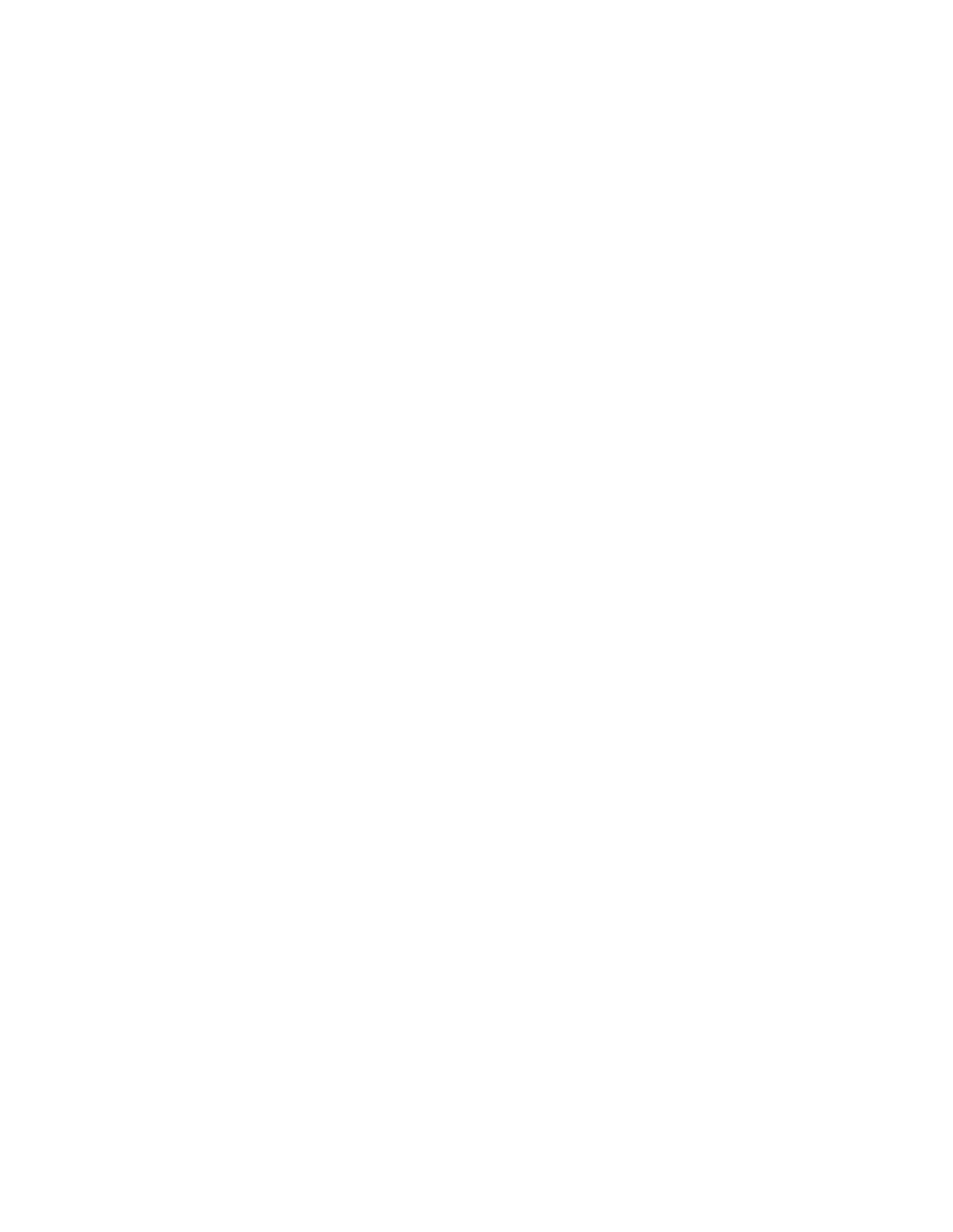## **Self-Administered Questionnaire for Survey of Probation Officers**

1. Who, if anyone, provides victims with the following information: *(Check all that apply)*

|                                                                                                                     | <b>Police</b> | Probation<br>officers | Other (Specify) | No one to my<br>knowledge | Don't<br>know |
|---------------------------------------------------------------------------------------------------------------------|---------------|-----------------------|-----------------|---------------------------|---------------|
| The offender's release on<br>probation (date and location)                                                          | $\mathbf{1}$  | $\overline{2}$        |                 | 3                         | 8             |
| The conditions of probation                                                                                         | $\mathbf{1}$  | $\overline{2}$        |                 | 3                         | 8             |
| Any breaches of a condition of<br>probation                                                                         | $\mathbf{1}$  | $\overline{2}$        |                 | 3                         | 8             |
| Proceedings for failure to<br>comply with probation order<br>(date and location)                                    | $\mathbf{1}$  | $\overline{2}$        |                 | 3                         | 8             |
| Outcome of failure to comply<br>proceedings                                                                         | $\mathbf{1}$  | $\overline{2}$        |                 | 3                         | 8             |
| Do probation officers provide any other services to victims?<br>$_1$ Yes                                            | $2$ No        | 8 Don't know          |                 |                           |               |
| Do provincial regulations require that you include recommendations on conditions in pre-sentence                    |               |                       |                 |                           |               |
| reports?<br>$_1$ Yes                                                                                                | $2$ No        | 8 Don't know          |                 |                           |               |
| In pre-sentence reports, do you generally recommend that conditions for victim safety be placed<br>on the offender? |               |                       |                 |                           |               |
| 1 Yes                                                                                                               | 2 NQ          | 8 Don't know          |                 |                           |               |
| In preparing pre-sentence reports, do you usually speak to victims?                                                 |               |                       |                 |                           |               |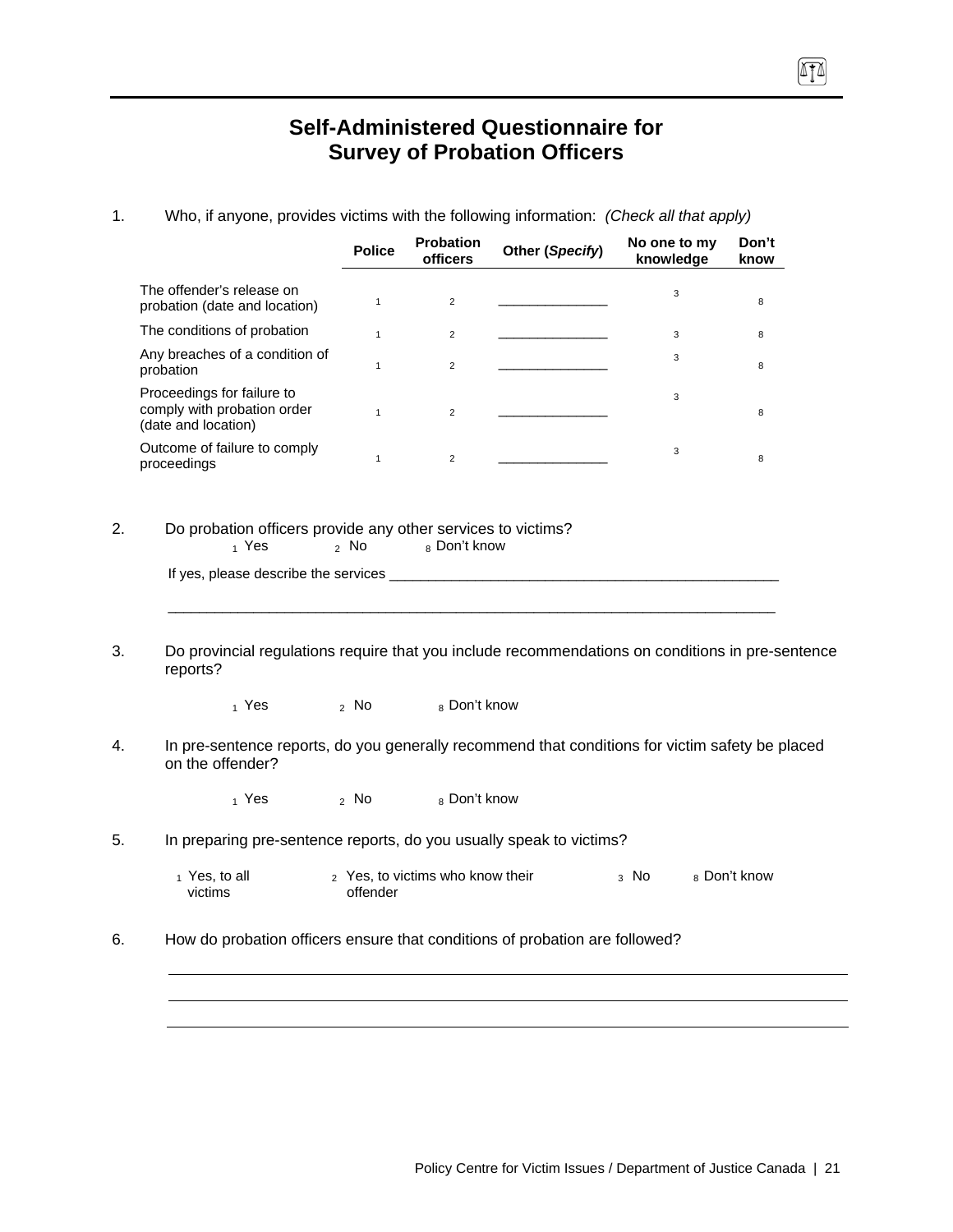Multi-Site Survey of Victims of Crime and Criminal Justice Professionals across Canada: Summary of Probation Officer, Corrections, and Parole Board Respondents

| 7.  | Is restitution usually ordered as a condition of probation in appropriate cases?                                                                                                   |                                                |                                                          |                                                                  |              |                |
|-----|------------------------------------------------------------------------------------------------------------------------------------------------------------------------------------|------------------------------------------------|----------------------------------------------------------|------------------------------------------------------------------|--------------|----------------|
|     | $_1$ Yes                                                                                                                                                                           | $2$ No                                         | 8 Don't know                                             |                                                                  |              |                |
|     |                                                                                                                                                                                    |                                                |                                                          |                                                                  |              |                |
| 8.  | If restitution is a condition of probation, please indicate whether you do any of the following:                                                                                   |                                                |                                                          |                                                                  | <b>Yes</b>   | No             |
|     |                                                                                                                                                                                    |                                                | Remind the offender of the obligation to pay restitution |                                                                  | 1            | $\overline{2}$ |
|     |                                                                                                                                                                                    | Monitor the offender's payment of restitution  |                                                          |                                                                  | $\mathbf{1}$ | $\overline{2}$ |
|     | Collect restitution payments                                                                                                                                                       |                                                |                                                          |                                                                  | $\mathbf{1}$ | $\overline{2}$ |
|     | acting on the victim's behalf                                                                                                                                                      |                                                |                                                          | Submit restitution payments directly to the victim or to someone | $\mathbf{1}$ | $\overline{2}$ |
|     |                                                                                                                                                                                    | Notify the court of failure to pay restitution |                                                          |                                                                  | $\mathbf{1}$ | $\overline{2}$ |
| 9.  | Is restitution enforcement a concern or problem?                                                                                                                                   |                                                |                                                          |                                                                  |              |                |
|     | 1 Yes                                                                                                                                                                              |                                                | $\sim$ No $\sim$                                         | 8 Don't know                                                     |              |                |
|     |                                                                                                                                                                                    |                                                |                                                          |                                                                  |              |                |
|     |                                                                                                                                                                                    |                                                |                                                          |                                                                  |              |                |
|     | Questions 10 and 11 ask about victim impact statements. Please indicate "don't know" if you do<br>not have sufficient personal experience to answer these questions.               |                                                |                                                          |                                                                  |              |                |
| 10. | Do victims generally submit a victim impact statement for use in sentencing?<br>(Check one)                                                                                        |                                                |                                                          |                                                                  |              |                |
|     | $_1$ Yes $\overline{\phantom{1}}$                                                                                                                                                  |                                                | 2 Yes, in serious cases                                  | $_3$ No $_3$                                                     | 8 Don't know |                |
| 11. | In cases where no victim impact statement is submitted, do judges generally ask whether the<br>victim is aware of the opportunity to prepare and submit a victim impact statement? |                                                |                                                          |                                                                  |              |                |

Restorative justice considers the wrong done to a person as well as the wrong done to the community. Restorative justice programs involve the victim(s) or a representative, the offender(s), and community representatives. The offender is required to accept responsibility for the crime and take steps to repair the harm he or she has caused.

12a. Have you ever participated in any restorative justice processes such as a healing circle, etc.?

 $_1$  Yes  $_2$  No  $_8$  Don't know

 $_1$  Yes  $_2$  No  $_8$  Don't know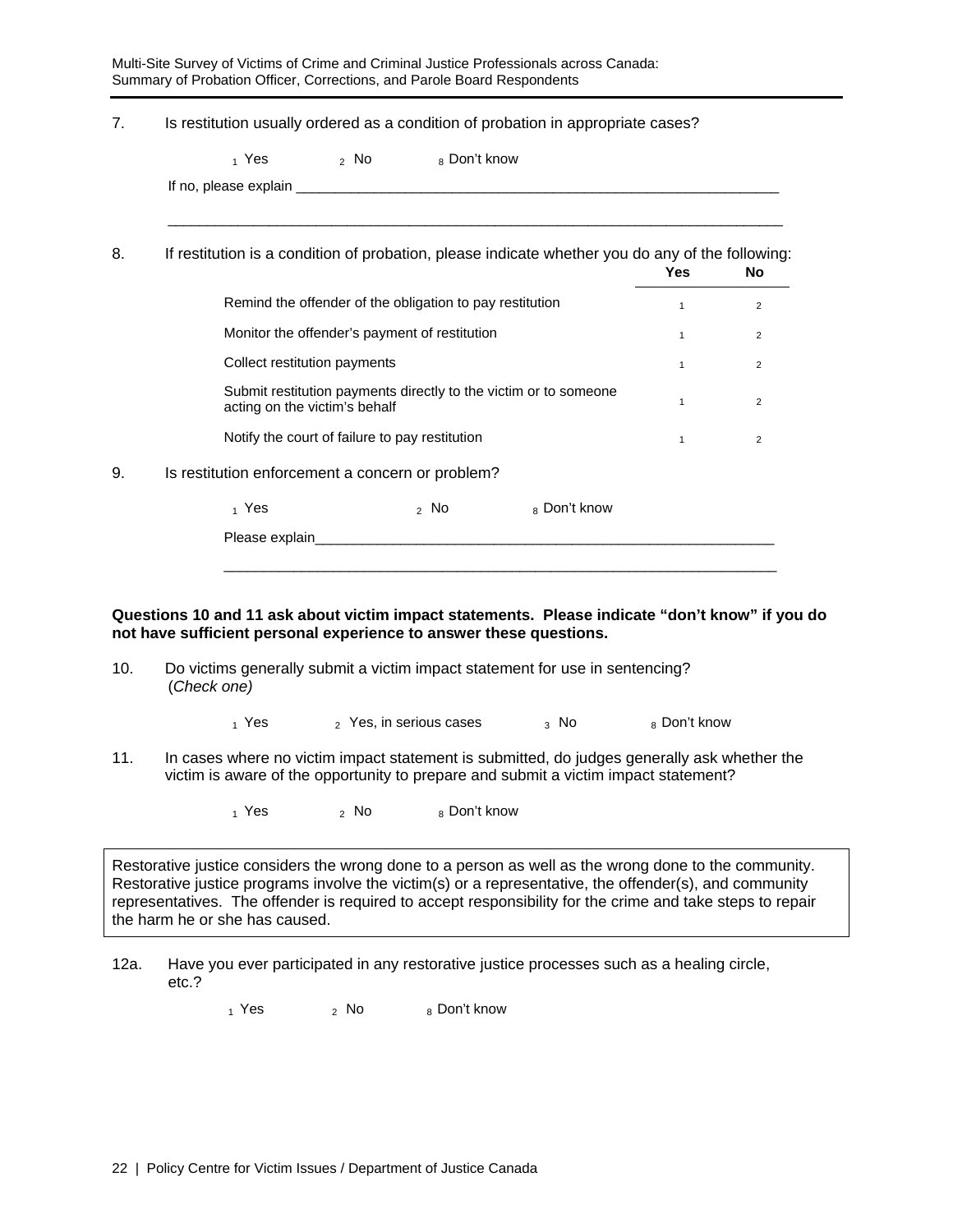| 12b. | If yes to Question 12a, please describe your involvement. (Please check all that |
|------|----------------------------------------------------------------------------------|
|      | apply)                                                                           |

TT

| Make recommendations on outcome, including conditions on offender |                |
|-------------------------------------------------------------------|----------------|
| Monitor offender's compliance with conditions                     | $\overline{2}$ |
|                                                                   | 3              |
|                                                                   | 4              |
|                                                                   | 5              |

- 12c. If no to Question 12a, why have you **not participated in** a restorative justice approach? (*Check all that apply*)
	- $<sub>1</sub>$  Restorative justice approaches are not available</sub>
	- $_2$  Restorative justice approaches do not protect the victim adequately
	- $_3$  Restorative justice approaches do not act as a deterrent
	- 66 Other (*Specify*) \_\_\_\_\_\_\_\_\_\_\_\_\_\_\_\_\_\_\_\_\_\_\_\_\_\_\_\_\_\_\_\_\_\_\_\_\_\_\_\_\_\_\_\_\_\_\_\_\_\_\_\_\_\_\_\_
- 13. Do you have any other comments?

## **Thank you for taking the time to complete this survey. Please return the questionnaire by faxing it back to us toll-free at:**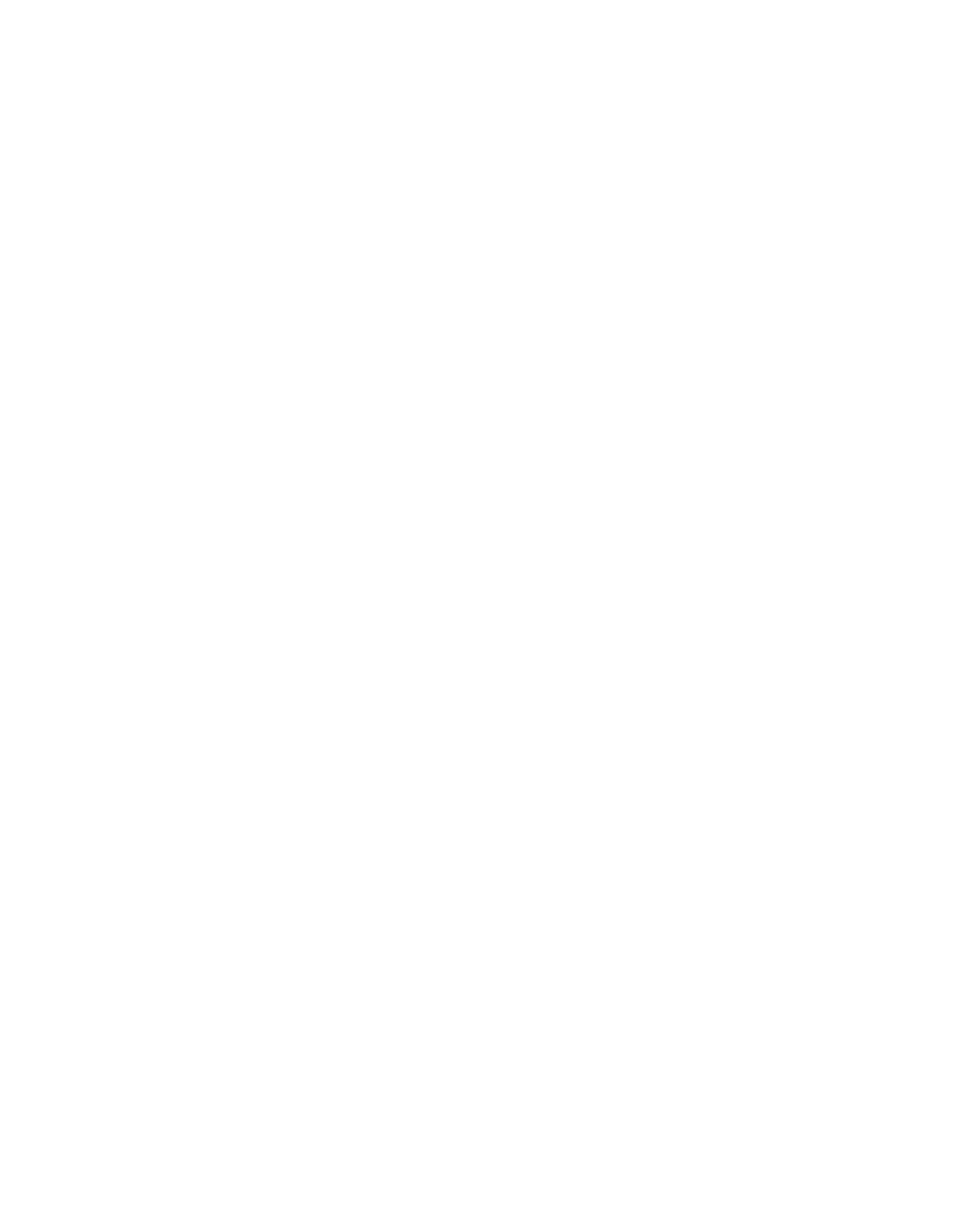Appendix B:

# Self-Administered Questionnaires for Surveys of

Parole Board Personnel

网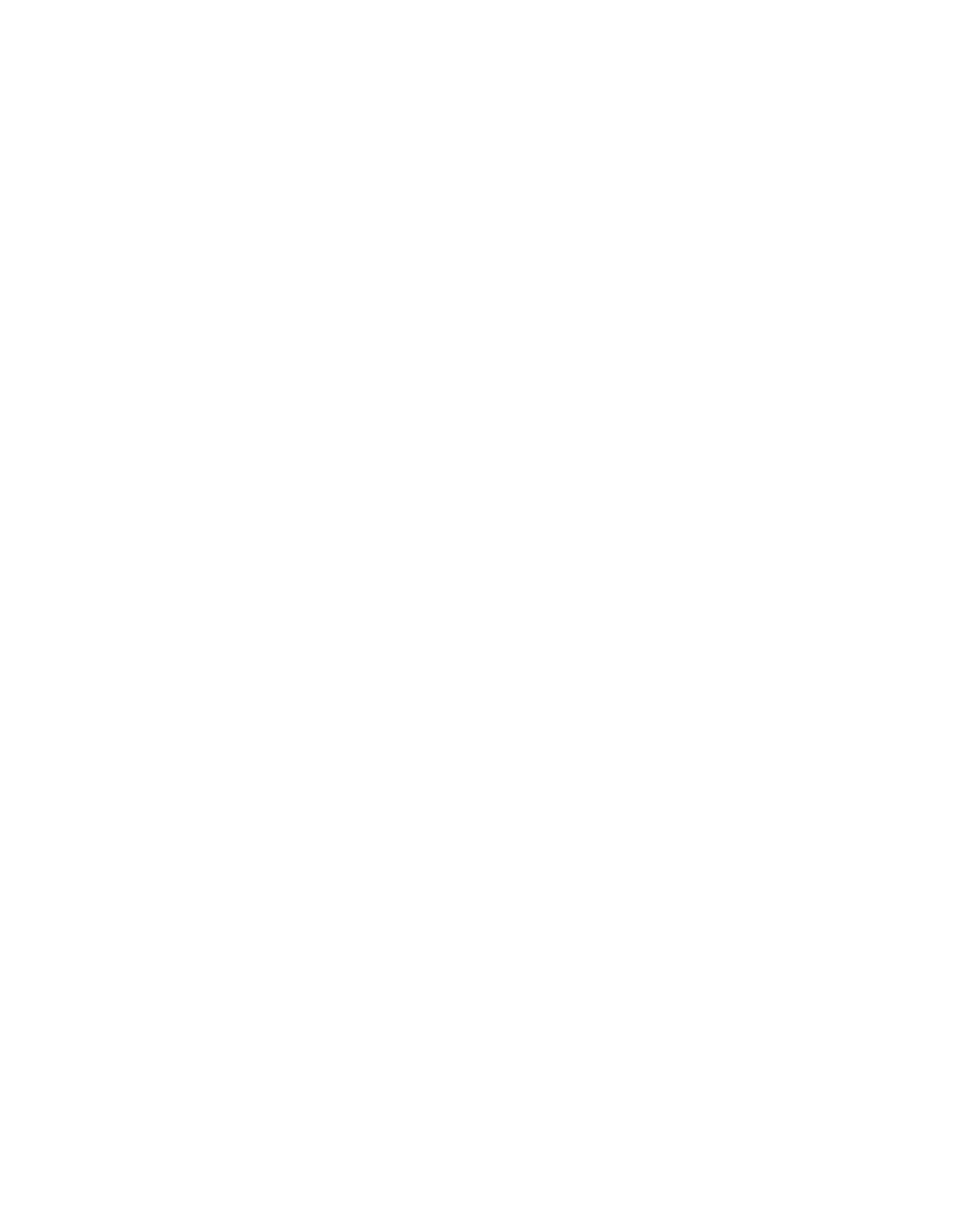# **Self-Administered Questionnaire for Survey of Parole Board Personnel**

 $\sqrt{10}$ 

1. Please identify your position.

| Parole Board member          | Regional communications officer |
|------------------------------|---------------------------------|
| <sub>3</sub> Hearing officer | 66 Other (specify)              |

2. What role do you believe victims should have in conditional release decisions?

|                 | <b>Victim</b><br>should be |                 | <b>Victims should</b><br>not have |
|-----------------|----------------------------|-----------------|-----------------------------------|
| <b>Informed</b> | <b>Consulted</b>           | Other (specify) | any role                          |
|                 |                            | 66              | 00                                |

#### 3. Does the Parole Board generally provide the following information about the offender to victims who request it?

|                                                                 | Yes          | No | Don't<br>know | IF $NO -$<br>Who, if anyone, typically<br>provides this information<br>to victims? |
|-----------------------------------------------------------------|--------------|----|---------------|------------------------------------------------------------------------------------|
| Offender's eligibility for<br>conditional release               | $\mathbf{1}$ | 2  | 8             |                                                                                    |
| Hearing dates for conditional<br>release                        | $\mathbf{1}$ | 2  | 8             |                                                                                    |
| Release dates                                                   | $\mathbf{1}$ | 2  | 8             |                                                                                    |
| Conditions imposed on release                                   | $\mathbf{1}$ | 2  | 8             |                                                                                    |
| Reasons for a release decision                                  | $\mathbf{1}$ | 2  | 8             |                                                                                    |
| Destination of offender on<br>release                           | 1            | 2  | 8             |                                                                                    |
| Suspension or revocation of<br>release                          | $\mathbf{1}$ | 2  | 8             |                                                                                    |
| Whether the offender has<br>appealed a Parole Board<br>decision | $\mathbf{1}$ | 2  | 8             |                                                                                    |
| Copy of decision by appeal<br>division                          | 1            | 2  | 8             |                                                                                    |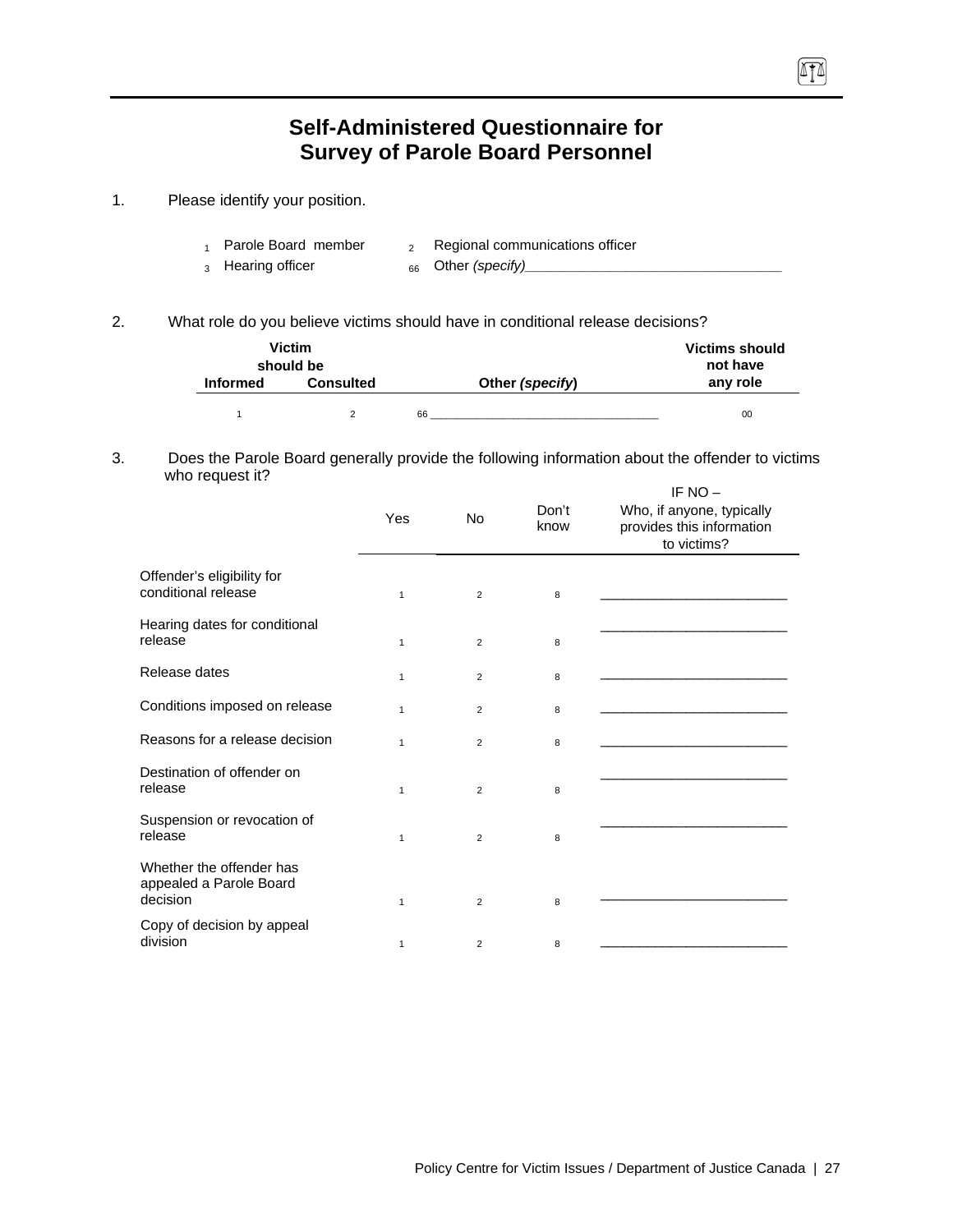### 4. Does the Parole Board usually inform victims of the following? *(Please check one)*

|                                                                                                                                                           | Yes, inform<br>all victims | <b>Yes, inform victims</b><br>who have<br>contacted the<br><b>Parole Board</b> | <b>No</b> | Don't<br>know |
|-----------------------------------------------------------------------------------------------------------------------------------------------------------|----------------------------|--------------------------------------------------------------------------------|-----------|---------------|
| The right to request information about the<br>offender's parole eligibility and hearing                                                                   | $\mathbf 1$                | 2                                                                              | 3         | 8             |
| The ability to provide new or additional<br>information to the Parole Board that the victim<br>considers relevant                                         |                            | $\overline{2}$                                                                 | 3         | 8             |
| That any information they provide will be shared<br>with the offender                                                                                     | 1                          | 2                                                                              | 3         | 8             |
| The opportunity to attend Parole Board<br>hearings as observers (including the need to<br>make an application)                                            | 1                          | $\overline{2}$                                                                 | 3         | 8             |
| The opportunity to present a statement at the<br>parole hearing in person or via audiotape or<br>videotape (including the need to make an<br>application) |                            | 2                                                                              | 3         | 8             |

5. Do most victims of crime participate in the parole process by doing the following? *(Check one)*

|                                                                                                               | Yes, in most<br>cases | Yes, only in<br>serious cases | No | Don't<br>know |
|---------------------------------------------------------------------------------------------------------------|-----------------------|-------------------------------|----|---------------|
| Requesting information about the<br>offender's parole eligibility and hearing                                 |                       | $\overline{2}$                | 3  | 8             |
| Providing new or additional information<br>for use in conditional release decisions                           |                       | $\overline{2}$                | 3  | 8             |
| Attending Parole Board hearings as<br>observers                                                               |                       | $\overline{2}$                | 3  | 8             |
| Presenting a statement in person or via<br>audiotape or videotape for use in<br>conditional release decisions |                       | $\overline{2}$                | 3  | 8             |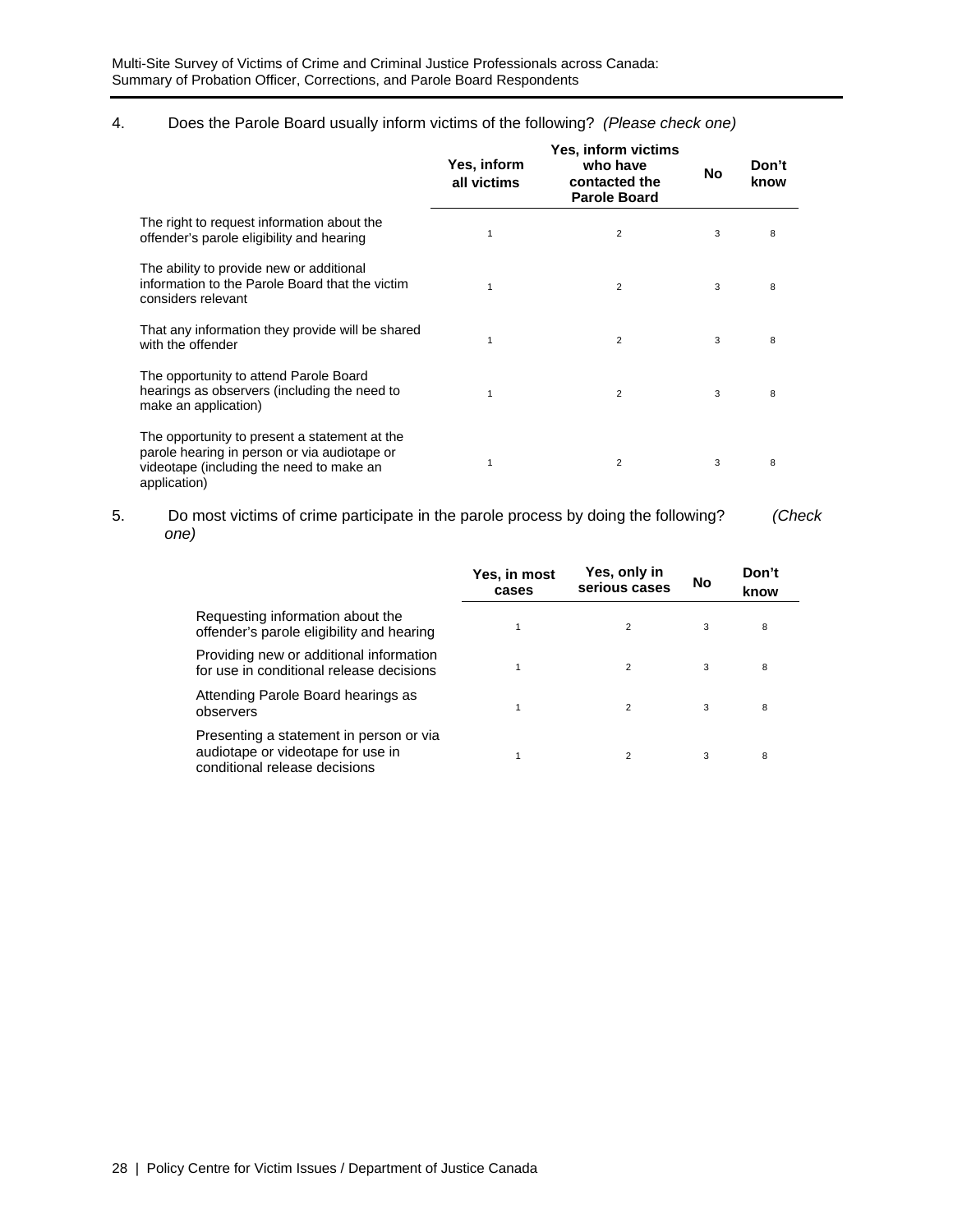6. Do you think that there are any obstacles to victims' participation in the parole process?

| 6a. |                                                   |                                     | If yes, what are the obstacles? (Please check all that apply)                           |
|-----|---------------------------------------------------|-------------------------------------|-----------------------------------------------------------------------------------------|
|     |                                                   |                                     | Victims are not aware of the ways they can participate                                  |
|     | presenting a statement)                           |                                     | Victims do not know when an application is required (e.g., for attending hearings or    |
|     |                                                   |                                     | Support services for victims during the correctional or parole process are insufficient |
|     | Victims are unaware of support services available |                                     |                                                                                         |
|     |                                                   |                                     | There is a lack of funding to assist victims who want to attend parole hearings         |
|     |                                                   | Other (please describe) ___________ |                                                                                         |

*7.* What services, if any, does the Parole Board provide for victims?

|                                                                                                                       | Yes          | No             | Don't<br>know |
|-----------------------------------------------------------------------------------------------------------------------|--------------|----------------|---------------|
| Assistance with making requests for information (e.g., provide forms<br>and/or information on how to submit requests) |              | $\overline{2}$ | 8             |
| Victim notification once the victim has requested information                                                         |              | $\overline{2}$ | 8             |
| Providing information about victim statements                                                                         | $\mathbf{1}$ | $\overline{2}$ | 8             |
| Assistance in preparing victim statements                                                                             | 1            | $\overline{2}$ | 8             |
| Assistance with making requests to attend Parole Board hearings as<br>observers                                       |              | $\overline{2}$ | 8             |
| Accompaniment to parole hearings                                                                                      | 1            | $\overline{2}$ | 8             |
| Ensure that Parole Board members are aware of victims' concerns                                                       |              | $\overline{2}$ | 8             |
|                                                                                                                       |              |                |               |
|                                                                                                                       | 1            | 2              | 8             |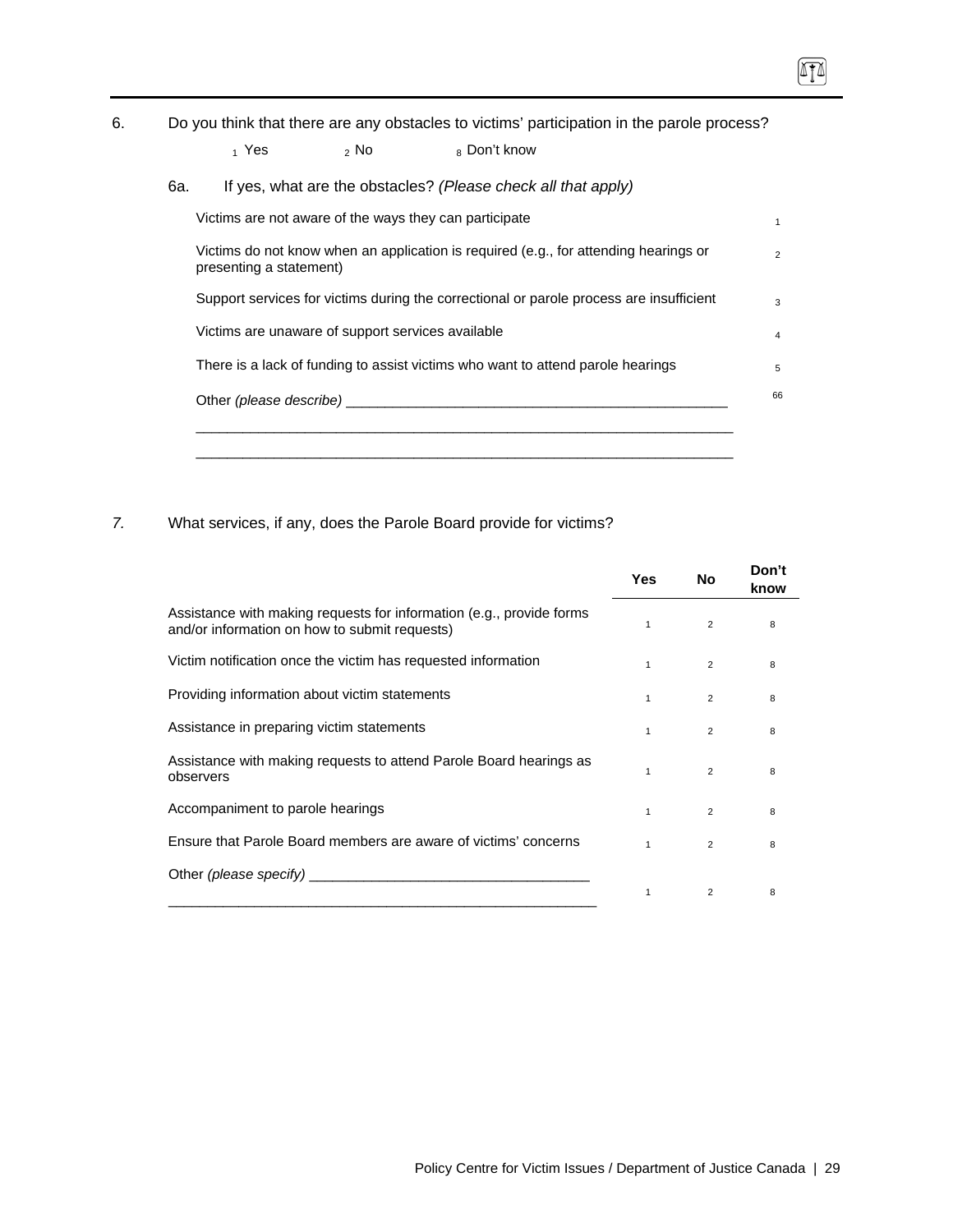8. Are you aware of other victim service organizations that assist victims with the parole process?

 $_1$  Yes  $_2$  No

#### 8a. If yes, what services do these organizations provide?

|                                                                                                                       | Yes          | No             | Don't<br>know |
|-----------------------------------------------------------------------------------------------------------------------|--------------|----------------|---------------|
| Assistance with making requests for information (e.g., provide forms<br>and/or information on how to submit requests) |              | 2              | 8             |
| Victim notification once the victim has requested information                                                         | $\mathbf{1}$ | 2              | 8             |
| Providing information about victim statements                                                                         |              | $\overline{2}$ | 8             |
| Assistance in preparing victim statements                                                                             | $\mathbf{1}$ | 2              | 8             |
| Assistance with requests to attend Parole Board hearings as<br>observers                                              |              | $\overline{2}$ | 8             |
| Accompaniment to parole hearings                                                                                      | $\mathbf{1}$ | 2              | 8             |
| Ensure that Parole Board members are aware of victims' concerns                                                       | 1            | $\overline{2}$ | 8             |
| Other (please specify)                                                                                                |              |                |               |
|                                                                                                                       |              | 2              | 8             |

#### 9. Does the Parole Board refer victims to available victim services?

 $_1$  Yes  $_2$  No  $_8$  Don't know

\_\_\_\_\_\_\_\_\_\_\_\_\_\_\_\_\_\_\_\_\_\_\_\_\_\_\_\_\_\_\_\_\_\_\_\_\_\_\_\_\_\_\_\_\_\_\_\_\_\_\_\_\_\_\_\_\_\_\_\_\_\_\_\_

#### 10. After an offender is sentenced, do you think there is a service gap in connecting victims to services available in corrections/parole?<br> $\frac{1}{1}$  Yes  $\frac{2}{1}$  No 8 Don't know

10a. If yes, what can be done to improve the situation? \_\_\_\_\_\_\_\_\_\_\_\_\_\_\_\_\_\_\_\_\_\_\_\_

11. Does the Parole Board generally grant victim requests to attend hearings as observers?

 $_1$  Yes  $_2$  No  $_8$  Don't know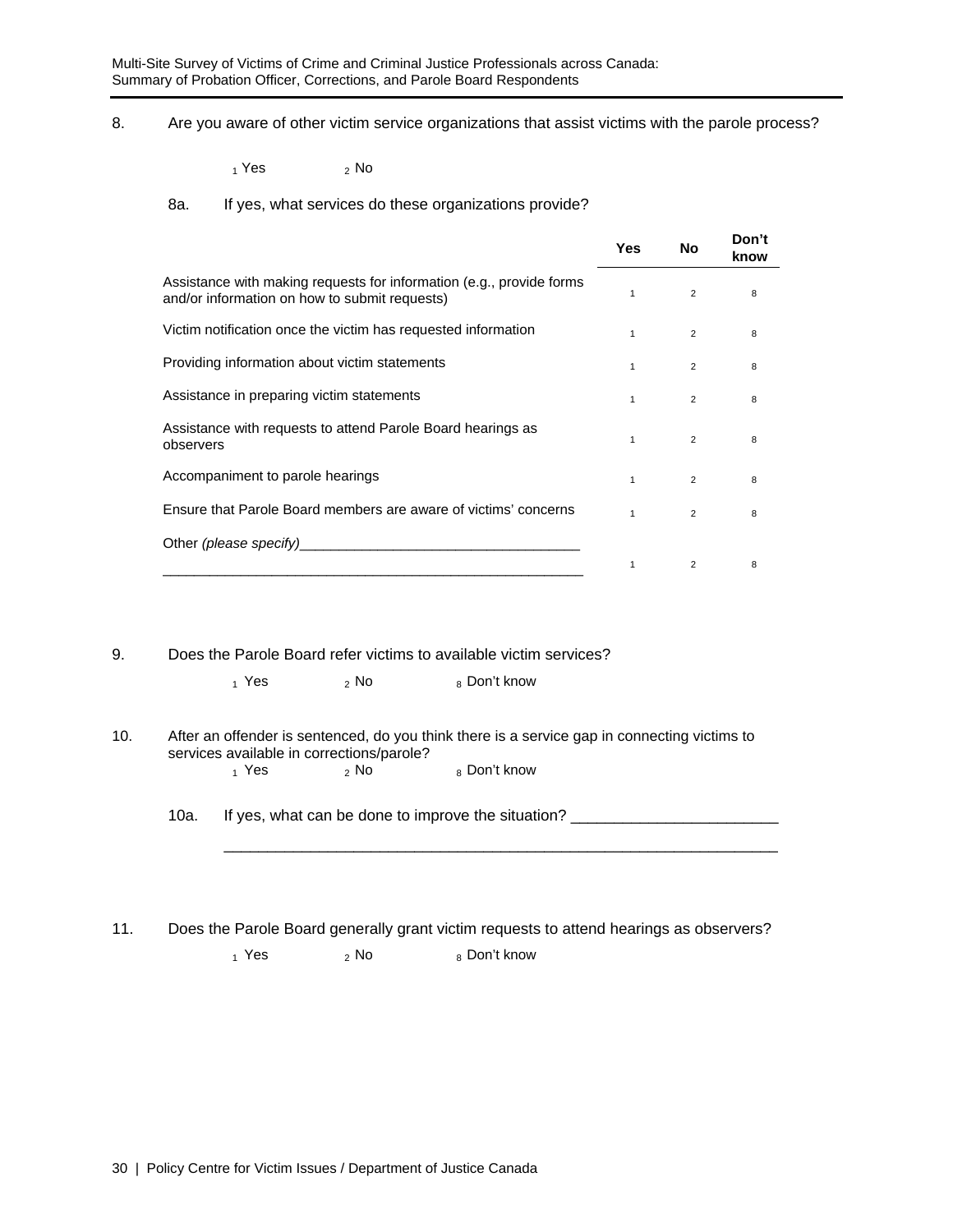|                     |                                   | The following questions are about victim impact statements submitted at trial.                                |                                            |          |                 |              |
|---------------------|-----------------------------------|---------------------------------------------------------------------------------------------------------------|--------------------------------------------|----------|-----------------|--------------|
| 13.                 |                                   | Are victim impact statements submitted at trial always provided to the Parole Board?                          |                                            |          |                 |              |
|                     | $_1$ Yes                          | $2$ No                                                                                                        | 8 Don't know                               |          |                 |              |
| 14.                 |                                   | Who provides the victim impact statements to the Parole Board? (Please check all that apply)                  |                                            |          |                 |              |
| $_1$ Victim         | <sub>2</sub> Crown                | <sub>3</sub> Court                                                                                            | 66 Other (please specify)                  |          |                 | 8 Don't know |
|                     |                                   |                                                                                                               |                                            |          |                 |              |
|                     |                                   | The next question is about victim statements presented directly to the Parole Board.                          |                                            |          |                 |              |
| 15.<br>$\mathbf{1}$ | Written<br>statement              | What is the most common method for submitting a victim statement? (Check one)<br><sub>2</sub> Victim<br>reads | Victim<br>$\overline{3}$<br>presents       | 66       | Other (specify) |              |
|                     | only                              | statement<br>in person                                                                                        | statement via<br>audiotape<br>or videotape |          |                 |              |
|                     |                                   | Question 16 asks about the Parole Board's use of victim information.                                          |                                            |          |                 |              |
| 16.<br>decisions?   |                                   | Does the Parole Board use the following victim information in making conditional release                      |                                            |          |                 |              |
|                     | Victim impact statements at trial |                                                                                                               |                                            | $_1$ Yes | $2$ No          | 8 Don't know |
|                     |                                   | New or additional information that the victim considers<br>relevant and provides to the Parole Board          |                                            | 1 Yes    | $2$ No          | 8 Don't know |
|                     |                                   | Formal victim statements to the Parole Board                                                                  |                                            | $_1$ Yes | $2$ No          | 8 Don't know |
| 16a.                |                                   | Please explain how the information is used.                                                                   |                                            |          |                 |              |
|                     |                                   |                                                                                                               |                                            |          |                 |              |

 $_1$  Yes  $_2$  No  $_8$  Don't know

 $\sqrt{11}$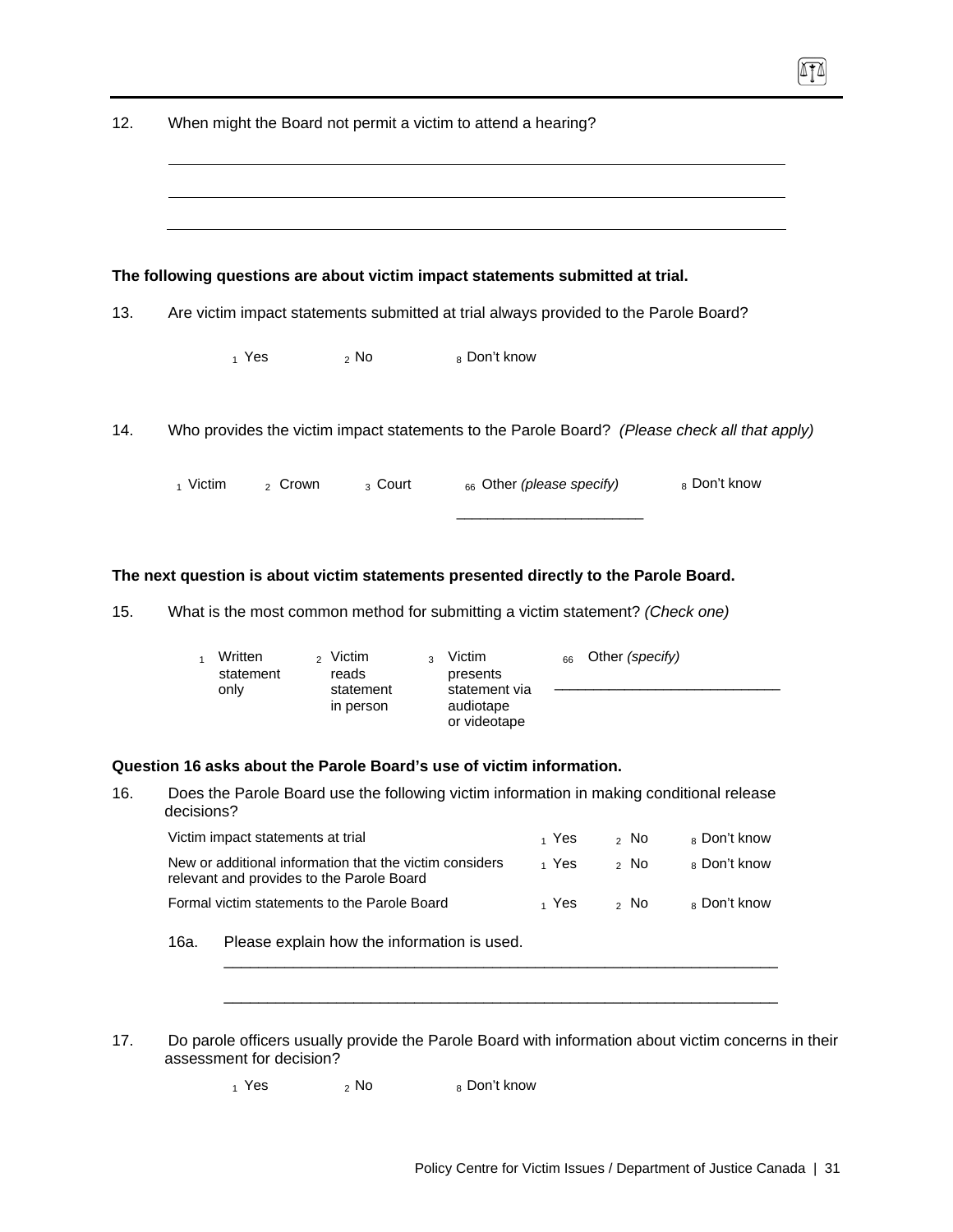### 18. Does the Parole Board generally impose special conditions on the offender as part of the conditional release? *(Please check all that apply)*

| Yes, generally impose special         | Yes, usually impose      | 3 NO | ∍ Don't know |
|---------------------------------------|--------------------------|------|--------------|
| conditions to protect specific victim | other special conditions |      |              |
| (e.g., no contact order)              |                          |      |              |

18a. If no, please explain. \_\_\_\_\_\_\_\_\_\_\_\_\_\_\_\_\_\_\_\_\_\_\_\_\_\_\_\_\_\_\_\_\_\_\_\_\_\_\_\_\_\_\_\_\_\_\_

19. Do you have any suggestions for additional services/service improvements that would assist victims and encourage their participation in the parole process?

20. Do you have any other comments?

Do you have responsibility for the following locations(s)? *(Check all that apply.)* 

 $1$  [SITE]

**Thank you for taking the time to complete this survey. Please return the questionnaire by faxing it back to us toll-free at:**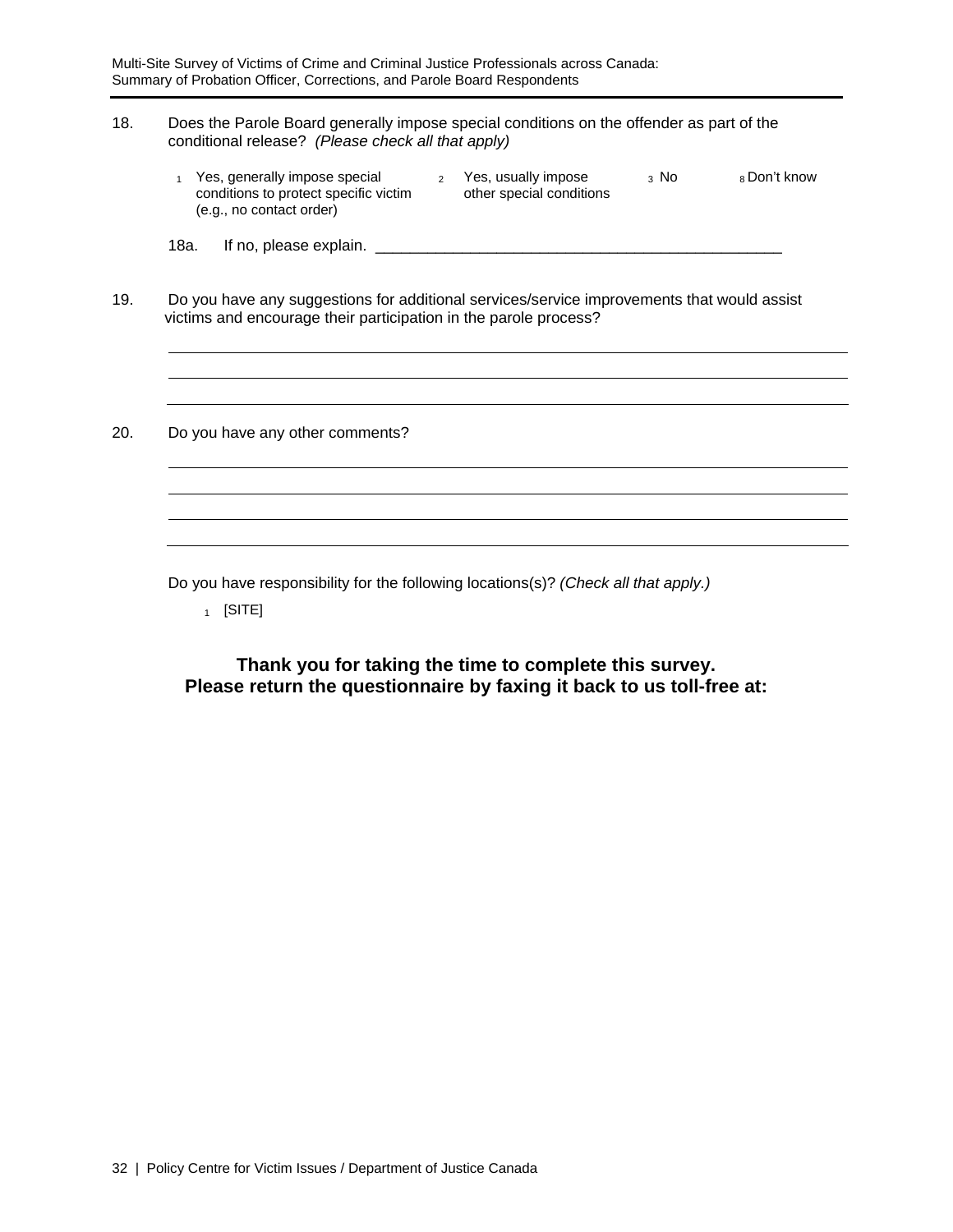# **Self-Administered Questionnaire for Survey of Provincial Parole Board Personnel**

- 1. Please identify your position.
	- 1 Parole Board member 66 Other *(specify)* \_\_\_\_\_\_\_\_\_\_\_\_\_\_\_\_\_\_\_\_\_\_\_\_\_\_\_\_\_\_\_\_\_\_\_\_\_\_\_\_\_\_\_

 $\sqrt{10}$ 

2. What role do you believe victims should have in conditional release decisions?

|                 | <b>Victim</b><br>should be |                 | <b>Victims should</b><br>not have |
|-----------------|----------------------------|-----------------|-----------------------------------|
| <b>Informed</b> | <b>Consulted</b>           | Other (specify) | any role                          |
|                 |                            | 66              | 00                                |

#### 3. Does the Parole Board generally provide the following information about the offender to victims who request it? **IF NO –**

|     |                |               | IF NU $-$                                                             |  |  |
|-----|----------------|---------------|-----------------------------------------------------------------------|--|--|
| Yes | <b>No</b>      | Don't<br>know | Who, if anyone, typically<br>provides this information<br>to victims? |  |  |
| 1   | $\overline{2}$ | 8             |                                                                       |  |  |
| 1   | $\overline{2}$ | 8             |                                                                       |  |  |
| 1   | $\overline{2}$ | 8             |                                                                       |  |  |
| 1   | $\overline{2}$ | 8             |                                                                       |  |  |
| 1   | $\overline{2}$ | 8             |                                                                       |  |  |
| 1   | $\overline{2}$ | 8             |                                                                       |  |  |
| 1   | $\overline{2}$ | 8             |                                                                       |  |  |
| 1   | $\overline{2}$ | 8             |                                                                       |  |  |
|     | $\overline{2}$ | 8             |                                                                       |  |  |
|     |                |               |                                                                       |  |  |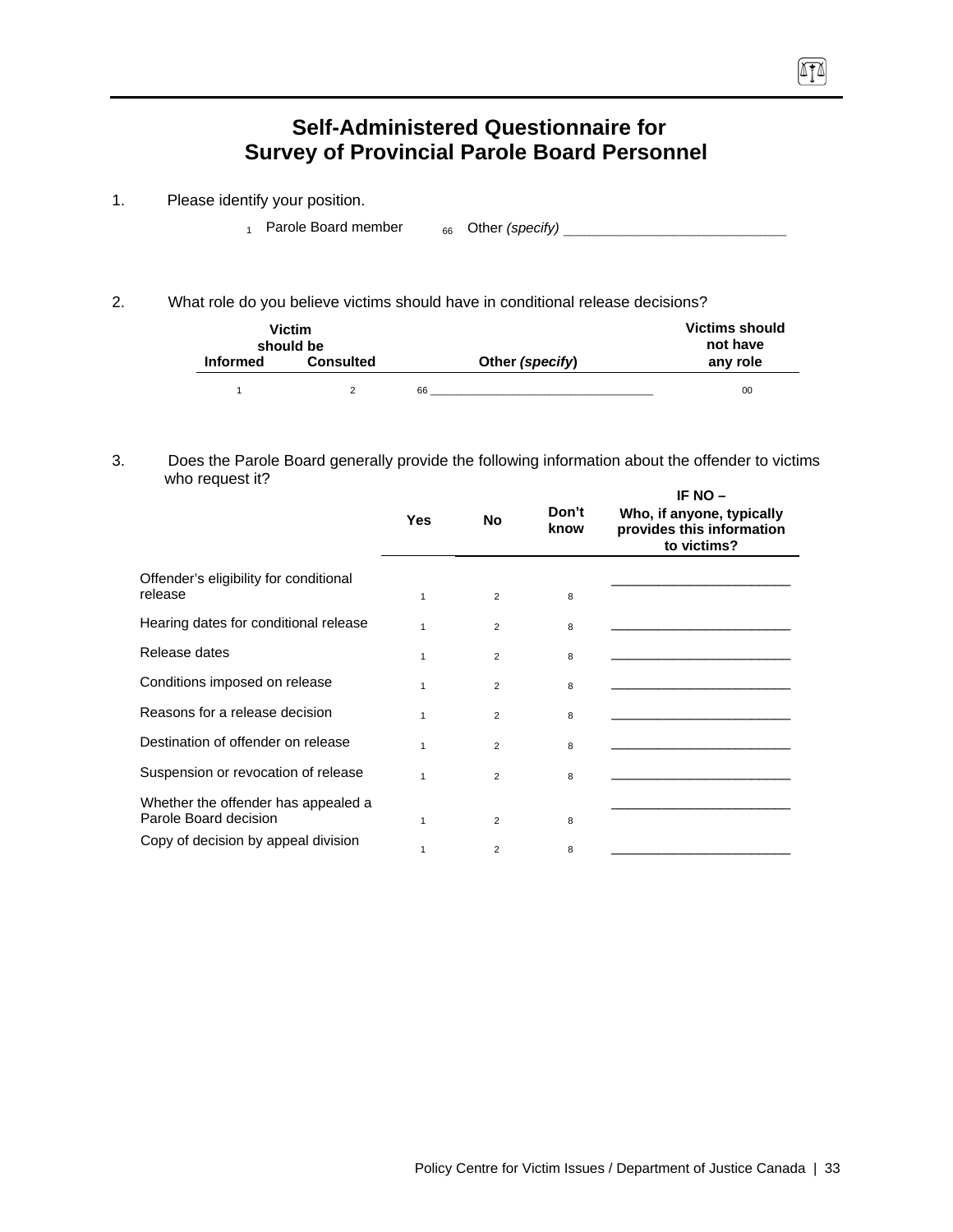### 4. Does the Parole Board usually inform victims of the following? *(Please check one)*

|                                                                                                                                                           | Yes, inform<br>all victims | <b>Yes, inform victims</b><br>who have<br>contacted the<br><b>Parole Board</b> | No | Don't<br>know |  |
|-----------------------------------------------------------------------------------------------------------------------------------------------------------|----------------------------|--------------------------------------------------------------------------------|----|---------------|--|
| The right to request information about the<br>offender's parole eligibility and hearing                                                                   |                            | $\overline{2}$                                                                 | 3  | 8             |  |
| The ability to provide new or additional<br>information to the Parole Board that the victim<br>considers relevant                                         |                            | $\overline{2}$                                                                 | 3  | 8             |  |
| That any information they provide will be shared<br>with the offender                                                                                     |                            | 2                                                                              | 3  | 8             |  |
| The opportunity to attend Parole Board<br>hearings as observers (including the need to<br>make an application)                                            |                            | $\overline{2}$                                                                 | 3  | 8             |  |
| The opportunity to present a statement at the<br>parole hearing in person or via audiotape or<br>videotape (including the need to make an<br>application) |                            | $\overline{2}$                                                                 | 3  | 8             |  |

5. Do most victims of crime participate in the parole process by doing the following? *(Check one)*

|                                                                                                               | Yes, in most<br>cases | Yes, only in<br>serious cases | <b>No</b> | Don't<br>know |  |
|---------------------------------------------------------------------------------------------------------------|-----------------------|-------------------------------|-----------|---------------|--|
| Requesting information about the<br>offender's parole eligibility and hearing                                 | 1                     | 2                             | 3         | 8             |  |
| Providing new or additional information<br>for use in conditional release decisions                           |                       | 2                             | 3         | 8             |  |
| Attending Parole Board hearings as<br>observers                                                               |                       | 2                             | 3         | 8             |  |
| Presenting a statement in person or via<br>audiotape or videotape for use in<br>conditional release decisions |                       | $\overline{2}$                | 3         | 8             |  |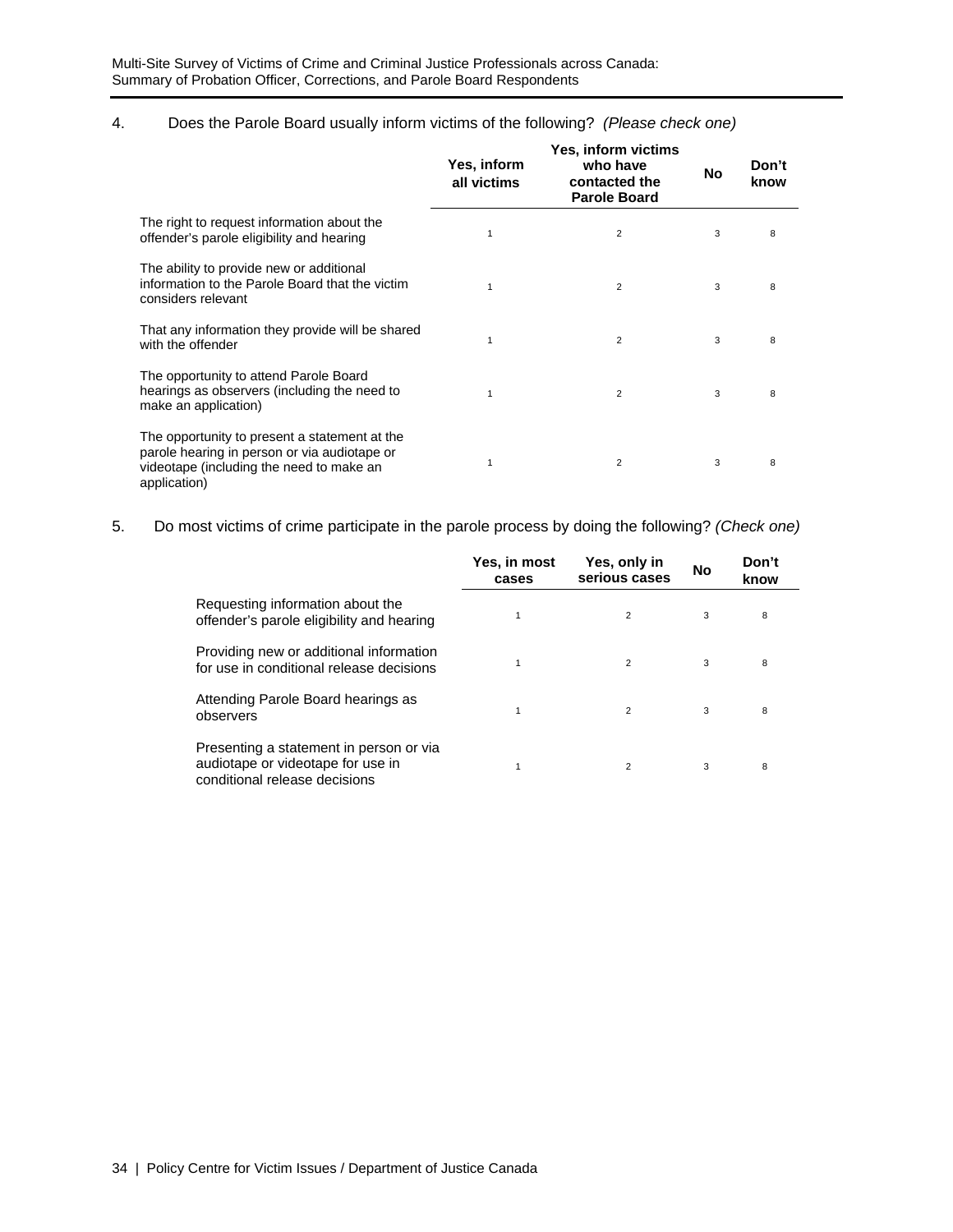$\boxed{1}$ 

| 1 Yes<br>6a. | $2$ No                  | 8 Don't know<br>If yes, what are the obstacles? (Please check all that apply)           |
|--------------|-------------------------|-----------------------------------------------------------------------------------------|
|              |                         | Victims are not aware of the ways they can participate                                  |
|              | presenting a statement) | Victims do not know when an application is required (e.g., for attending hearings or    |
|              |                         | Support services for victims during the correctional or parole process are insufficient |
|              |                         | Victims are unaware of support services available                                       |
|              |                         | There is a lack of funding to assist victims who want to attend parole hearings         |
|              | Other (please describe) |                                                                                         |

*7.* What services, if any, does the Parole Board provide for victims?

|                                                                                                                       | Yes | No             | Don't<br>know |
|-----------------------------------------------------------------------------------------------------------------------|-----|----------------|---------------|
| Assistance with making requests for information (e.g., provide forms<br>and/or information on how to submit requests) |     | 2              | 8             |
| Victim notification once the victim has requested information                                                         | 1   | $\overline{2}$ | 8             |
| Providing information about victim statements                                                                         |     | 2              | 8             |
| Assistance in preparing victim statements                                                                             | 1   | $\overline{2}$ | 8             |
| Assistance with making requests to attend Parole Board hearings as<br>observers                                       |     | $\overline{2}$ | 8             |
| Accompaniment to parole hearings                                                                                      | 1   | $\overline{2}$ | 8             |
| Ensure that Parole Board members are aware of victims' concerns                                                       |     | $\mathfrak{p}$ | 8             |
| Other (please specify)                                                                                                |     |                |               |
|                                                                                                                       | 1   | 2              | 8             |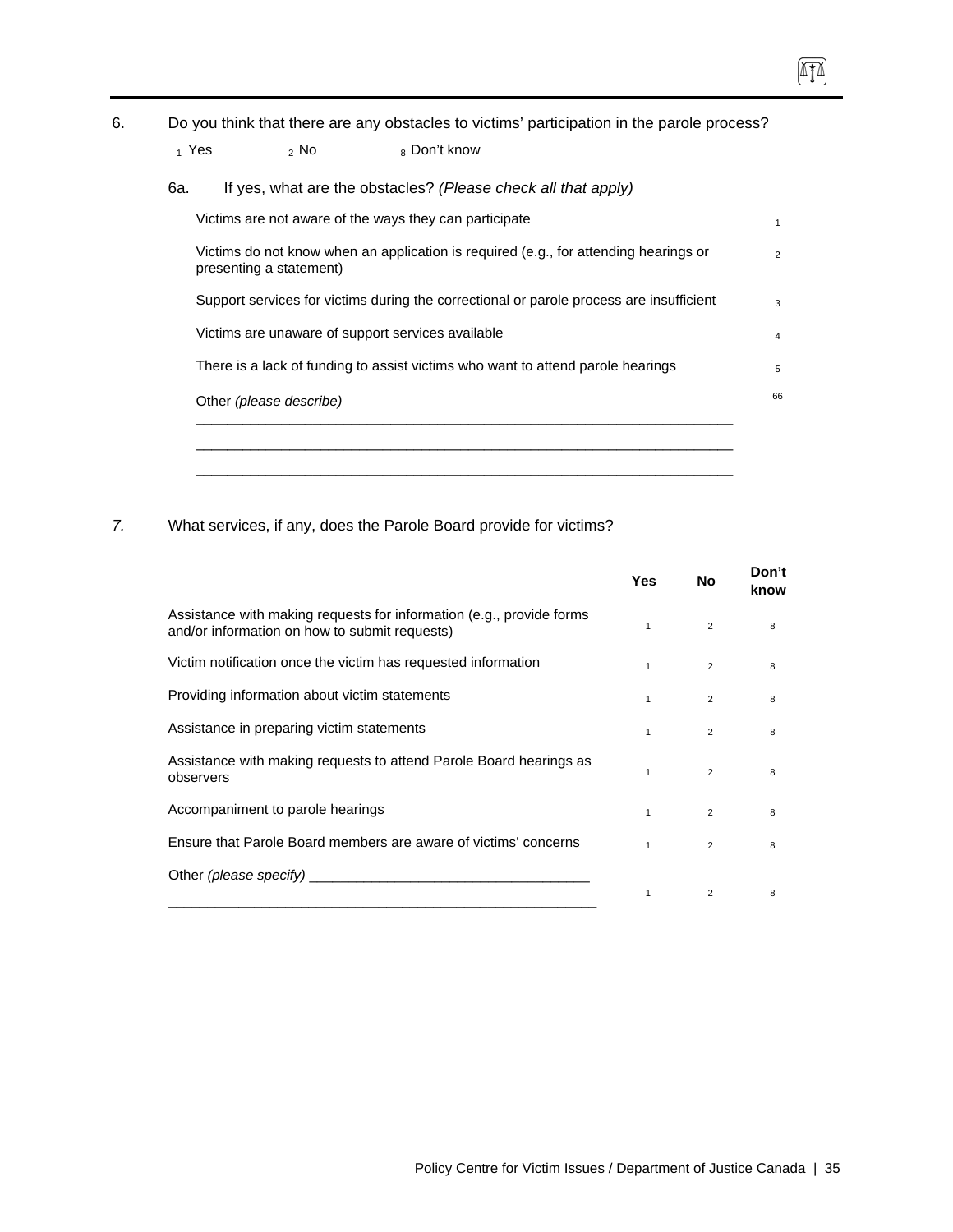8. Are you aware of other victim service organizations that assist victims with the parole process?

 $1$  Yes  $2$  No

8a. If yes, what services do these organizations provide?

|                                                                                                                                                                                                                                | <b>Yes</b>   | No             | Don't<br>know |
|--------------------------------------------------------------------------------------------------------------------------------------------------------------------------------------------------------------------------------|--------------|----------------|---------------|
| Assistance with making requests for information (e.g., provide forms<br>and/or information on how to submit requests)                                                                                                          | $\mathbf{1}$ | $\overline{2}$ | 8             |
| Victim notification once the victim has requested information                                                                                                                                                                  | $\mathbf{1}$ | 2              | 8             |
| Providing information about victim statements                                                                                                                                                                                  | $\mathbf{1}$ | $\overline{2}$ | 8             |
| Assistance in preparing victim statements                                                                                                                                                                                      | $\mathbf{1}$ | 2              | 8             |
| Assistance with requests to attend Parole Board hearings as<br>observers                                                                                                                                                       | $\mathbf{1}$ | $\overline{2}$ | 8             |
| Accompaniment to parole hearings                                                                                                                                                                                               | $\mathbf{1}$ | 2              | 8             |
| Ensure that Parole Board members are aware of victims' concerns                                                                                                                                                                | $\mathbf{1}$ | $\overline{2}$ | 8             |
| Other (please specify) example the contract of the contract of the contract of the contract of the contract of the contract of the contract of the contract of the contract of the contract of the contract of the contract of |              |                |               |
|                                                                                                                                                                                                                                | 1            | 2              | 8             |

9. Does the Parole Board refer victims to available victim services?

 $_1$  Yes  $_2$  No  $_8$  Don't know

10. After an offender is sentenced, do you think there is a service gap in connecting victims to services available in corrections/parole?

> \_\_\_\_\_\_\_\_\_\_\_\_\_\_\_\_\_\_\_\_\_\_\_\_\_\_\_\_\_\_\_\_\_\_\_\_\_\_\_\_\_\_\_\_\_\_\_\_\_\_\_\_\_\_\_\_\_\_\_\_\_\_\_\_ \_\_\_\_\_\_\_\_\_\_\_\_\_\_\_\_\_\_\_\_\_\_\_\_\_\_\_\_\_\_\_\_\_\_\_\_\_\_\_\_\_\_\_\_\_\_\_\_\_\_\_\_\_\_\_\_\_\_\_\_\_\_\_\_ \_\_\_\_\_\_\_\_\_\_\_\_\_\_\_\_\_\_\_\_\_\_\_\_\_\_\_\_\_\_\_\_\_\_\_\_\_\_\_\_\_\_\_\_\_\_\_\_\_\_\_\_\_\_\_\_\_\_\_\_\_\_\_\_

 $_1$  Yes  $_2$  No  $_8$  Don't know

10a. If yes, what can be done to improve the situation?

11. Does the Parole Board generally grant victim requests to attend hearings as observers?  $_1$  Yes  $_2$  No  $_8$  Don't know

12. When might the Board not permit a victim to attend a hearing?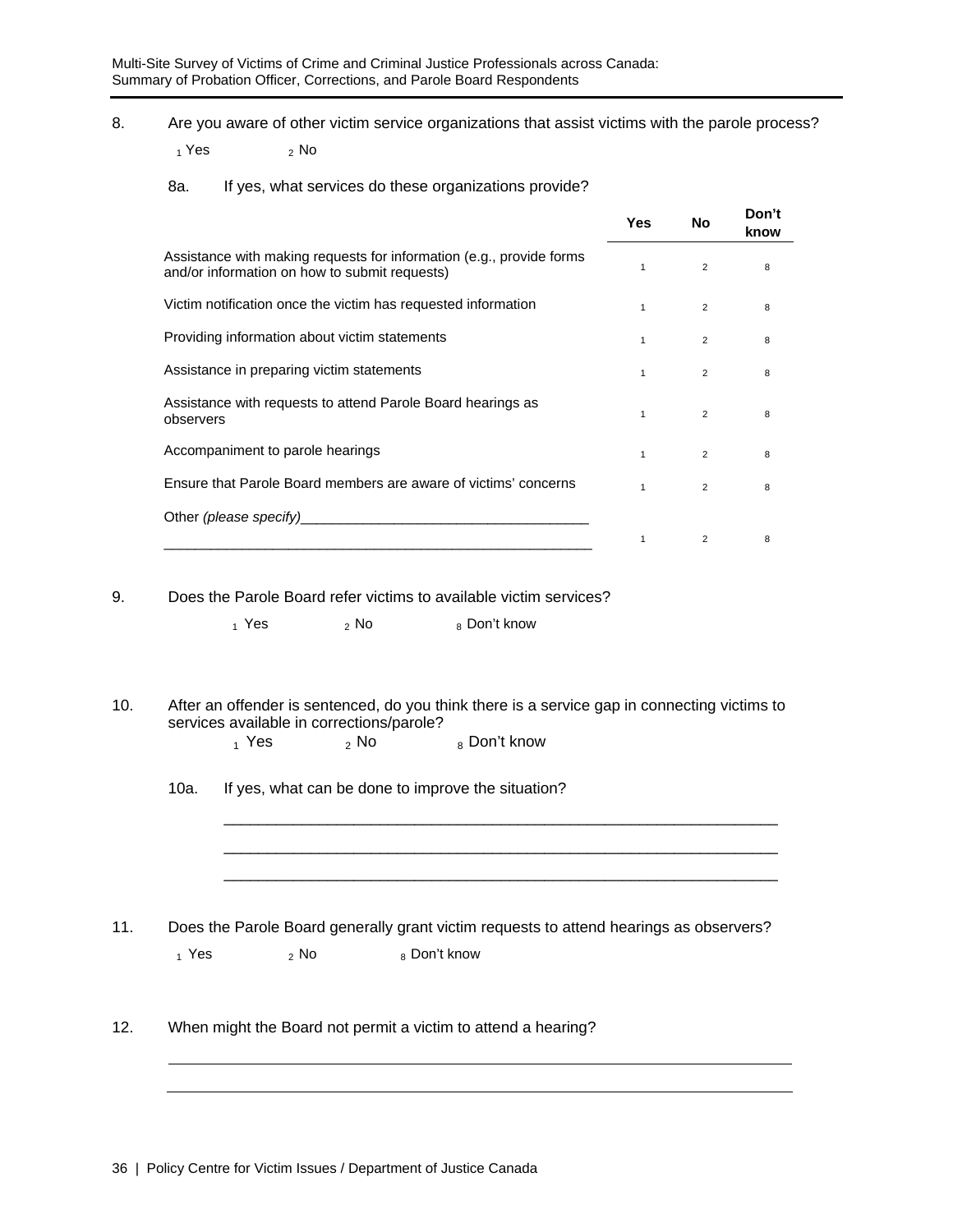|     |        |                    |                         | The following questions are about victim impact statements submitted at trial.               |              |
|-----|--------|--------------------|-------------------------|----------------------------------------------------------------------------------------------|--------------|
| 13. |        |                    |                         | Are victim impact statements submitted at trial always provided to the Parole Board?         |              |
|     | 1 Yes  | ,No                | <sub>8</sub> Don't know |                                                                                              |              |
| 14. |        |                    |                         | Who provides the victim impact statements to the Parole Board? (Please check all that apply) |              |
|     | Victim | <sub>2</sub> Crown | <sub>3</sub> Court      | 66 Other (please specify)                                                                    | 8 Don't know |

**The next question is about victim statements presented directly to the Parole Board.** 

15. What is the most common method for submitting a victim statement? *(Check one)*

| Written<br>statement<br>only | Other <i>(specify)</i><br>Victim<br>Victim<br>$\sim$<br>66<br>$\mathbf{r}$<br>reads<br>presents<br>statement via<br>statement<br>audiotape<br>in person<br>or videotape |  |
|------------------------------|-------------------------------------------------------------------------------------------------------------------------------------------------------------------------|--|
|                              |                                                                                                                                                                         |  |

\_\_\_\_\_\_\_\_\_\_\_\_\_\_\_\_\_\_\_\_\_\_\_\_

#### **Question 16 asks about the Parole Board's use of victim information.**

16. Does the Parole Board use the following victim information in making conditional release decisions?

| Victim impact statements at trial                                                                    | 1 Yes            | ⇒ No | <sub>8</sub> Don't know |
|------------------------------------------------------------------------------------------------------|------------------|------|-------------------------|
| New or additional information that the victim considers<br>relevant and provides to the Parole Board | 1 Yes            | ⇒ No | 8 Don't know            |
| Formal victim statements to the Parole Board                                                         | <sub>1</sub> Yes | ⇒ No | 8 Don't know            |

\_\_\_\_\_\_\_\_\_\_\_\_\_\_\_\_\_\_\_\_\_\_\_\_\_\_\_\_\_\_\_\_\_\_\_\_\_\_\_\_\_\_\_\_\_\_\_\_\_\_\_\_\_\_\_\_\_\_\_\_\_\_\_\_ \_\_\_\_\_\_\_\_\_\_\_\_\_\_\_\_\_\_\_\_\_\_\_\_\_\_\_\_\_\_\_\_\_\_\_\_\_\_\_\_\_\_\_\_\_\_\_\_\_\_\_\_\_\_\_\_\_\_\_\_\_\_\_\_ \_\_\_\_\_\_\_\_\_\_\_\_\_\_\_\_\_\_\_\_\_\_\_\_\_\_\_\_\_\_\_\_\_\_\_\_\_\_\_\_\_\_\_\_\_\_\_\_\_\_\_\_\_\_\_\_\_\_\_\_\_\_\_\_

- 16a. Please explain how the information is used.
- 17. Do parole officers usually provide the Parole Board with information about victim concern their assessment for decision?

 $_1$  Yes  $_2$  No  $_8$  Don't know

- 18. Does the Parole Board generally impose special conditions on the offender as part of the conditional release? *(Please check all that apply)* 
	- 1 Yes, generally impose special conditions to protect specific victim (e.g., no contact order) 2 Yes, usually impose other special conditions  $3 \text{ No}$   $8 \text{ Don't know}$

\_\_\_\_\_\_\_\_\_\_\_\_\_\_\_\_\_\_\_\_\_\_\_\_\_\_\_\_\_\_\_\_\_\_\_\_\_\_\_\_\_\_\_\_\_\_\_\_\_\_\_\_\_\_\_\_\_\_\_\_\_\_\_\_

18a. If no, please explain\_\_\_\_\_\_\_\_\_\_\_\_\_\_\_\_\_\_\_\_\_\_\_\_\_\_\_\_\_\_\_\_\_\_\_\_\_\_\_\_\_\_\_\_\_\_\_\_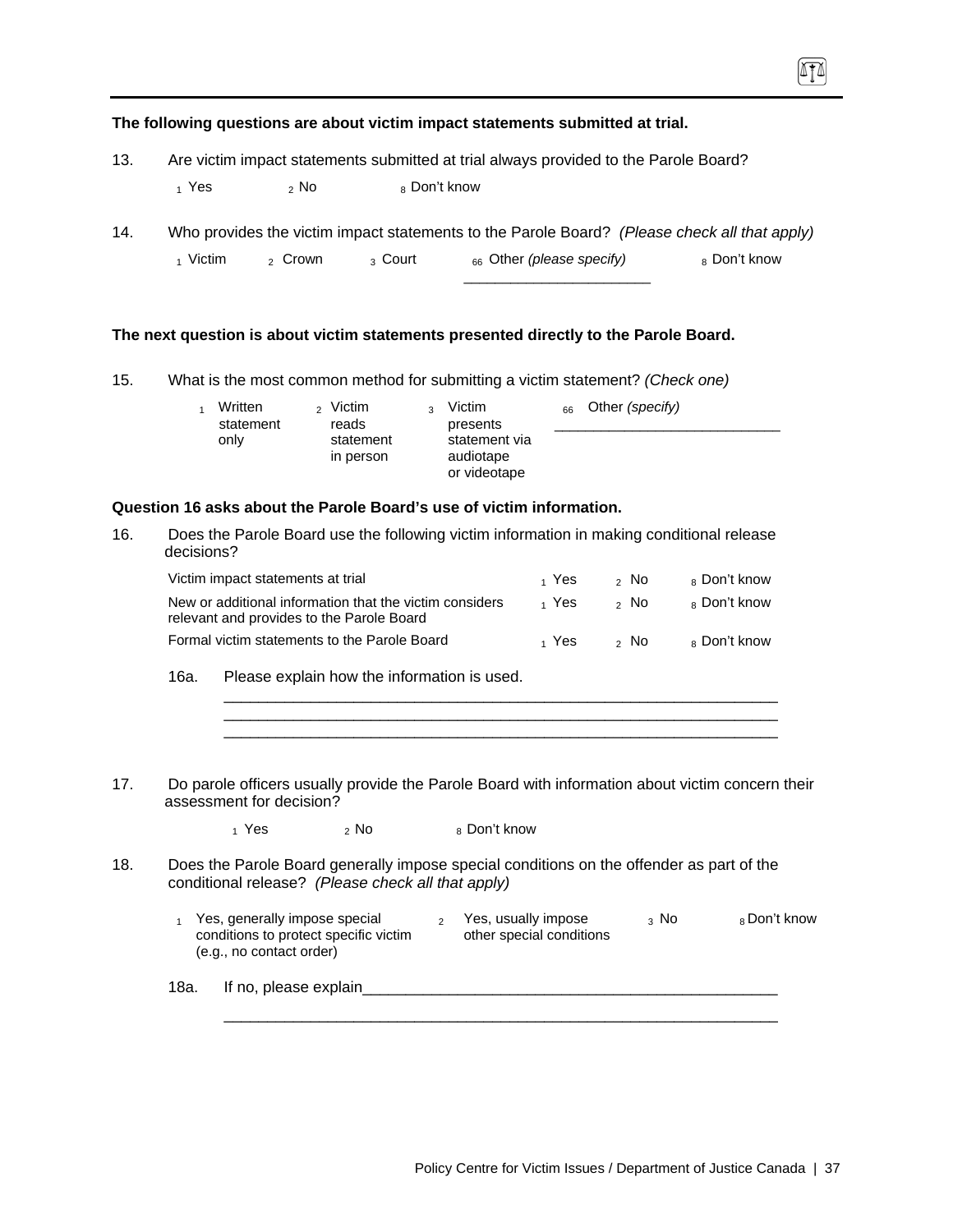19. Do you have any suggestions for additional services/service improvements that would assist victims and encourage their participation in the parole process?

20. Do you have any other comments?

Do you have responsibility for the following locations(s)? *(Check all that apply.)* 

 $_1$  [SITE]

**Thank you for taking the time to complete this survey. Please return the questionnaire by faxing it back to us toll-free at:**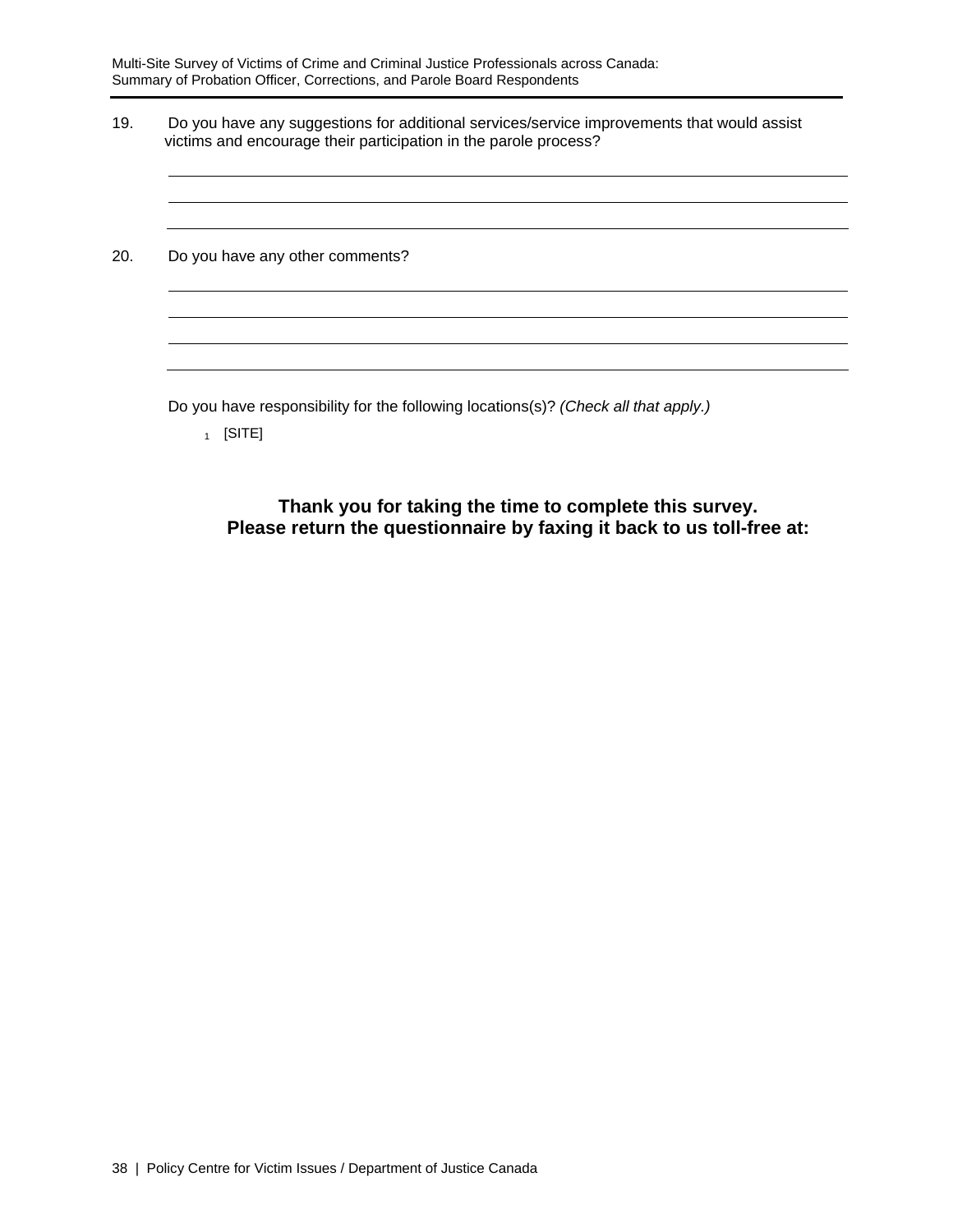Appendix C:

# Self-Administered Questionnaire for Survey of

# Correctional Service of Canada Personnel

网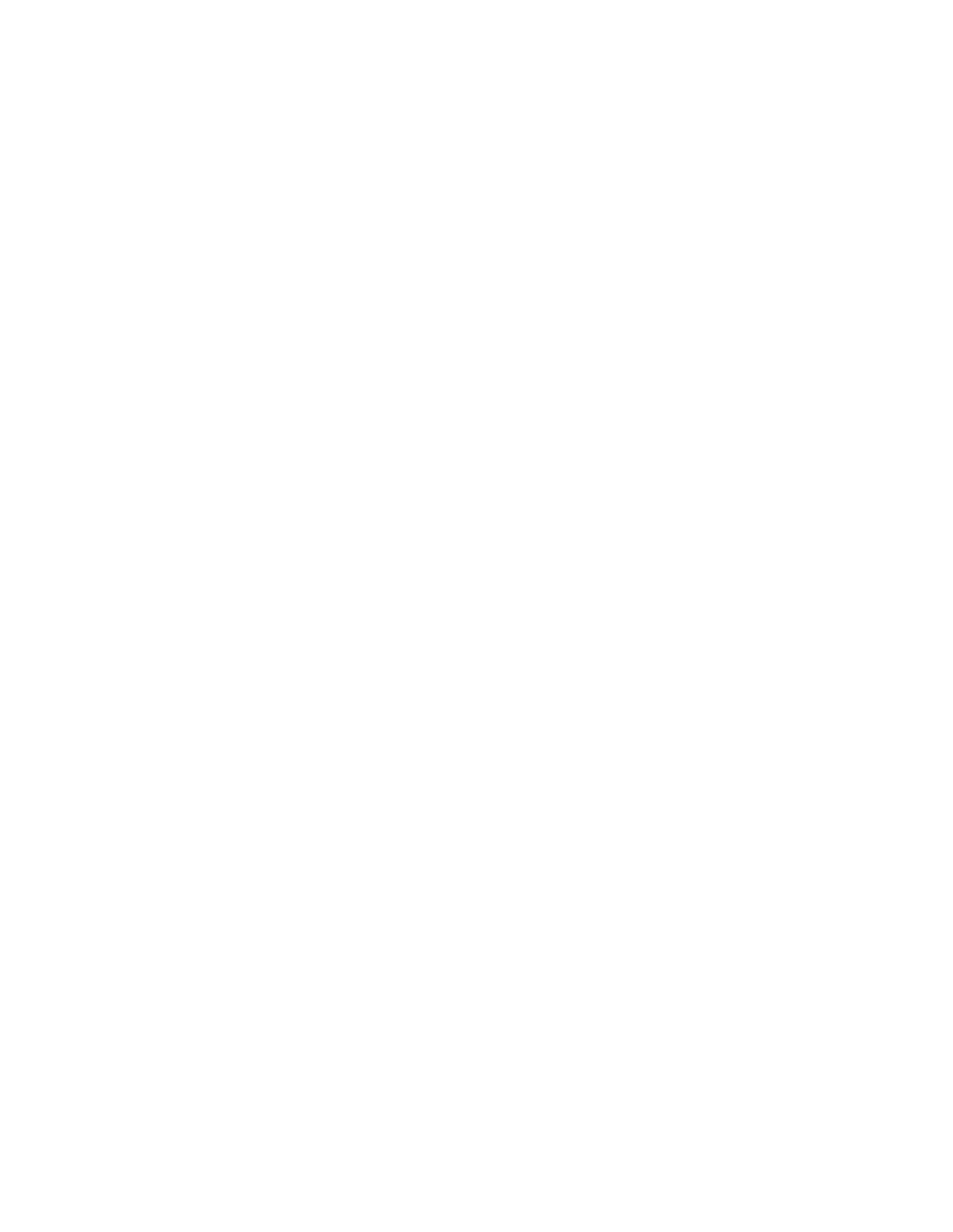## **Self-Administered Questionnaire for Survey of Correctional Service of Canada Personnel**

- 1. Please identify your position.
	- 1 Institutional victim liaison coordinator  $\qquad \qquad$  District parole office victim liaison coordinator
	- 3 Community correctional victim liaison coordinator
	- 66 Other *(specify)*

We understand that not all respondents will have experience in the areas covered by some of the questions. Please answer all questions that you can.

2. What role do you believe victims should have in the following stages of the criminal justice process?

|                                  | Please describe role | <b>Victims should not</b><br>have any role |
|----------------------------------|----------------------|--------------------------------------------|
| The offender's<br>incarceration  |                      | 00                                         |
| Conditional release<br>decisions |                      | 00                                         |

3. Do you generally provide the following information about the offender to victims when they request it? *(Please answer for your position within CSC)*

|                                                                    |              |                |               | IF NO -                                                               |
|--------------------------------------------------------------------|--------------|----------------|---------------|-----------------------------------------------------------------------|
|                                                                    | Yes          | No             | Don't<br>know | Who, if anyone, typically<br>provides this<br>information to victims? |
| Date when offender's sentence began                                | $\mathbf{1}$ | $\overline{2}$ | 8             |                                                                       |
| Length of the sentence                                             | $\mathbf{1}$ | $\overline{2}$ | 8             |                                                                       |
| Location where offender is incarcerated                            | $\mathbf{1}$ | $\overline{2}$ | 8             |                                                                       |
| Dates of temporary absences or work<br>releases                    |              |                |               |                                                                       |
|                                                                    | $\mathbf{1}$ | $\overline{2}$ | 8             |                                                                       |
| Location of offender during temporary<br>absences or work releases | $\mathbf{1}$ | $\overline{2}$ | 8             |                                                                       |
| Offender's eligibility for conditional release                     | $\mathbf{1}$ | $\overline{2}$ | 8             |                                                                       |
| Hearing dates for conditional release                              | $\mathbf{1}$ | $\overline{2}$ | 8             |                                                                       |
| Release dates                                                      | 1            | $\overline{2}$ | 8             |                                                                       |
| Conditions imposed on release                                      | 1            | $\overline{2}$ | 8             |                                                                       |
| Reasons for a release decision                                     | 1            | $\mathfrak{p}$ | 8             |                                                                       |
| Destination of offender on release                                 | $\mathbf{1}$ | $\overline{2}$ | 8             |                                                                       |
| Whether the offender has appealed a Parole                         |              |                |               |                                                                       |
| Board decision                                                     | $\mathbf{1}$ | $\overline{2}$ | 8             |                                                                       |
| Copy of decision by appeal division                                | 1            | 2              | 8             |                                                                       |
| Travel permits granted to offender                                 | $\mathbf{1}$ | $\overline{2}$ | 8             |                                                                       |
| Changes to offender's custodial status                             |              |                |               |                                                                       |
| (including suspension or revocation of<br>release)                 | 1            | $\overline{2}$ | 8             |                                                                       |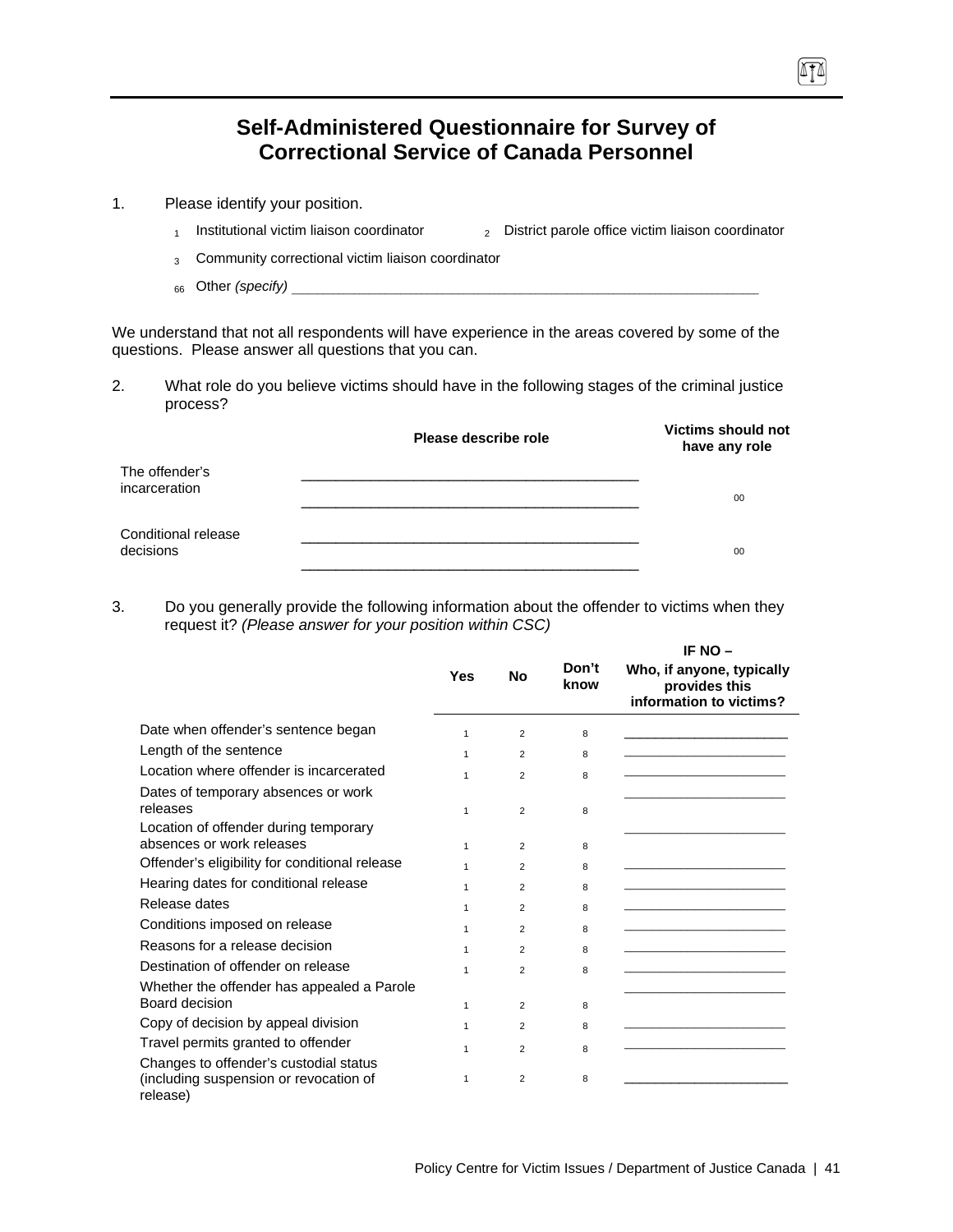4. Are there any difficulties with providing victims any of the information listed in Question 3?

 $_1$  Yes  $_2$  No  $_8$  Don't know

4a. If yes, please explain. \_\_\_\_\_\_\_\_\_\_\_\_\_\_\_\_\_\_\_\_\_\_\_\_\_\_\_\_\_\_\_\_\_\_\_\_\_\_\_\_\_\_\_\_\_\_

#### 5. Do you usually inform victims of the following? *(Please check one and answer for your position within CSC)* **Yes, inform**

\_\_\_\_\_\_\_\_\_\_\_\_\_\_\_\_\_\_\_\_\_\_\_\_\_\_\_\_\_\_\_\_\_\_\_\_\_\_\_\_\_\_\_\_\_\_\_\_\_\_\_\_\_\_\_\_\_\_\_\_\_\_\_\_\_\_\_\_\_\_\_

|                                                                                                                                                           | Yes, inform<br>all victims | res, inform<br>victims who<br>have contacted<br><b>CSC</b> | No |
|-----------------------------------------------------------------------------------------------------------------------------------------------------------|----------------------------|------------------------------------------------------------|----|
| The right to request certain kinds of information<br>about the offender                                                                                   | 1                          | $\overline{2}$                                             | 3  |
| The ability to provide new or additional information<br>to the Parole Board that the victim considers<br>relevant                                         | 1                          | $\overline{2}$                                             | 3  |
| That any information they provide will be shared<br>with the offender                                                                                     | 1                          | $\overline{2}$                                             | 3  |
| The opportunity to attend Parole Board hearings<br>as observers (including the need to make an<br>application)                                            | 1                          | $\overline{2}$                                             | 3  |
| The opportunity to present a statement at the<br>parole hearing in person or via audiotape or<br>videotape (including the need to make an<br>application) | 1                          | 2                                                          | 3  |

#### 6. Do most victims of crime participate in the correctional or parole process by doing the following? *(Check one)*

|                                                                                                               | Yes, in<br>most cases | Yes, only<br>in serious<br>cases | No | Don't<br>know |
|---------------------------------------------------------------------------------------------------------------|-----------------------|----------------------------------|----|---------------|
| Requesting information about the offender                                                                     |                       | 2                                | 3  | 8             |
| Providing new or additional information for use<br>in conditional release decisions                           |                       | 2                                | 3  | 8             |
| Attending Parole Board hearings as observers                                                                  |                       | 2                                | 3  | 8             |
| Presenting a statement in person or via<br>audiotape or videotape for use in conditional<br>release decisions |                       | 2                                | 3  | 8             |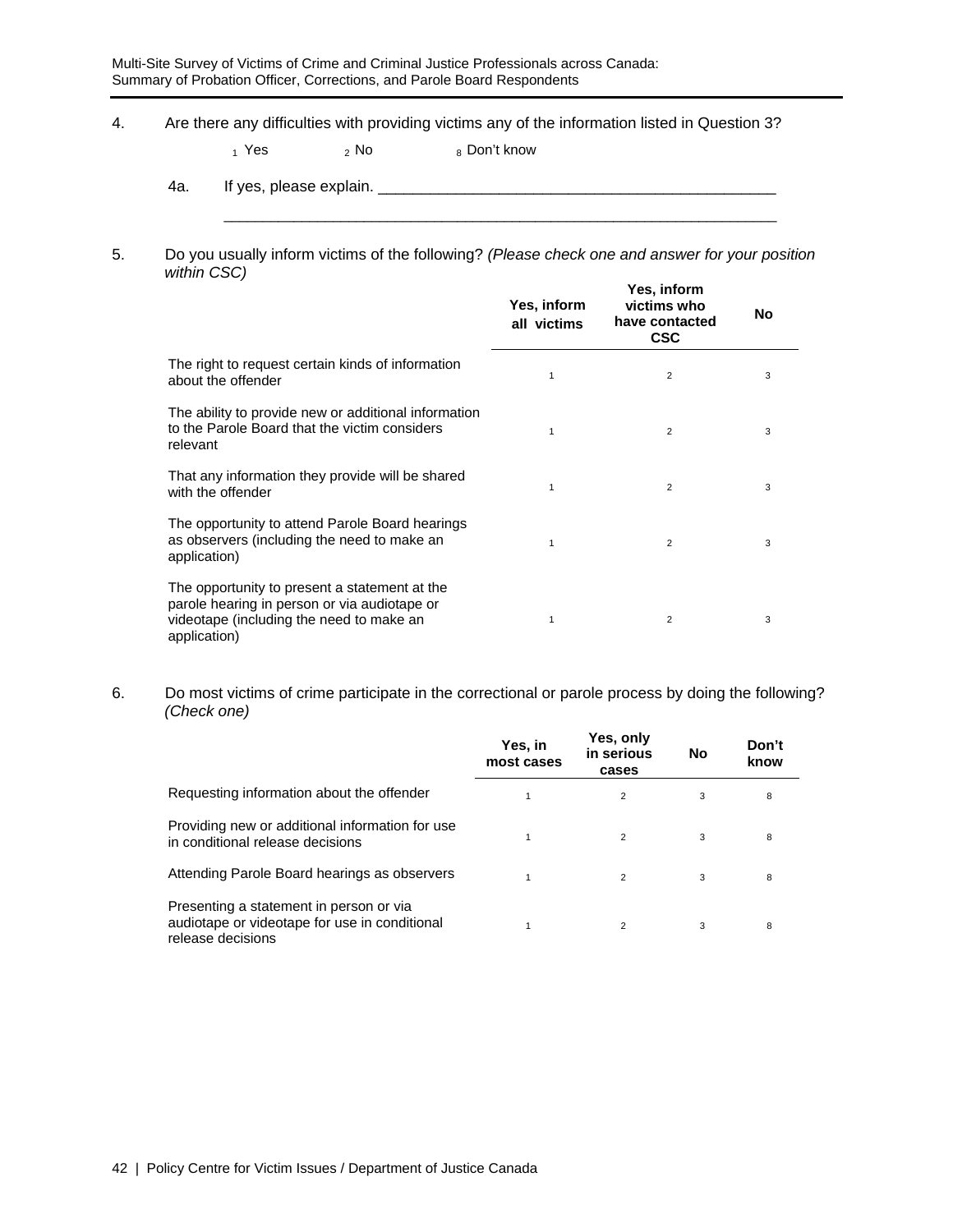7. Do you think that there are any obstacles to victims' participation in the correctional or parole process?

 $\sqrt{10}$ 

 $_1$  Yes  $_2$  No  $_8$  Don't know

| Victims do not know when an application is required (e.g., for attending hearings or<br>presenting a statement) |
|-----------------------------------------------------------------------------------------------------------------|
| Support services for victims during the correctional or parole process are insufficient                         |
| Victims are unaware of support services available                                                               |
| There is a lack of funding to assist victims who want to attend parole hearings                                 |
| Other (please describe)                                                                                         |

8. What services, if any, does CSC provide for victims? *(Please answer for your position within CSC)*

|                                                                                                                                                                                                                                | Yes          | <b>No</b>      | Don't<br>know |
|--------------------------------------------------------------------------------------------------------------------------------------------------------------------------------------------------------------------------------|--------------|----------------|---------------|
| Assistance with making requests for information about the<br>offender (e.g., provide forms and/or information on how to submit<br>requests)                                                                                    | $\mathbf{1}$ | $\overline{2}$ | 8             |
| Victim notification once the victim has requested information                                                                                                                                                                  | 1            | $\overline{2}$ | 8             |
| Information about victim statements                                                                                                                                                                                            | 1            | $\overline{2}$ | 8             |
| Assistance in preparing victim statements                                                                                                                                                                                      | 1            | 2              | 8             |
| Assistance with making requests to attend Parole Board hearings<br>as observers                                                                                                                                                | $\mathbf{1}$ | $\overline{2}$ | 8             |
| Accompaniment to parole hearings                                                                                                                                                                                               | 1            | $\overline{2}$ | 8             |
| Ensure that Parole Board members are aware of victims' concerns                                                                                                                                                                | $\mathbf{1}$ | $\overline{2}$ | 8             |
| Other (please specify) example and the contract of the contract of the contract of the contract of the contract of the contract of the contract of the contract of the contract of the contract of the contract of the contrac |              |                |               |
| <u> 1989 - Johann John Stein, markin sanat masjid a shekara ta 1989 - An tsarat masjid a shekara ta 1989 - An tsa</u>                                                                                                          | 1            | 2              | 8             |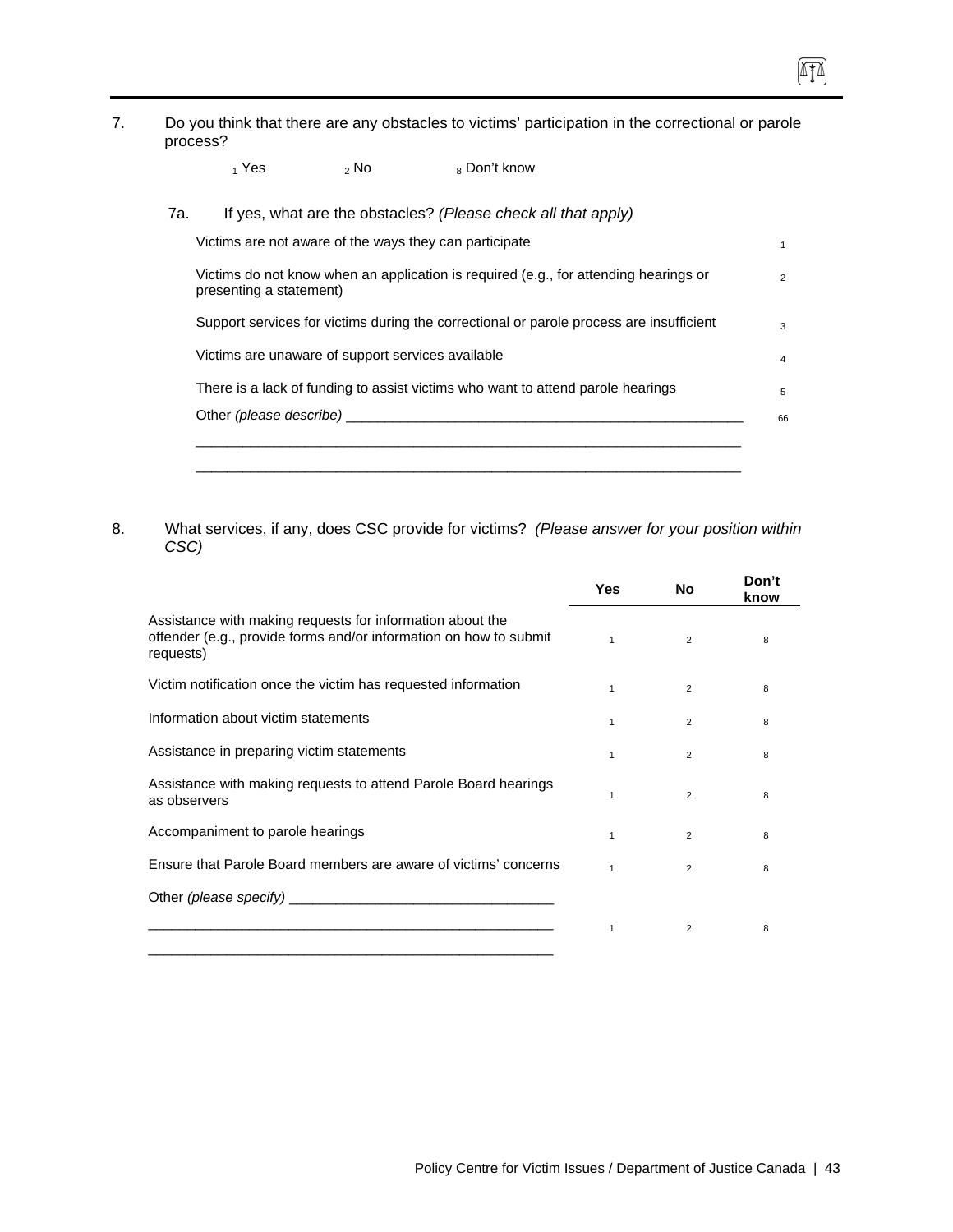9. Are you aware of other victim service organizations that assist victims once the offender has been sentenced?

 $_1$  Yes  $_2$  No

### 9a. If yes, what services do these organizations provide?

|                                                                                                                                          | Yes          | No             | Don't<br>know |
|------------------------------------------------------------------------------------------------------------------------------------------|--------------|----------------|---------------|
| Assistance with making requests for information about the offender<br>(e.g., provide forms and/or information on how to submit requests) | $\mathbf{1}$ | 2              | 8             |
| Victim notification once the victim has requested information                                                                            | $\mathbf{1}$ | $\overline{2}$ | 8             |
| Information about victim statements                                                                                                      | $\mathbf{1}$ | $\mathcal{P}$  | 8             |
| Assistance in preparing victim statements                                                                                                | $\mathbf{1}$ | 2              | 8             |
| Assistance with making requests to attend Parole Board hearings as<br>observers                                                          | 1            | $\overline{2}$ | 8             |
| Accompaniment to parole hearings                                                                                                         | $\mathbf{1}$ | $\overline{2}$ | 8             |
| Ensure that Parole Board members are aware of victims' concerns                                                                          | $\mathbf{1}$ | $\overline{2}$ | 8             |
|                                                                                                                                          |              |                |               |
| <u> 1989 - Johann Stein, marwolaethau a bhann an t-Amhain an t-Amhain an t-Amhain an t-Amhain an t-Amhain an t-A</u>                     | $\mathbf{1}$ | $\overline{2}$ | 8             |

10. Do you refer victims to other available victim services?

 $_1$  Yes  $_2$  No  $_8$  Don't know

#### 11. Do other organizations or agencies refer victims to you?

|      | $_1$ Yes                        | $\frac{1}{2}$ No | <sub>8</sub> Don't know |                                                                                |                |
|------|---------------------------------|------------------|-------------------------|--------------------------------------------------------------------------------|----------------|
| 11a. |                                 |                  |                         | If yes, what organizations refer victims to you? (Please check all that apply) |                |
|      | Police-based victim services    |                  |                         |                                                                                | 1              |
|      | Crown-based victim services     |                  |                         |                                                                                | $\overline{2}$ |
|      | Community-based victim services |                  |                         |                                                                                |                |
|      | Crown                           |                  |                         |                                                                                |                |
|      | Police                          |                  |                         |                                                                                | 5              |
|      | Other (please describe) ___     |                  |                         |                                                                                | 66             |
|      |                                 |                  |                         |                                                                                |                |
|      |                                 |                  |                         |                                                                                |                |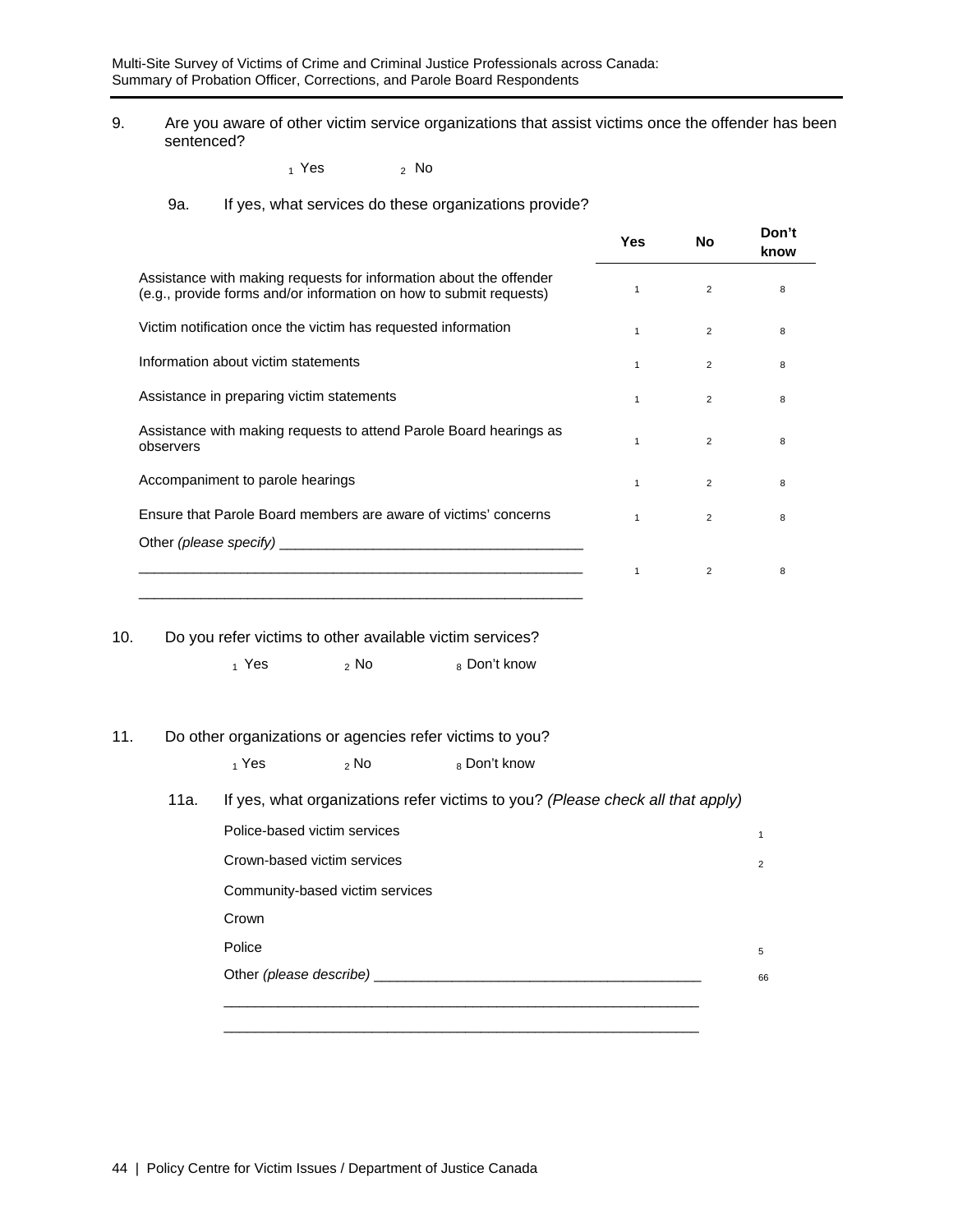| $_1$ Yes      | $2$ No                                                                                                           |        | 8 Don't know                                            |              |      |   |                                                                                                    |
|---------------|------------------------------------------------------------------------------------------------------------------|--------|---------------------------------------------------------|--------------|------|---|----------------------------------------------------------------------------------------------------|
| 12a.          | If yes, what can be done to improve the situation?                                                               |        |                                                         |              |      |   |                                                                                                    |
|               |                                                                                                                  |        |                                                         |              |      |   |                                                                                                    |
| are included? |                                                                                                                  |        |                                                         |              |      |   | Do you review parole officers' reports to the Parole Board to ensure that relevant victim concerns |
|               | $_1$ Yes                                                                                                         | $2$ No |                                                         | 8 Don't know |      |   |                                                                                                    |
|               | recommend that special conditions be imposed on the offender?<br>(Please check all that apply)                   |        |                                                         |              |      |   | In their reports to the Parole Board (assessments for decision), do parole officers generally      |
|               | 1 Yes, generally<br>recommend special<br>conditions to<br>protect specific<br>victim (e.g., no<br>contact order) |        | 2 Yes, usually<br>recommend other<br>special conditions | $\mathbf{3}$ | No l | 8 | Don't know                                                                                         |
| 14a.          | If no, please explain.                                                                                           |        |                                                         |              |      |   |                                                                                                    |
|               |                                                                                                                  |        |                                                         |              |      |   |                                                                                                    |
|               |                                                                                                                  |        |                                                         |              |      |   |                                                                                                    |
|               | Do you have any other comments?                                                                                  |        |                                                         |              |      |   |                                                                                                    |
|               |                                                                                                                  |        |                                                         |              |      |   |                                                                                                    |
|               |                                                                                                                  |        |                                                         |              |      |   |                                                                                                    |
|               |                                                                                                                  |        |                                                         |              |      |   |                                                                                                    |
|               |                                                                                                                  |        |                                                         |              |      |   |                                                                                                    |
|               |                                                                                                                  |        |                                                         |              |      |   |                                                                                                    |

**Please return the questionnaire by faxing it back to us toll-free at:**

 $\boxed{1}$